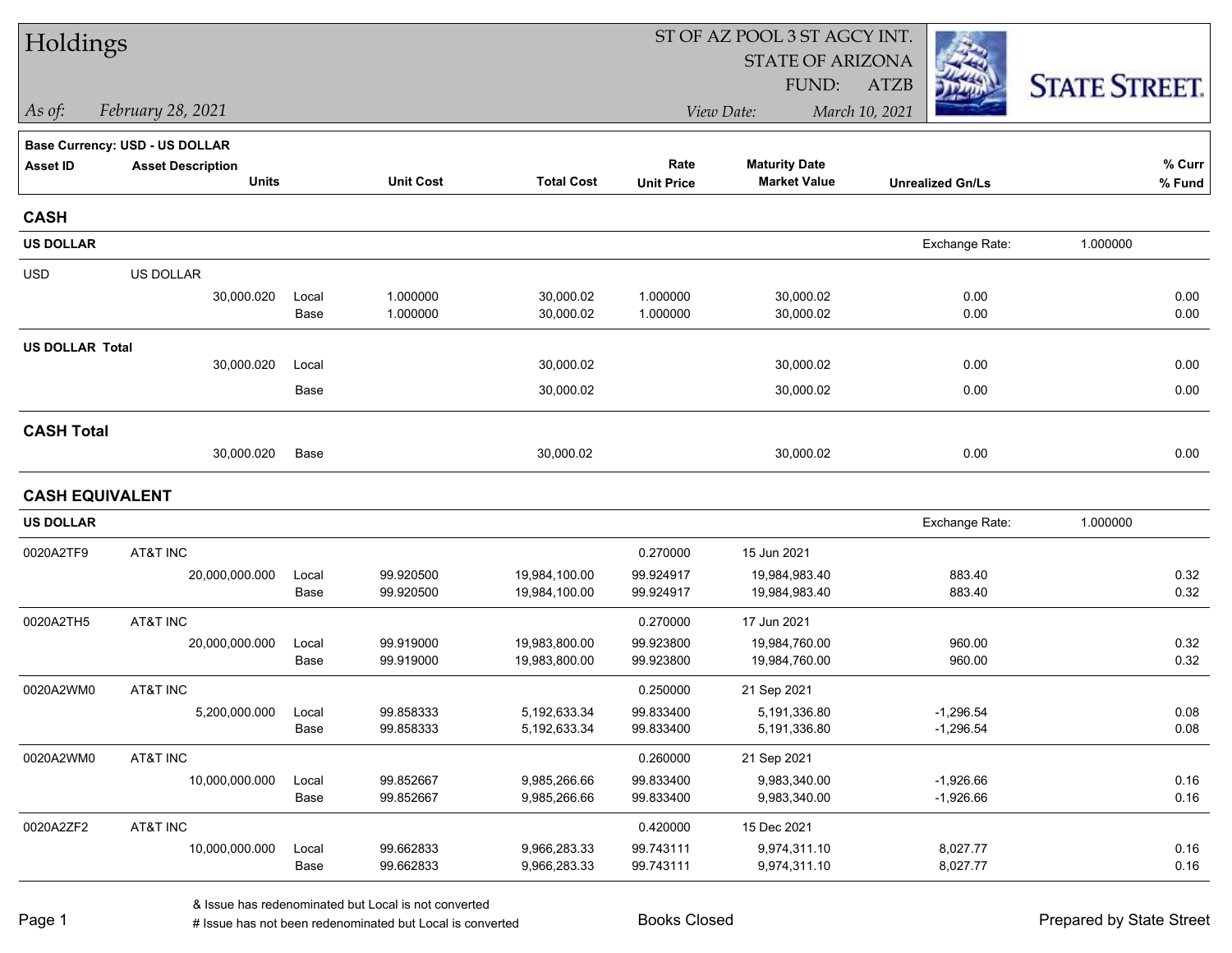| Holdings        |                                                |                      |                  |                   |                   |                         |                         |                      |
|-----------------|------------------------------------------------|----------------------|------------------|-------------------|-------------------|-------------------------|-------------------------|----------------------|
|                 |                                                |                      |                  |                   |                   | <b>STATE OF ARIZONA</b> |                         |                      |
|                 |                                                |                      |                  |                   |                   | FUND:                   | ATZB                    | <b>STATE STREET.</b> |
| As of:          | February 28, 2021                              |                      |                  |                   |                   | View Date:              | March 10, 2021          |                      |
|                 | Base Currency: USD - US DOLLAR                 |                      |                  |                   |                   |                         |                         |                      |
| <b>Asset ID</b> | <b>Asset Description</b>                       |                      |                  |                   | Rate              | <b>Maturity Date</b>    |                         | % Curr               |
|                 | <b>Units</b>                                   |                      | <b>Unit Cost</b> | <b>Total Cost</b> | <b>Unit Price</b> | <b>Market Value</b>     | <b>Unrealized Gn/Ls</b> | % Fund               |
| 01039LQA7       | ALABAMA POWER CO.                              |                      |                  |                   | 0.070000          | 10 Mar 2021             |                         |                      |
|                 | 45,000,000.000                                 | Local                | 99.998250        | 44,999,212.50     | 99.998250         | 44,999,212.50           | 0.00                    | 0.73                 |
|                 |                                                | Base                 | 99.998250        | 44,999,212.50     | 99.998250         | 44,999,212.50           | 0.00                    | 0.73                 |
| 02314PU25       | AMAZON COM INC DISC COML                       |                      |                  |                   | 0.090000          | 02 Jul 2021             |                         |                      |
|                 | 25,000,000.000                                 | Local                | 99.969250        | 24,992,312.50     | 99.962758         | 24,990,689.50           | $-1,623.00$             | 0.40                 |
|                 |                                                | Base                 | 99.969250        | 24,992,312.50     | 99.962758         | 24,990,689.50           | $-1,623.00$             | 0.40                 |
| 02314PUS8       | AMAZON COM INC DISC COML                       |                      |                  |                   | 0.080000          | 26 Jul 2021             |                         |                      |
|                 | 10,000,000.000                                 | Local                | 99.967333        | 9,996,733.34      | 99.944467         | 9,994,446.70            | $-2,286.64$             | 0.16                 |
|                 |                                                | Base                 | 99.967333        | 9,996,733.34      | 99.944467         | 9,994,446.70            | $-2,286.64$             | 0.16                 |
| 02665JQ86       | AMERICAN HONDA FINAN                           |                      |                  |                   | 0.300000          | 08 Mar 2021             |                         |                      |
|                 | 10,000,000.000                                 | Local                | 99.994167        | 9,999,416.67      | 99.994167         | 9,999,416.67            | 0.00                    | 0.16                 |
|                 |                                                | Base                 | 99.994167        | 9,999,416.67      | 99.994167         | 9,999,416.67            | 0.00                    | 0.16                 |
| 02665JR69       |                                                | AMERICAN HONDA FINAN |                  |                   | 0.300000          | 06 Apr 2021             |                         |                      |
|                 | 15,000,000.000                                 | Local                | 99.970000        | 14,995,500.00     | 99.970000         | 14,995,500.00           | 0.00                    | 0.24                 |
|                 |                                                | Base                 | 99.970000        | 14,995,500.00     | 99.970000         | 14,995,500.00           | 0.00                    | 0.24                 |
| 02665WDC2       | AMERICAN HONDA FINANCE SR UNSECURED 01/23 2.05 |                      |                  |                   | 2.050000          | 10 Jan 2023             |                         |                      |
|                 | 5,000,000.000                                  | Local                | 99.979343        | 4,998,967.16      | 103.187469        | 5, 159, 373. 45         | 160,406.29              | 0.08                 |
|                 |                                                | Base                 | 99.979343        | 4,998,967.16      | 103.187469        | 5,159,373.45            | 160,406.29              | 0.08                 |
| 05253AS50       | <b>AUST &amp; NEW ZEA</b>                      |                      |                  |                   | 0.130000          | 05 May 2021             |                         |                      |
|                 | 20,000,000.000                                 | Local                | 99.976528        | 19,995,305.55     | 99.976528         | 19,995,305.55           | 0.00                    | 0.32                 |
|                 |                                                | Base                 | 99.976528        | 19,995,305.55     | 99.976528         | 19,995,305.55           | 0.00                    | 0.32                 |
| 06417MMH5       | <b>BANK OF NOVA SCOTIA</b>                     |                      |                  |                   | 0.230000          | 02 Jul 2021             |                         |                      |
|                 | 25,000,000.000                                 | Local                | 100.000000       | 25,000,000.00     | 100.020114        | 25,005,028.50           | 5,028.50                | 0.40                 |
|                 |                                                | Base                 | 100.000000       | 25,000,000.00     | 100.020114        | 25,005,028.50           | 5,028.50                | 0.40                 |
| 07010JQR5       | <b>BASIN ELEC PWR COOP</b>                     |                      |                  |                   | 0.130000          | 25 Mar 2021             |                         |                      |
|                 | 10,000,000.000                                 | Local                | 99.991333        | 9,999,133.33      | 99.991333         | 9,999,133.33            | 0.00                    | 0.16                 |
|                 |                                                | Base                 | 99.991333        | 9,999,133.33      | 99.991333         | 9,999,133.33            | 0.00                    | 0.16                 |
| 07010JQV6       | <b>BASIN ELEC PWR COOP</b>                     |                      |                  |                   | 0.130000          | 29 Mar 2021             |                         |                      |
|                 | 10,000,000.000                                 | Local                | 99.989889        | 9,998,988.89      | 99.989889         | 9,998,988.89            | 0.00                    | 0.16                 |
|                 |                                                | Base                 | 99.989889        | 9,998,988.89      | 99.989889         | 9,998,988.89            | 0.00                    | 0.16                 |

 $\overline{\phantom{0}}$ 

 $\overline{\phantom{0}}$ 

 $\overline{\phantom{0}}$ 

 $\overline{\phantom{0}}$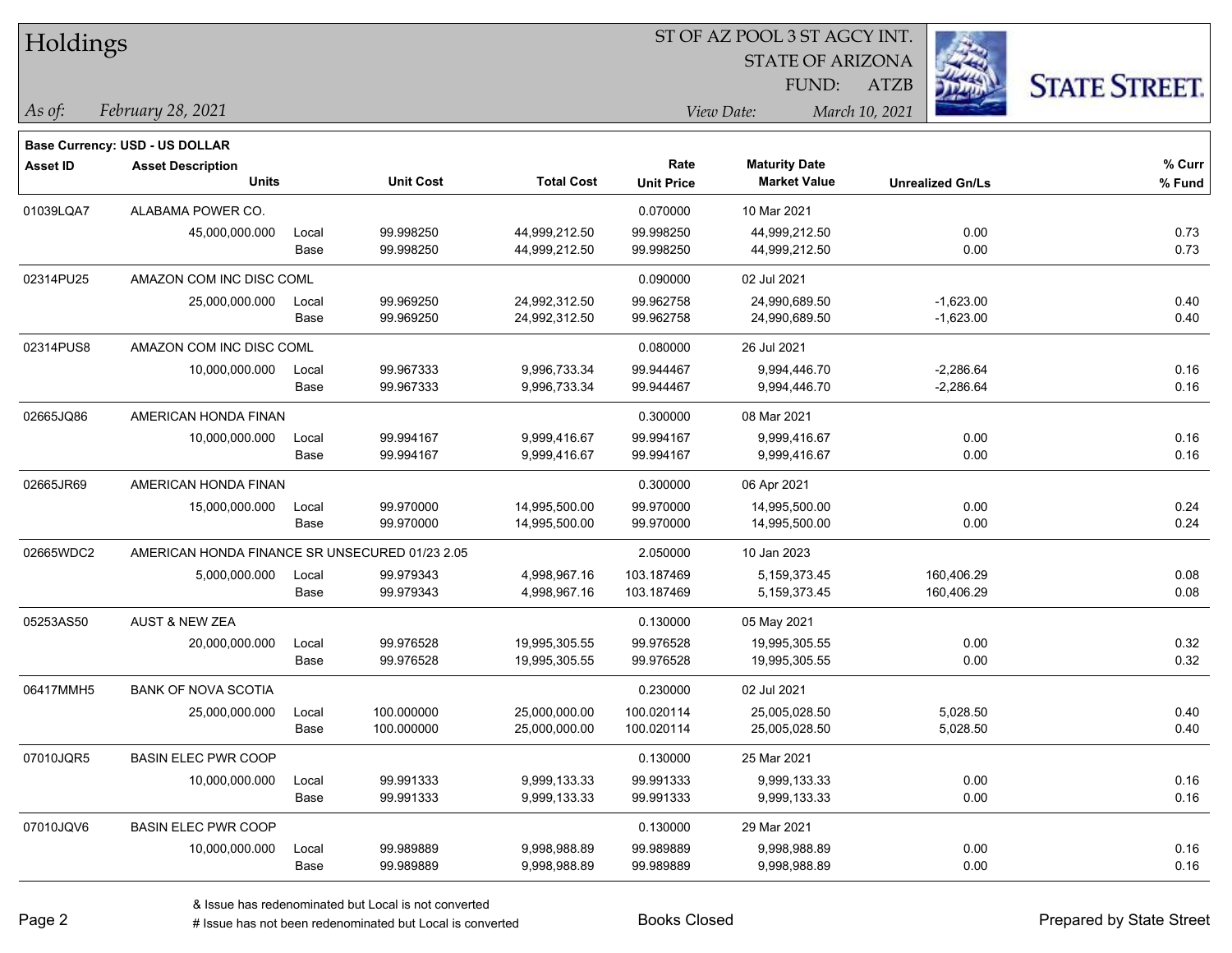|  |  | Holdings |
|--|--|----------|
|--|--|----------|

STATE OF ARIZONA

ATZB



*February 28, 2021 As of: View Date: March 10, 2021*

**Base Currency: USD - US DOLLAR**

FUND:

| Asset ID  | <b>Asset Description</b>      |       |                  |                   | Rate              | <b>Maturity Date</b> |                         | % Curr |
|-----------|-------------------------------|-------|------------------|-------------------|-------------------|----------------------|-------------------------|--------|
|           | <b>Units</b>                  |       | <b>Unit Cost</b> | <b>Total Cost</b> | <b>Unit Price</b> | <b>Market Value</b>  | <b>Unrealized Gn/Ls</b> | % Fund |
| 091995001 | <b>BLACKROCK INVT QUALITY</b> |       |                  |                   | 0.000000          | 01 Mar 2021          |                         |        |
|           | 150,007,230.170               | Local | 100.000000       | 150,007,230.17    | 100.000000        | 150,007,230.17       | 0.00                    | 2.42   |
|           |                               | Base  | 100.000000       | 150,007,230.17    | 100.000000        | 150,007,230.17       | 0.00                    | 2.42   |
| 11563VRS8 | BROWN-FORMAN CORP.            |       |                  |                   | 0.100000          | 26 Apr 2021          |                         |        |
|           | 25,000,000.000                | Local | 99.984444        | 24,996,111.11     | 99.984444         | 24,996,111.11        | 0.00                    | 0.40   |
|           |                               | Base  | 99.984444        | 24,996,111.11     | 99.984444         | 24,996,111.11        | 0.00                    | 0.40   |
| 138994009 | CANTOR FITZGERALD REPO REPO   |       |                  |                   | 0.020000          | 01 Mar 2021          |                         |        |
|           | 700,000,000.000               | Local | 100.000000       | 700,000,000.00    | 100.000000        | 700,000,000.00       | 0.00                    | 11.28  |
|           |                               | Base  | 100.000000       | 700,000,000.00    | 100.000000        | 700,000,000.00       | 0.00                    | 11.28  |
| 138994009 | CANTOR FITZGERALD REPO REPO   |       |                  |                   | 0.300000          | 01 Mar 2021          |                         |        |
|           | 25,000,000.000                | Local | 100.000000       | 25,000,000.00     | 100.000000        | 25,000,000.00        | 0.00                    | 0.40   |
|           |                               | Base  | 100.000000       | 25,000,000.00     | 100.000000        | 25,000,000.00        | 0.00                    | 0.40   |
| 138994009 | CANTOR FITZGERALD REPO REPO   |       |                  |                   | 0.300000          | 09 Mar 2021          |                         |        |
|           | 60,000,000.000                | Local | 100.000000       | 60,000,000.00     | 100.000000        | 60,000,000.00        | 0.00                    | 0.97   |
|           |                               | Base  | 100.000000       | 60,000,000.00     | 100.000000        | 60,000,000.00        | 0.00                    | 0.97   |
| 138994009 | CANTOR FITZGERALD REPO REPO   |       |                  |                   | 0.350000          | 19 Apr 2021          |                         |        |
|           | 15,000,000.000                | Local | 100.000000       | 15,000,000.00     | 100.000000        | 15,000,000.00        | 0.00                    | 0.24   |
|           |                               | Base  | 100.000000       | 15,000,000.00     | 100.000000        | 15,000,000.00        | 0.00                    | 0.24   |
| 138994009 | CANTOR FITZGERALD REPO REPO   |       |                  |                   | 0.350000          | 03 May 2021          |                         |        |
|           | 20,000,000.000                | Local | 100.000000       | 20,000,000.00     | 100.000000        | 20,000,000.00        | 0.00                    | 0.32   |
|           |                               | Base  | 100.000000       | 20,000,000.00     | 100.000000        | 20,000,000.00        | 0.00                    | 0.32   |
| 138994009 | CANTOR FITZGERALD REPO REPO   |       |                  |                   | 0.350000          | 10 May 2021          |                         |        |
|           | 10,000,000.000                | Local | 100.000000       | 10,000,000.00     | 100.000000        | 10,000,000.00        | 0.00                    | 0.16   |
|           |                               | Base  | 100.000000       | 10,000,000.00     | 100.000000        | 10,000,000.00        | 0.00                    | 0.16   |
| 16677JSH0 | CHEVRON CORP                  |       |                  |                   | 0.070000          | 17 May 2021          |                         |        |
|           | 20,000,000.000                | Local | 99.985028        | 19,997,005.56     | 99.985028         | 19,997,005.56        | 0.00                    | 0.32   |
|           |                               | Base  | 99.985028        | 19,997,005.56     | 99.985028         | 19,997,005.56        | 0.00                    | 0.32   |
| 16677JTB2 | <b>CHEVRON CORP</b>           |       |                  |                   | 0.110000          | 11 Jun 2021          |                         |        |
|           | 15,000,000.000                | Local | 99.968833        | 14,995,325.00     | 99.968833         | 14,995,325.00        | 0.00                    | 0.24   |
|           |                               | Base  | 99.968833        | 14,995,325.00     | 99.968833         | 14,995,325.00        | 0.00                    | 0.24   |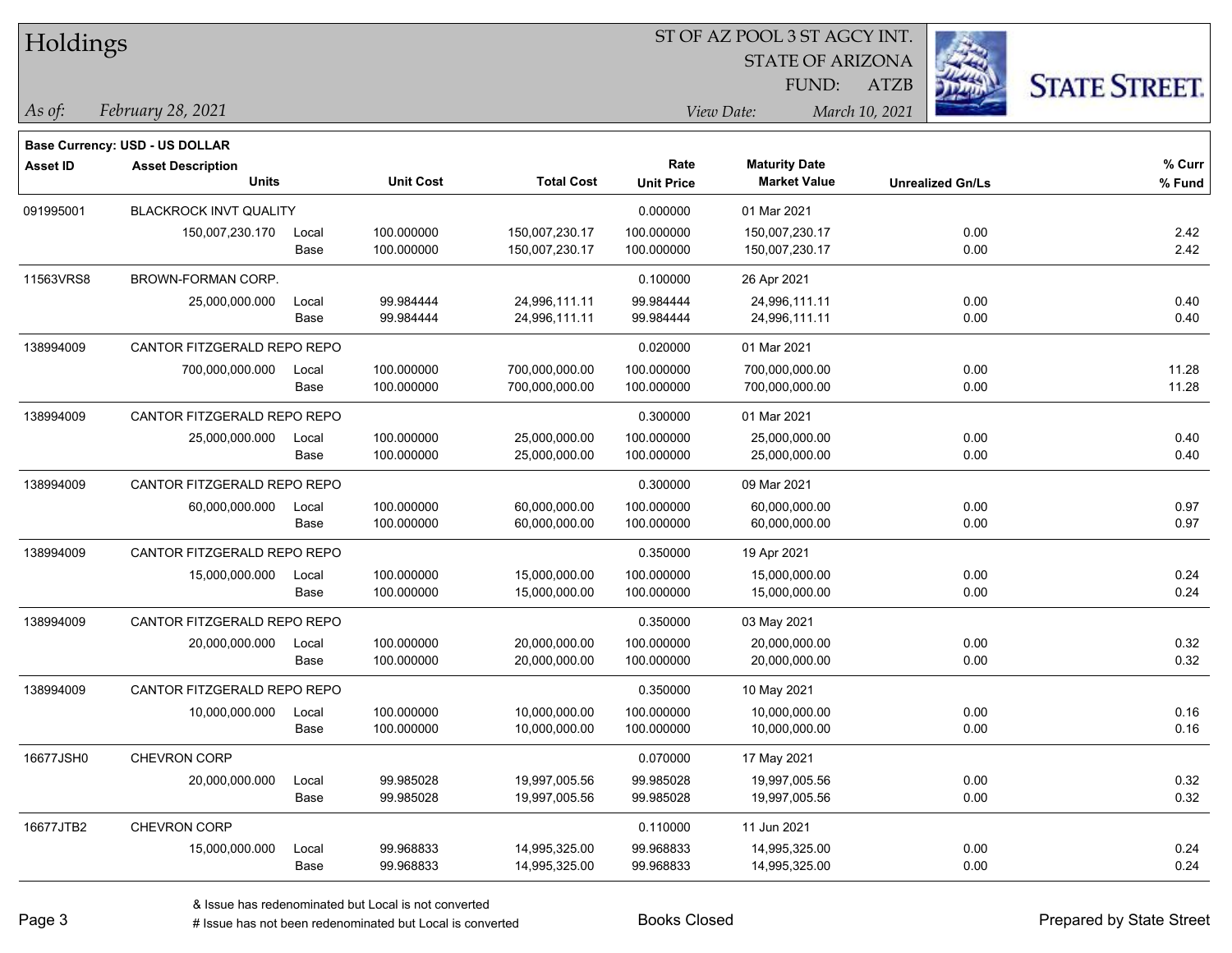| Holdings        |                                       |       |                  | ST OF AZ POOL 3 ST AGCY INT. |                   |                         |                         |                      |  |  |
|-----------------|---------------------------------------|-------|------------------|------------------------------|-------------------|-------------------------|-------------------------|----------------------|--|--|
|                 |                                       |       |                  |                              |                   | <b>STATE OF ARIZONA</b> |                         |                      |  |  |
|                 |                                       |       |                  |                              |                   | FUND:                   | ATZB                    | <b>STATE STREET.</b> |  |  |
| $\vert$ As of:  | February 28, 2021                     |       |                  |                              |                   | View Date:              | March 10, 2021          |                      |  |  |
|                 | <b>Base Currency: USD - US DOLLAR</b> |       |                  |                              |                   |                         |                         |                      |  |  |
| <b>Asset ID</b> | <b>Asset Description</b>              |       |                  |                              | Rate              | <b>Maturity Date</b>    |                         | % Curr               |  |  |
|                 | <b>Units</b>                          |       | <b>Unit Cost</b> | <b>Total Cost</b>            | <b>Unit Price</b> | <b>Market Value</b>     | <b>Unrealized Gn/Ls</b> | % Fund               |  |  |
| 19121AQ53       | COCA-COLA COMPANY                     |       |                  |                              | 0.110000          | 05 Mar 2021             |                         |                      |  |  |
|                 | 25,000,000.000                        | Local | 99.998778        | 24,999,694.44                | 99.998778         | 24,999,694.44           | 0.00                    | 0.40                 |  |  |
|                 |                                       | Base  | 99.998778        | 24,999,694.44                | 99.998778         | 24,999,694.44           | 0.00                    | 0.40                 |  |  |
| 2546R2TF3       | WALT DISNEY CO                        |       |                  |                              | 0.500000          | 15 Jun 2021             |                         |                      |  |  |
|                 | 10,000,000.000                        | Local | 99.852778        | 9,985,277.78                 | 99.923150         | 9,992,315.00            | 7,037.22                | 0.16                 |  |  |
|                 |                                       | Base  | 99.852778        | 9,985,277.78                 | 99.923150         | 9,992,315.00            | 7,037.22                | 0.16                 |  |  |
| 2546R2UP9       | WALT DISNEY CO                        |       |                  |                              | 0.320000          | 23 Jul 2021             |                         |                      |  |  |
|                 | 1,774,000.000                         | Local | 99.872000        | 1,771,729.28                 | 99.888800         | 1,772,027.31            | 298.03                  | 0.03                 |  |  |
|                 |                                       | Base  | 99.872000        | 1,771,729.28                 | 99.888800         | 1,772,027.31            | 298.03                  | 0.03                 |  |  |
| 2546R2UP9       | WALT DISNEY CO                        |       |                  |                              | 0.350000          | 23 Jul 2021             |                         |                      |  |  |
|                 | 540,000.000                           | Local | 99.860000        | 539,244.00                   | 99.888800         | 539,399.52              | 155.52                  | 0.01                 |  |  |
|                 |                                       | Base  | 99.860000        | 539,244.00                   | 99.888800         | 539,399.52              | 155.52                  | 0.01                 |  |  |
| 2546R2XF8       | WALT DISNEY CO                        |       |                  |                              | 0.250000          | 15 Oct 2021             |                         |                      |  |  |
|                 | 5,000,000.000                         | Local | 99.841667        | 4,992,083.34                 | 99.841667         | 4,992,083.34            | 0.00                    | 0.08                 |  |  |
|                 |                                       | Base  | 99.841667        | 4,992,083.34                 | 99.841667         | 4,992,083.34            | 0.00                    | 0.08                 |  |  |
| 26055AQR0       | DOW CHEMICAL COMPANY                  |       |                  |                              | 0.160000          | 25 Mar 2021             |                         |                      |  |  |
|                 | 25,000,000.000                        | Local | 99.989333        | 24,997,333.33                | 99.989333         | 24,997,333.33           | 0.00                    | 0.40                 |  |  |
|                 |                                       | Base  | 99.989333        | 24,997,333.33                | 99.989333         | 24,997,333.33           | 0.00                    | 0.40                 |  |  |
| 26244HR54       | DUKE ENERGY CORP                      |       |                  |                              | 0.150000          | 05 Apr 2021             |                         |                      |  |  |
|                 | 35,000,000.000                        | Local | 99.985417        | 34,994,895.83                | 99.985417         | 34,994,895.83           | 0.00                    | 0.56                 |  |  |
|                 |                                       | Base  | 99.985417        | 34,994,895.83                | 99.985417         | 34,994,895.83           | 0.00                    | 0.56                 |  |  |
| 26244HRV7       | DUKE ENERGY CORP                      |       |                  |                              | 0.170000          | 29 Apr 2021             |                         |                      |  |  |
|                 | 13,000,000.000                        | Local | 99.972139        | 12,996,378.06                | 99.972139         | 12,996,378.06           | 0.00                    | 0.21                 |  |  |
|                 |                                       | Base  | 99.972139        | 12,996,378.06                | 99.972139         | 12,996,378.06           | 0.00                    | 0.21                 |  |  |
| 30229AQR3       | EXXON MOBIL CORP                      |       |                  |                              | 0.190000          | 25 Mar 2021             |                         |                      |  |  |
|                 | 25,000,000.000                        | Local | 99.987333        | 24,996,833.33                | 99.987333         | 24,996,833.33           | 0.00                    | 0.40                 |  |  |
|                 |                                       | Base  | 99.987333        | 24,996,833.33                | 99.987333         | 24,996,833.33           | 0.00                    | 0.40                 |  |  |
| 30229ASK6       | <b>EXXON MOBIL CORP</b>               |       |                  |                              | 0.090000          | 19 May 2021             |                         |                      |  |  |
|                 | 10,000,000.000                        | Local | 99.980250        | 9,998,025.00                 | 99.980250         | 9,998,025.00            | 0.00                    | 0.16                 |  |  |
|                 |                                       | Base  | 99.980250        | 9,998,025.00                 | 99.980250         | 9,998,025.00            | 0.00                    | 0.16                 |  |  |

 $\overline{\phantom{a}}$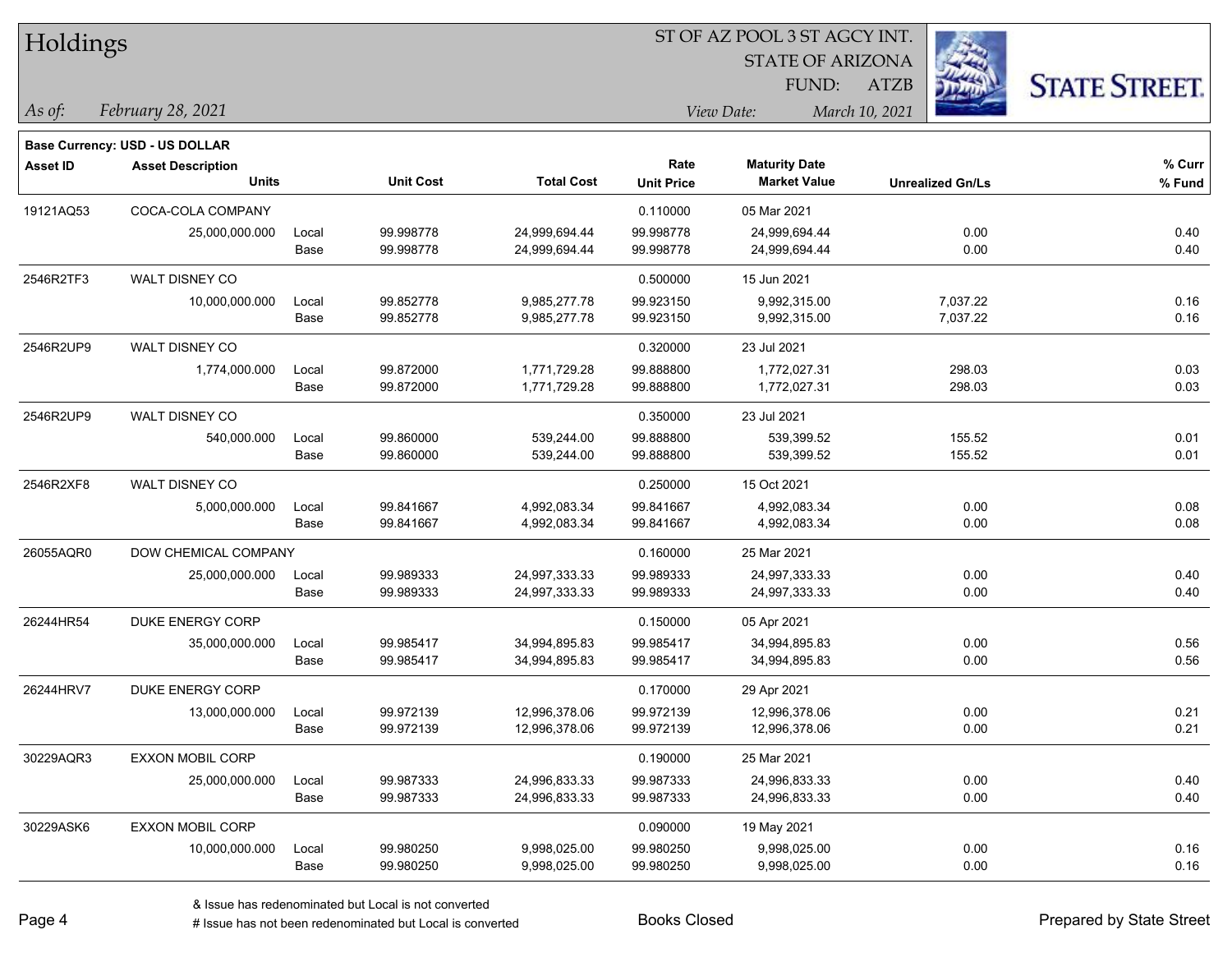| Holdings        |                                |       |                  | ST OF AZ POOL 3 ST AGCY INT. |                   |                         |                         |                      |  |
|-----------------|--------------------------------|-------|------------------|------------------------------|-------------------|-------------------------|-------------------------|----------------------|--|
|                 |                                |       |                  |                              |                   | <b>STATE OF ARIZONA</b> |                         |                      |  |
|                 |                                |       |                  |                              |                   | FUND:                   | <b>ATZB</b>             | <b>STATE STREET.</b> |  |
| As of:          | February 28, 2021              |       |                  |                              |                   | View Date:              | March 10, 2021          |                      |  |
|                 | Base Currency: USD - US DOLLAR |       |                  |                              |                   |                         |                         |                      |  |
| <b>Asset ID</b> | <b>Asset Description</b>       |       |                  |                              | Rate              | <b>Maturity Date</b>    |                         | % Curr               |  |
|                 | <b>Units</b>                   |       | <b>Unit Cost</b> | <b>Total Cost</b>            | <b>Unit Price</b> | <b>Market Value</b>     | <b>Unrealized Gn/Ls</b> | % Fund               |  |
| 30229ATG4       | <b>EXXON MOBIL CORP</b>        |       |                  |                              | 0.200000          | 16 Jun 2021             |                         |                      |  |
|                 | 25,000,000.000                 | Local | 99.940556        | 24,985,138.89                | 99.972953         | 24,993,238.25           | 8,099.36                | 0.40                 |  |
|                 |                                | Base  | 99.940556        | 24,985,138.89                | 99.972953         | 24,993,238.25           | 8,099.36                | 0.40                 |  |
| 38346LSD9       | <b>GOTHAM FDG CORP</b>         |       |                  |                              | 0.110000          | 13 May 2021             |                         |                      |  |
|                 | 25,000,000.000                 | Local | 99.977694        | 24,994,423.61                | 99.977694         | 24,994,423.61           | 0.00                    | 0.40                 |  |
|                 |                                | Base  | 99.977694        | 24,994,423.61                | 99.977694         | 24,994,423.61           | 0.00                    | 0.40                 |  |
| 40588LQK8       | HALKIN FINANCE LLC USC         |       |                  |                              | 0.150000          | 19 Mar 2021             |                         |                      |  |
|                 | 25,000,000.000                 | Local | 99.992500        | 24,998,125.00                | 99.992500         | 24,998,125.00           | 0.00                    | 0.40                 |  |
|                 |                                | Base  | 99.992500        | 24,998,125.00                | 99.992500         | 24,998,125.00           | 0.00                    | 0.40                 |  |
| 40588LS34       | HALKIN FINANCE LLC USC         |       |                  |                              | 0.160000          | 03 May 2021             |                         |                      |  |
|                 | 23,000,000.000                 | Local | 99.972000        | 22,993,560.00                | 99.972000         | 22,993,560.00           | 0.00                    | 0.37                 |  |
|                 |                                | Base  | 99.972000        | 22,993,560.00                | 99.972000         | 22,993,560.00           | 0.00                    | 0.37                 |  |
| 43851TT89       | HONEYWELL INTERNATN'           |       |                  |                              | 0.180000          | 08 Jun 2021             |                         |                      |  |
|                 | 1,850,000.000                  | Local | 99.950500        | 1,849,084.25                 | 99.970850         | 1,849,460.73            | 376.48                  | 0.03                 |  |
|                 |                                | Base  | 99.950500        | 1,849,084.25                 | 99.970850         | 1,849,460.73            | 376.48                  | 0.03                 |  |
| 43851TW28       | HONEYWELL INTERNATN'           |       |                  |                              | 0.200000          | 02 Sep 2021             |                         |                      |  |
|                 | 10,000,000.000                 | Local | 99.897222        | 9,989,722.22                 | 99.927028         | 9,992,702.80            | 2,980.58                | 0.16                 |  |
|                 |                                | Base  | 99.897222        | 9,989,722.22                 | 99.927028         | 9,992,702.80            | 2,980.58                | 0.16                 |  |
| 43851TWF9       | HONEYWELL INTERNATN'           |       |                  |                              | 0.190000          | 15 Sep 2021             |                         |                      |  |
|                 | 15,000,000.000                 | Local | 99.895500        | 14,984,325.00                | 99.895500         | 14,984,325.00           | 0.00                    | 0.24                 |  |
|                 |                                | Base  | 99.895500        | 14,984,325.00                | 99.895500         | 14,984,325.00           | 0.00                    | 0.24                 |  |
| 43851TXE1       | HONEYWELL INTERNATN'           |       |                  |                              | 0.200000          | 14 Oct 2021             |                         |                      |  |
|                 | 30,000,000.000                 | Local | 99.873889        | 29,962,166.66                | 99.901633         | 29,970,489.90           | 8,323.24                | 0.48                 |  |
|                 |                                | Base  | 99.873889        | 29,962,166.66                | 99.901633         | 29,970,489.90           | 8,323.24                | 0.48                 |  |
| 47816FT19       | JOHNSON & JOHNSON              |       |                  |                              | 0.110000          | 01 Jun 2021             |                         |                      |  |
|                 | 20,000,000.000                 | Local | 99.971889        | 19,994,377.78                | 99.984411         | 19,996,882.20           | 2,504.42                | 0.32                 |  |
|                 |                                | Base  | 99.971889        | 19,994,377.78                | 99.984411         | 19,996,882.20           | 2,504.42                | 0.32                 |  |
| 52953AQ40       | LEXINGTN PKR CAP CO LL         |       |                  |                              | 0.130000          | 04 Mar 2021             |                         |                      |  |
|                 | 20,000,000.000                 | Local | 99.998917        | 19,999,783.33                | 99.998917         | 19,999,783.33           | 0.00                    | 0.32                 |  |
|                 |                                | Base  | 99.998917        | 19,999,783.33                | 99.998917         | 19,999,783.33           | 0.00                    | 0.32                 |  |

 $\overline{\phantom{0}}$ 

 $\overline{\phantom{a}}$ 

 $\overline{\phantom{0}}$ 

 $\overline{\phantom{0}}$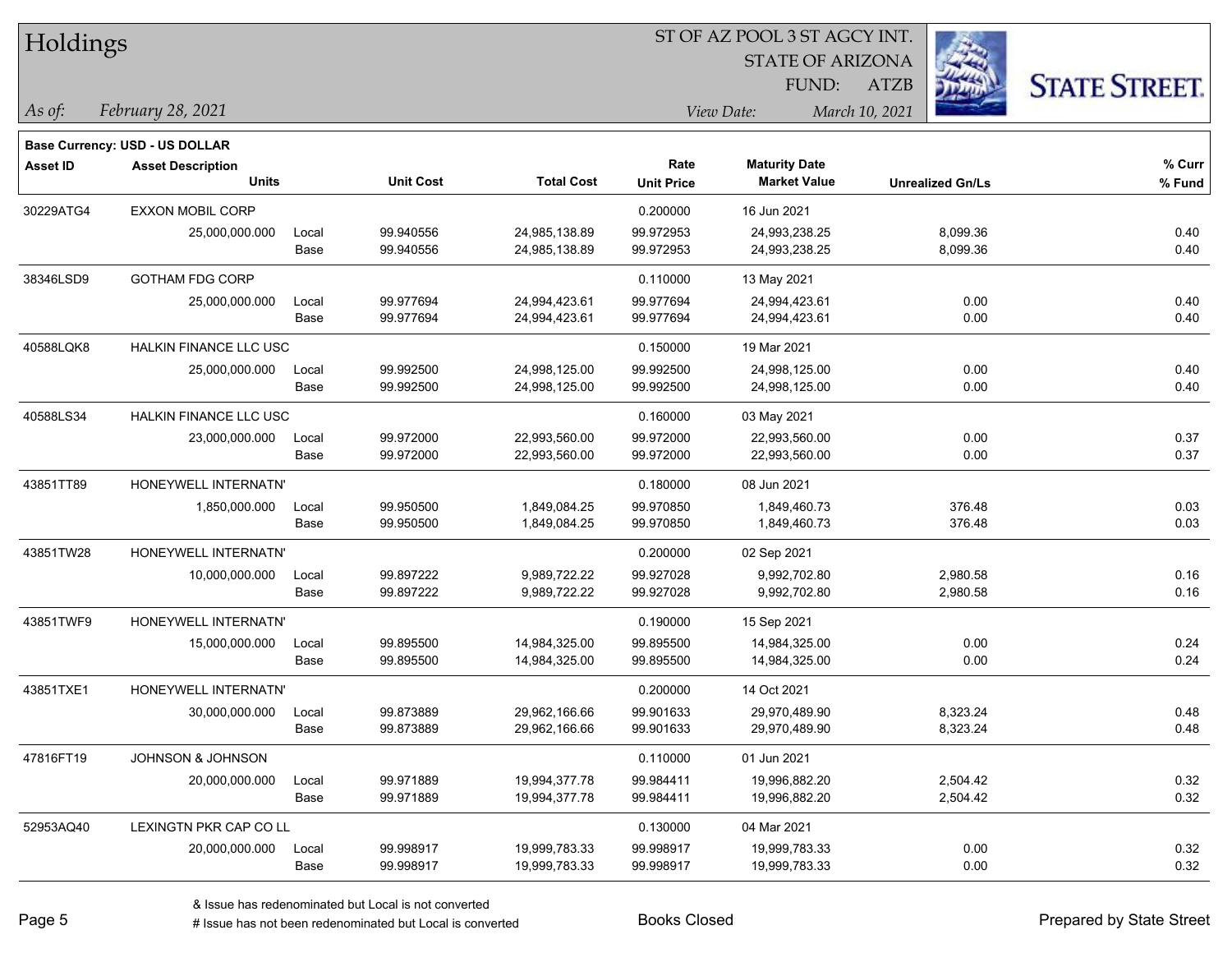| Holdings        |                                       |       |                  |                   |                   | 51 OF AZ POOL 3 51 AGCY INT. |                         |                      |
|-----------------|---------------------------------------|-------|------------------|-------------------|-------------------|------------------------------|-------------------------|----------------------|
|                 |                                       |       |                  |                   |                   | <b>STATE OF ARIZONA</b>      |                         |                      |
|                 |                                       |       |                  |                   |                   | FUND:                        | ATZB                    | <b>STATE STREET.</b> |
| $ $ As of:      | February 28, 2021                     |       |                  |                   |                   | View Date:                   | March 10, 2021          |                      |
|                 | <b>Base Currency: USD - US DOLLAR</b> |       |                  |                   |                   |                              |                         |                      |
| <b>Asset ID</b> | <b>Asset Description</b>              |       |                  |                   | Rate              | <b>Maturity Date</b>         |                         | % Curr               |
|                 | <b>Units</b>                          |       | <b>Unit Cost</b> | <b>Total Cost</b> | <b>Unit Price</b> | <b>Market Value</b>          | <b>Unrealized Gn/Ls</b> | % Fund               |
| 56274LQR8       | MANHATTAN ASSET FDG.                  |       |                  |                   | 0.100000          | 25 Mar 2021                  |                         |                      |
|                 | 25,000,000.000                        | Local | 99.993333        | 24,998,333.33     | 99.993333         | 24,998,333.33                | 0.00                    | 0.40                 |
|                 |                                       | Base  | 99.993333        | 24,998,333.33     | 99.993333         | 24,998,333.33                | 0.00                    | 0.40                 |
| 56274LSJ4       | MANHATTAN ASSET FDG.                  |       |                  |                   | 0.120000          | 18 May 2021                  |                         |                      |
|                 | 15,000,000.000                        | Local | 99.974000        | 14,996,100.00     | 99.974000         | 14,996,100.00                | 0.00                    | 0.24                 |
|                 |                                       | Base  | 99.974000        | 14,996,100.00     | 99.974000         | 14,996,100.00                | 0.00                    | 0.24                 |
| 59157TQF3       | METLIFE SHORT TERM FDG                |       |                  |                   | 0.180000          | 15 Mar 2021                  |                         |                      |
|                 | 15,000,000.000                        | Local | 99.993000        | 14,998,950.00     | 99.993000         | 14,998,950.00                | 0.00                    | 0.24                 |
|                 |                                       | Base  | 99.993000        | 14,998,950.00     | 99.993000         | 14,998,950.00                | 0.00                    | 0.24                 |
| 59157TTB9       | METLIFE SHORT TERM FDG                |       |                  |                   | 0.220000          | 11 Jun 2021                  |                         |                      |
|                 | 5,500,000.000                         | Local | 99.937667        | 5,496,571.67      | 99.963167         | 5,497,974.19                 | 1,402.52                | 0.09                 |
|                 |                                       | Base  | 99.937667        | 5,496,571.67      | 99.963167         | 5,497,974.19                 | 1,402.52                | 0.09                 |
| 59157TU27       | METLIFE SHORT TERM FDG                |       |                  |                   | 0.210000          | 02 Jul 2021                  |                         |                      |
|                 | 25,000,000.000                        | Local | 99.928250        | 24,982,062.50     | 99.950117         | 24,987,529.25                | 5,466.75                | 0.40                 |
|                 |                                       | Base  | 99.928250        | 24,982,062.50     | 99.950117         | 24,987,529.25                | 5,466.75                | 0.40                 |
| 59157TU27       | METLIFE SHORT TERM FDG                |       |                  |                   | 0.220000          | 02 Jul 2021                  |                         |                      |
|                 | 6,500,000.000                         | Local | 99.924833        | 6,495,114.17      | 99.950117         | 6,496,757.61                 | 1,643.44                | 0.10                 |
|                 |                                       | Base  | 99.924833        | 6,495,114.17      | 99.950117         | 6,496,757.61                 | 1,643.44                | 0.10                 |
| 60710AWL2       | MIZUHO BANK LTD                       |       |                  |                   | 0.150000          | 22 Apr 2021                  |                         |                      |
|                 | 30,000,000.000                        | Local | 100.000000       | 30,000,000.00     | 100.000000        | 30,000,000.00                | 0.00                    | 0.48                 |
|                 |                                       | Base  | 100.000000       | 30,000,000.00     | 100.000000        | 30,000,000.00                | 0.00                    | 0.48                 |
| 64105GU28       | <b>NESTLE CAP CORP</b>                |       |                  |                   | 0.120000          | 02 Jul 2021                  |                         |                      |
|                 | 70,000,000.000                        | Local | 99.959000        | 69,971,300.00     | 99.965833         | 69,976,083.10                | 4,783.10                | 1.13                 |
|                 |                                       | Base  | 99.959000        | 69,971,300.00     | 99.965833         | 69,976,083.10                | 4,783.10                | 1.13                 |
| 64105GXV1       | NESTLE CAP CORP                       |       |                  |                   | 0.170000          | 29 Oct 2021                  |                         |                      |
|                 | 10,000,000.000                        | Local | 99.885722        | 9,988,572.22      | 99.926056         | 9,992,605.60                 | 4,033.38                | 0.16                 |
|                 |                                       | Base  | 99.885722        | 9,988,572.22      | 99.926056         | 9,992,605.60                 | 4,033.38                | 0.16                 |
| 65339MQN9       | NEXTERA ENERGY CAP HLDGS INC          |       |                  |                   | 0.150000          | 22 Mar 2021                  |                         |                      |
|                 | 25,000,000.000                        | Local | 99.991250        | 24,997,812.50     | 99.991250         | 24,997,812.50                | 0.00                    | 0.40                 |
|                 |                                       | Base  | 99.991250        | 24,997,812.50     | 99.991250         | 24,997,812.50                | 0.00                    | 0.40                 |

ST OF A Z POOL 2 ST ACCV INT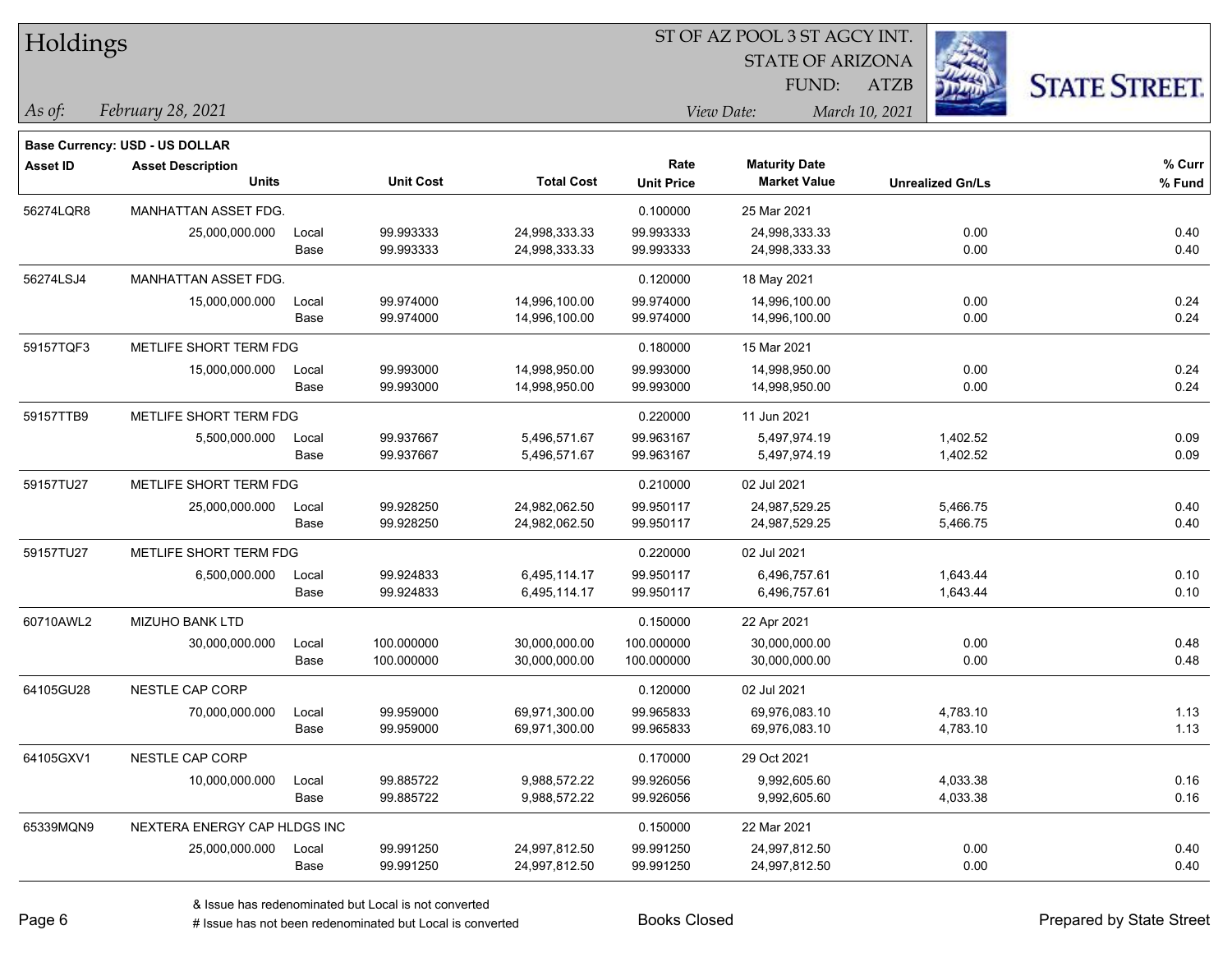|  | Holdings |
|--|----------|
|--|----------|

STATE OF ARIZONA

ATZB



*February 28, 2021 As of: View Date: March 10, 2021*

**Base Currency: USD - US DOLLAR**

FUND:

| <b>Asset ID</b> | <b>Asset Description</b>     |                       |                  |                   | Rate              | <b>Maturity Date</b> |                         | % Curr |
|-----------------|------------------------------|-----------------------|------------------|-------------------|-------------------|----------------------|-------------------------|--------|
|                 | <b>Units</b>                 |                       | <b>Unit Cost</b> | <b>Total Cost</b> | <b>Unit Price</b> | <b>Market Value</b>  | <b>Unrealized Gn/Ls</b> | % Fund |
| 65339MQX7       | NEXTERA ENERGY CAP HLDGS INC |                       |                  |                   | 0.180000          | 31 Mar 2021          |                         |        |
|                 | 17,760,000.000               | Local                 | 99.985000        | 17,757,336.00     | 99.985000         | 17,757,336.00        | 0.00                    | 0.29   |
|                 |                              | Base                  | 99.985000        | 17,757,336.00     | 99.985000         | 17,757,336.00        | 0.00                    | 0.29   |
| 65478JQV9       | NISOURCE INC                 |                       |                  |                   | 0.160000          | 29 Mar 2021          |                         |        |
|                 | 25,000,000.000               | Local                 | 99.987556        | 24,996,888.89     | 99.987556         | 24,996,888.89        | 0.00                    | 0.40   |
|                 |                              | Base                  | 99.987556        | 24,996,888.89     | 99.987556         | 24,996,888.89        | 0.00                    | 0.40   |
| 67983TQP4       | OLD LINE FUNDING LLC         |                       |                  |                   | 0.100000          | 23 Mar 2021          |                         |        |
|                 | 20,000,000.000               | Local                 | 99.993889        | 19,998,777.78     | 99.993889         | 19,998,777.78        | 0.00                    | 0.32   |
|                 |                              | Base                  | 99.993889        | 19,998,777.78     | 99.993889         | 19,998,777.78        | 0.00                    | 0.32   |
| 71344TQ13       | PEPSICO INC                  |                       |                  |                   | 0.200000          | 01 Mar 2021          |                         |        |
|                 | 25,000,000.000               | Local                 | 100.000000       | 25,000,000.00     | 100.000000        | 25,000,000.00        | 0.00                    | 0.40   |
|                 |                              | Base                  | 100.000000       | 25,000,000.00     | 100.000000        | 25,000,000.00        | 0.00                    | 0.40   |
| 71708EQA6       | PFIZER INC                   |                       |                  |                   | 0.110000          | 10 Mar 2021          |                         |        |
|                 | 25,000,000.000               | Local                 | 99.997250        | 24,999,312.50     | 99.997250         | 24,999,312.50        | 0.00                    | 0.40   |
|                 |                              | Base                  | 99.997250        | 24,999,312.50     | 99.997250         | 24,999,312.50        | 0.00                    | 0.40   |
| 71855AQ56       | PHILLIPS 66                  |                       |                  |                   | 0.130000          | 05 Mar 2021          |                         |        |
|                 | 25,000,000.000               | Local                 | 99.998556        | 24,999,638.89     | 99.998556         | 24,999,638.89        | 0.00                    | 0.40   |
|                 |                              | Base                  | 99.998556        | 24,999,638.89     | 99.998556         | 24,999,638.89        | 0.00                    | 0.40   |
| 74271TR88       |                              | PROCTOR GAMBLE AND CO |                  |                   | 0.100000          | 08 Apr 2021          |                         |        |
|                 | 25,000,000.000               | Local                 | 99.989444        | 24,997,361.11     | 99.989444         | 24,997,361.11        | 0.00                    | 0.40   |
|                 |                              | Base                  | 99.989444        | 24,997,361.11     | 99.989444         | 24,997,361.11        | 0.00                    | 0.40   |
| 74271TRF2       | PROCTOR GAMBLE AND CO        |                       |                  |                   | 0.130000          | 15 Apr 2021          |                         |        |

77119LQC6 ROCHE HOLDING INC 0.070000 12 Mar 2021

77119LSB6 ROCHE HOLDING INC 0.090000 11 May 2021

25,000,000.000 Local 99.983750 24,995,937.50 99.983750 24,995,937.50 0.00 0.40

10,000,000.000 Local 99.997861 9,999,786.11 99.997861 9,999,786.11 0.00 0.16

25,000,000.000 Local 99.982250 24,995,562.50 99.982250 24,995,562.50 0.00 0.40

Base 99.983750 24,995,937.50 99.983750 24,995,937.50 0.00 0.40

Base 99.997861 9,999,786.11 99.997861 9,999,786.11 0.00 0.16

Base 99.982250 24,995,562.50 99.982250 24,995,562.50 0.00 0.40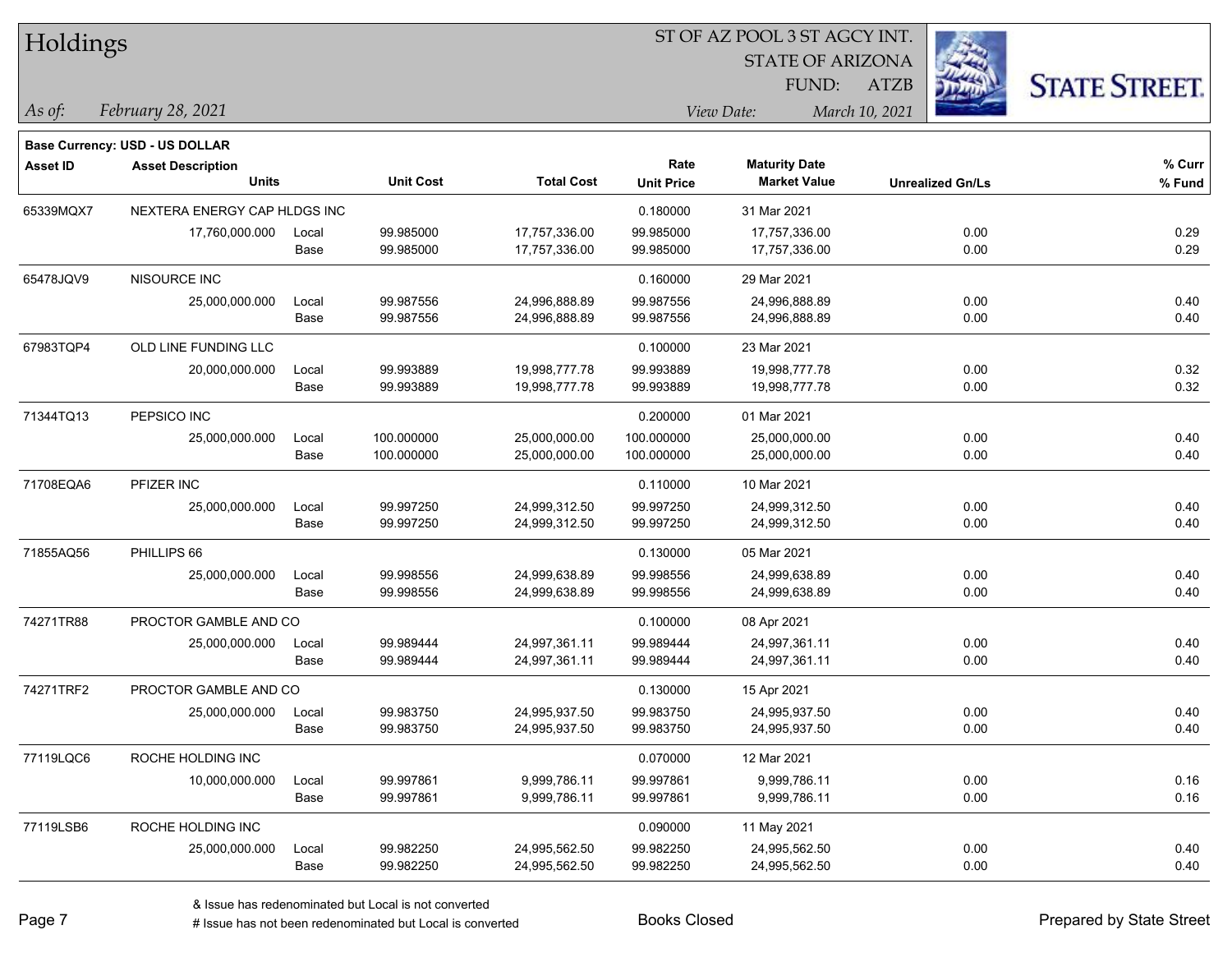| Holdings        |                                       |       |                  |                   | ST OF AZ POOL 3 ST AGCY INT. |                         |                         |                      |  |
|-----------------|---------------------------------------|-------|------------------|-------------------|------------------------------|-------------------------|-------------------------|----------------------|--|
|                 |                                       |       |                  |                   |                              | <b>STATE OF ARIZONA</b> |                         |                      |  |
|                 |                                       |       |                  |                   |                              | FUND:                   | Lugi<br>ATZB            | <b>STATE STREET.</b> |  |
| As of:          | February 28, 2021                     |       |                  |                   |                              | View Date:              | March 10, 2021          |                      |  |
|                 | Base Currency: USD - US DOLLAR        |       |                  |                   |                              |                         |                         |                      |  |
| <b>Asset ID</b> | <b>Asset Description</b>              |       |                  |                   | Rate                         | <b>Maturity Date</b>    |                         | % Curr               |  |
|                 | <b>Units</b>                          |       | <b>Unit Cost</b> | <b>Total Cost</b> | <b>Unit Price</b>            | <b>Market Value</b>     | <b>Unrealized Gn/Ls</b> | % Fund               |  |
| 77119LSC4       | ROCHE HOLDING INC                     |       |                  |                   | 0.110000                     | 12 May 2021             |                         |                      |  |
|                 | 20,000,000.000                        | Local | 99.978000        | 19,995,600.00     | 99.978000                    | 19,995,600.00           | 0.00                    | 0.32                 |  |
|                 |                                       | Base  | 99.978000        | 19,995,600.00     | 99.978000                    | 19,995,600.00           | 0.00                    | 0.32                 |  |
| 78015CQB1       | ROYAL BK CDA                          |       |                  |                   | 0.200000                     | 11 Mar 2021             |                         |                      |  |
|                 | 25,000,000.000                        | Local | 99.994444        | 24,998,611.11     | 99.994444                    | 24,998,611.11           | 0.00                    | 0.40                 |  |
|                 |                                       | Base  | 99.994444        | 24,998,611.11     | 99.994444                    | 24,998,611.11           | 0.00                    | 0.40                 |  |
| 8225X2U77       | SHELL INTNL FNC B.V                   |       |                  |                   | 0.400000                     | 07 Jul 2021             |                         |                      |  |
|                 | 15,000,000.000                        | Local | 99.857778        | 14,978,666.67     | 99.945600                    | 14,991,840.00           | 13,173.33               | 0.24                 |  |
|                 |                                       | Base  | 99.857778        | 14,978,666.67     | 99.945600                    | 14,991,840.00           | 13,173.33               | 0.24                 |  |
| 8225X2U85       | SHELL INTNL FNC B.V                   |       |                  |                   | 0.400000                     | 08 Jul 2021             |                         |                      |  |
|                 | 6,000,000.000                         | Local | 99.856667        | 5,991,400.00      | 99.945175                    | 5,996,710.50            | 5,310.50                | 0.10                 |  |
|                 |                                       | Base  | 99.856667        | 5,991,400.00      | 99.945175                    | 5,996,710.50            | 5,310.50                | 0.10                 |  |
| 8225X2UC6       | SHELL INTNL FNC B.V                   |       |                  |                   | 0.400000                     | 12 Jul 2021             |                         |                      |  |
|                 | 25,000,000.000                        | Local | 99.852222        | 24,963,055.55     | 99.943106                    | 24,985,776.50           | 22,720.95               | 0.40                 |  |
|                 |                                       | Base  | 99.852222        | 24,963,055.55     | 99.943106                    | 24,985,776.50           | 22,720.95               | 0.40                 |  |
| 84262LQG8       | SOUTHERN COMPANY                      |       |                  |                   | 0.180000                     | 16 Mar 2021             |                         |                      |  |
|                 | 6,771,000.000                         | Local | 99.992500        | 6,770,492.18      | 99.992500                    | 6,770,492.18            | 0.00                    | 0.11                 |  |
|                 |                                       | Base  | 99.992500        | 6,770,492.18      | 99.992500                    | 6,770,492.18            | 0.00                    | 0.11                 |  |
| 86564GQK0       | SUMITOMO MITSUI TRUST NY              |       |                  |                   | 0.195000                     | 02 Jul 2021             |                         |                      |  |
|                 | 50,000,000.000                        | Local | 100.000000       | 50,000,000.00     | 100.008182                   | 50,004,091.00           | 4,091.00                | 0.81                 |  |
|                 |                                       | Base  | 100.000000       | 50,000,000.00     | 100.008182                   | 50,004,091.00           | 4,091.00                | 0.81                 |  |
| 8678T3008       | SUNTRUST BKS INC DTC CP GENERIC CUSIP |       |                  |                   | 0.010000                     | 01 Mar 2021             |                         |                      |  |
|                 | 24,185,050.120                        | Local | 100.000000       | 24,185,050.12     | 100.000000                   | 24,185,050.12           | 0.00                    | 0.39                 |  |
|                 |                                       | Base  | 100.000000       | 24,185,050.12     | 100.000000                   | 24,185,050.12           | $0.00\,$                | 0.39                 |  |
| 88602TT94       | THUNDER BAY FNDNG LLC                 |       |                  |                   | 0.130000                     | 09 Jun 2021             |                         |                      |  |
|                 | 25,000,000.000                        | Local | 99.963889        | 24,990,972.22     | 99.963889                    | 24,990,972.22           | 0.00                    | 0.40                 |  |
|                 |                                       | Base  | 99.963889        | 24,990,972.22     | 99.963889                    | 24,990,972.22           | 0.00                    | 0.40                 |  |
| 89114NRN7       | TORONTO-DOMINION                      |       |                  |                   | 0.200000                     | 02 Apr 2021             |                         |                      |  |
|                 | 25,000,000.000                        | Local | 100.000000       | 25,000,000.00     | 100.000000                   | 25,000,000.00           | 0.00                    | 0.40                 |  |
|                 |                                       | Base  | 100.000000       | 25,000,000.00     | 100.000000                   | 25,000,000.00           | 0.00                    | 0.40                 |  |

 $\overline{\phantom{0}}$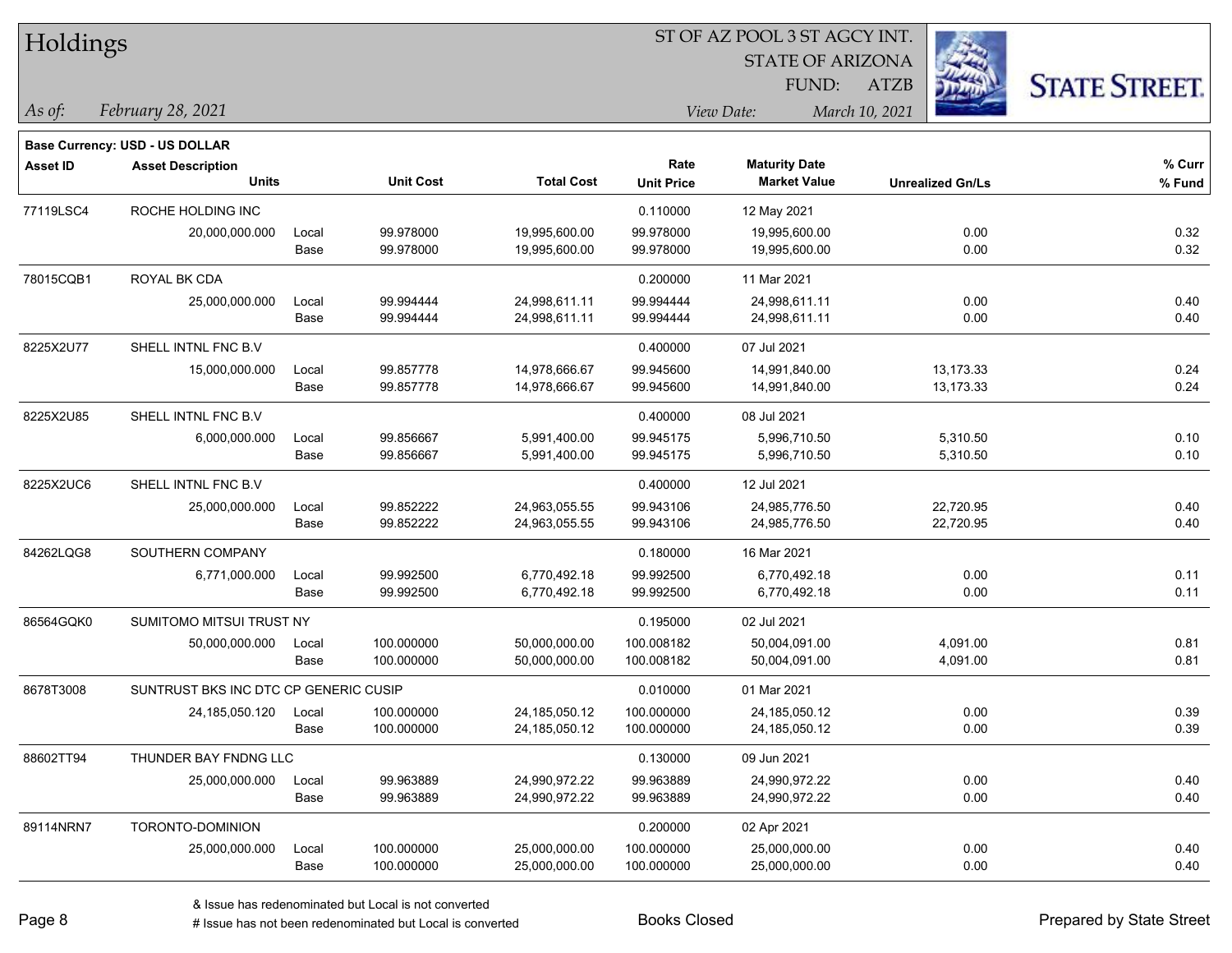| Holdings |  |
|----------|--|
|----------|--|

STATE OF ARIZONA

ATZB



*February 28, 2021 As of: View Date: March 10, 2021*

**Base Currency: USD - US DOLLAR**

FUND:

| <b>Asset ID</b> | <b>Asset Description</b>    |       |                  |                   | Rate              | <b>Maturity Date</b> |                         | % Curr |
|-----------------|-----------------------------|-------|------------------|-------------------|-------------------|----------------------|-------------------------|--------|
|                 | <b>Units</b>                |       | <b>Unit Cost</b> | <b>Total Cost</b> | <b>Unit Price</b> | <b>Market Value</b>  | <b>Unrealized Gn/Ls</b> | % Fund |
| 89114NZL2       | TORONTO-DOMINION            |       |                  |                   | 0.210000          | 04 Mar 2022          |                         |        |
|                 | 25,000,000.000              | Local | 100.000000       | 25,000,000.00     | 100.000000        | 25,000,000.00        | 0.00                    | 0.40   |
|                 |                             | Base  | 100.000000       | 25,000,000.00     | 100.000000        | 25,000,000.00        | 0.00                    | 0.40   |
| 89233GQA7       | <b>TOYOTA MOTOR CREDIT</b>  |       |                  |                   | 0.160000          | 10 Mar 2021          |                         |        |
|                 | 20,000,000.000              | Local | 99.996000        | 19,999,200.00     | 99.996000         | 19,999,200.00        | 0.00                    | 0.32   |
|                 |                             | Base  | 99.996000        | 19,999,200.00     | 99.996000         | 19,999,200.00        | 0.00                    | 0.32   |
| 90328AQA4       | <b>USAA CAPITAL CORP</b>    |       |                  |                   | 0.100000          | 10 Mar 2021          |                         |        |
|                 | 25,000,000.000              | Local | 99.997500        | 24,999,375.00     | 99.997500         | 24,999,375.00        | 0.00                    | 0.40   |
|                 |                             | Base  | 99.997500        | 24,999,375.00     | 99.997500         | 24,999,375.00        | 0.00                    | 0.40   |
| 90477DRS7       | UNILEVER CAPITAL CRP        |       |                  |                   | 0.100000          | 26 Apr 2021          |                         |        |
|                 | 25,000,000.000              | Local | 99.984444        | 24,996,111.11     | 99.984444         | 24,996,111.11        | 0.00                    | 0.40   |
|                 |                             | Base  | 99.984444        | 24,996,111.11     | 99.984444         | 24,996,111.11        | 0.00                    | 0.40   |
| 90477DT14       | UNILEVER CAPITAL CRP        |       |                  |                   | 0.100000          | 01 Jun 2021          |                         |        |
|                 | 25,000,000.000              | Local | 99.974444        | 24,993,611.11     | 99.974444         | 24,993,611.11        | 0.00                    | 0.40   |
|                 |                             | Base  | 99.974444        | 24,993,611.11     | 99.974444         | 24,993,611.11        | 0.00                    | 0.40   |
| 91058TQW9       | UNITED HEALTHCARE CO        |       |                  |                   | 0.220000          | 30 Mar 2021          |                         |        |
|                 | 15,000,000.000              | Local | 99.982278        | 14,997,341.67     | 99.982278         | 14,997,341.67        | 0.00                    | 0.24   |
|                 |                             | Base  | 99.982278        | 14,997,341.67     | 99.982278         | 14,997,341.67        | 0.00                    | 0.24   |
| 9127962Q1       | TREASURY BILL 04/21 0.00000 |       |                  |                   | 0.112000          | 22 Apr 2021          |                         |        |
|                 | 20,000,000.000              | Local | 99.983822        | 19,996,764.44     | 99.983822         | 19,996,764.44        | 0.00                    | 0.32   |
|                 |                             | Base  | 99.983822        | 19,996,764.44     | 99.983822         | 19,996,764.44        | 0.00                    | 0.32   |
| 9127963H0       | TREASURY BILL 06/21 0.00000 |       |                  |                   | 0.103500          | 17 Jun 2021          |                         |        |
|                 | 100,000,000.000             | Local | 99.969760        | 99,969,760.00     | 99.969760         | 99,969,760.00        | 0.00                    | 1.61   |
|                 |                             | Base  | 99.969760        | 99,969,760.00     | 99.969760         | 99,969,760.00        | 0.00                    | 1.61   |
| 9127963S6       | TREASURY BILL 07/21 0.00000 |       |                  |                   | 0.101000          | 15 Jul 2021          |                         |        |
|                 | 40,000,000.000              | Local | 99.961844        | 39,984,737.77     | 99.961844         | 39,984,737.77        | 0.00                    | 0.64   |
|                 |                             | Base  | 99.961844        | 39,984,737.77     | 99.961844         | 39,984,737.77        | 0.00                    | 0.64   |
| 9127964X4       | TREASURY BILL 04/21 0.00000 |       |                  |                   | 0.105000          | 08 Apr 2021          |                         |        |
|                 | 20,000,000.000              | Local | 99.988917        | 19,997,783.33     | 99.988917         | 19,997,783.33        | 0.00                    | 0.32   |

Base 99.988917 19,997,783.33 99.988917 19,997,783.33 0.00 0.32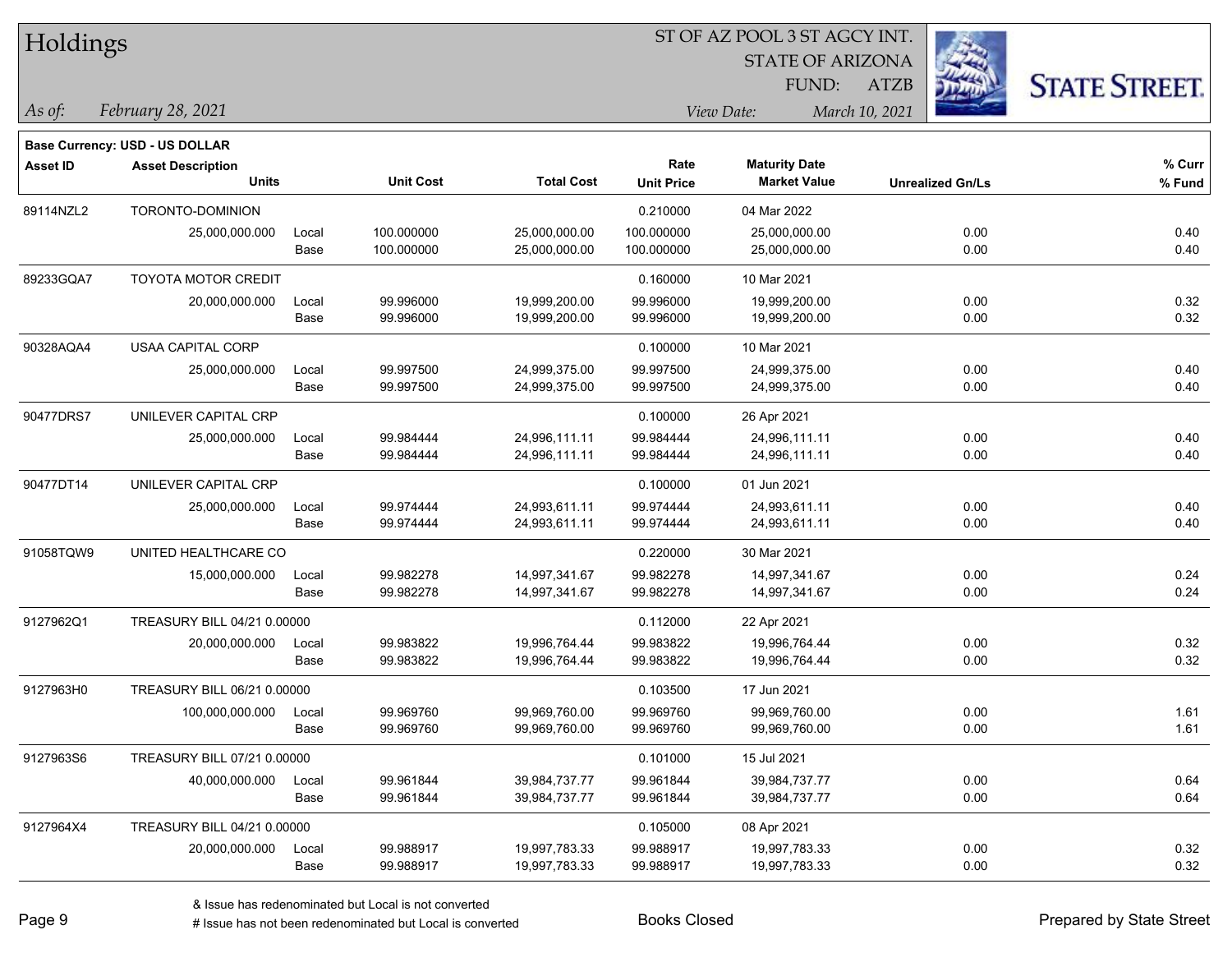| Holdings        |                                                 |                                                 |                  |                   |                   | ST OF AZ POOL 3 ST AGCY INT.     |                         |                      |
|-----------------|-------------------------------------------------|-------------------------------------------------|------------------|-------------------|-------------------|----------------------------------|-------------------------|----------------------|
|                 |                                                 |                                                 |                  |                   |                   | <b>STATE OF ARIZONA</b><br>FUND: | <b>ATZB</b>             |                      |
| As of:          | February 28, 2021                               |                                                 |                  |                   |                   | View Date:                       | March 10, 2021          | <b>STATE STREET.</b> |
|                 | <b>Base Currency: USD - US DOLLAR</b>           |                                                 |                  |                   |                   |                                  |                         |                      |
| <b>Asset ID</b> | <b>Asset Description</b>                        |                                                 |                  |                   | Rate              | <b>Maturity Date</b>             |                         | % Curr               |
|                 | <b>Units</b>                                    |                                                 | <b>Unit Cost</b> | <b>Total Cost</b> | <b>Unit Price</b> | <b>Market Value</b>              | <b>Unrealized Gn/Ls</b> | % Fund               |
| 9127964Y2       | TREASURY BILL 04/21 0.00000                     |                                                 |                  |                   | 0.105500          | 15 Apr 2021                      |                         |                      |
|                 | 40,000,000.000                                  | Local                                           | 99.986813        | 39,994,725.00     | 99.986813         | 39,994,725.00                    | 0.00                    | 0.64                 |
|                 |                                                 | Base                                            | 99.986813        | 39,994,725.00     | 99.986813         | 39,994,725.00                    | 0.00                    | 0.64                 |
| 912796A41       | TREASURY BILL 06/21 0.00000                     |                                                 |                  |                   | 0.080000          | 03 Jun 2021                      |                         |                      |
|                 | 40,000,000.000                                  | Local                                           | 99.979111        | 39,991,644.45     | 99.979111         | 39,991,644.45                    | 0.00                    | 0.64                 |
|                 |                                                 | Base                                            | 99.979111        | 39,991,644.45     | 99.979111         | 39,991,644.45                    | 0.00                    | 0.64                 |
| 912796B40       | TREASURY BILL 07/21 0.00000                     |                                                 |                  |                   | 0.096700          | 01 Jul 2021                      |                         |                      |
|                 | 25,000,000.000                                  | Local                                           | 99.967229        | 24,991,807.36     | 99.967229         | 24,991,807.36                    | 0.00                    | 0.40                 |
|                 |                                                 | Base                                            | 99.967229        | 24,991,807.36     | 99.967229         | 24,991,807.36                    | 0.00                    | 0.40                 |
| 921FRK000       | BMO TRIPARTY MTGE CLAS/ISIT/RTRP MATU//20121224 |                                                 |                  |                   | 0.010000          | 01 Mar 2021                      |                         |                      |
|                 | 35,000,000.000                                  | Local                                           | 100.000000       | 35,000,000.00     | 100.000000        | 35,000,000.00                    | 0.00                    | 0.56                 |
|                 |                                                 | Base                                            | 100.000000       | 35,000,000.00     | 100.000000        | 35,000,000.00                    | 0.00                    | 0.56                 |
| 921FRK000       |                                                 | BMO TRIPARTY MTGE CLAS/ISIT/RTRP MATU//20121224 |                  |                   | 0.060000          | 01 Mar 2021                      |                         |                      |
|                 | 25,000,000.000                                  | Local                                           | 100.000000       | 25,000,000.00     | 100.000000        | 25,000,000.00                    | 0.00                    | 0.40                 |
|                 |                                                 | Base                                            | 100.000000       | 25,000,000.00     | 100.000000        | 25,000,000.00                    | 0.00                    | 0.40                 |
| 92646KSC7       | VICTORY RECEIVABLES                             |                                                 |                  |                   | 0.110000          | 12 May 2021                      |                         |                      |
|                 | 25,000,000.000                                  | Local                                           | 99.978000        | 24,994,500.00     | 99.978000         | 24,994,500.00                    | 0.00                    | 0.40                 |
|                 |                                                 | Base                                            | 99.978000        | 24,994,500.00     | 99.978000         | 24,994,500.00                    | 0.00                    | 0.40                 |
| 926NKW009       | AMHERST PIERPONT 04/15 VAR                      |                                                 |                  |                   | 0.020000          | 01 Mar 2021                      |                         |                      |
|                 | 275,000,000.000                                 | Local                                           | 100.000000       | 275,000,000.00    | 100.000000        | 275,000,000.00                   | 0.00                    | 4.43                 |
|                 |                                                 | Base                                            | 100.000000       | 275,000,000.00    | 100.000000        | 275,000,000.00                   | 0.00                    | 4.43                 |
| 926NKW009       | AMHERST PIERPONT 04/15 VAR                      |                                                 |                  |                   | 0.050000          | 05 Mar 2021                      |                         |                      |
|                 | 40,000,000.000                                  | Local                                           | 100.000000       | 40,000,000.00     | 100.000000        | 40,000,000.00                    | 0.00                    | 0.64                 |
|                 |                                                 | Base                                            | 100.000000       | 40,000,000.00     | 100.000000        | 40,000,000.00                    | 0.00                    | 0.64                 |
| 926NKW009       | AMHERST PIERPONT 04/15 VAR                      |                                                 |                  |                   | 0.070000          | 08 Mar 2021                      |                         |                      |
|                 | 40,000,000.000                                  | Local                                           | 100.000000       | 40,000,000.00     | 100.000000        | 40,000,000.00                    | 0.00                    | 0.64                 |
|                 |                                                 | Base                                            | 100.000000       | 40,000,000.00     | 100.000000        | 40,000,000.00                    | 0.00                    | 0.64                 |
| 927YHY004       | RBC CAPITAL MARKETS REPO 04/16 VAR              |                                                 |                  |                   | 0.040000          | 05 Mar 2021                      |                         |                      |
|                 | 30,000,000.000                                  | Local                                           | 100.000000       | 30,000,000.00     | 100.000000        | 30,000,000.00                    | 0.00                    | 0.48                 |
|                 |                                                 | Base                                            | 100.000000       | 30,000,000.00     | 100.000000        | 30,000,000.00                    | 0.00                    | 0.48                 |

 $\overline{\phantom{0}}$ 

 $\overline{\phantom{a}}$ 

 $\overline{\phantom{0}}$ 

 $\overline{\phantom{a}}$ 

 $\overline{\phantom{a}}$ 

 $\overline{\phantom{0}}$ 

# Issue has not been redenominated but Local is converted Books Closed Prepared by State Street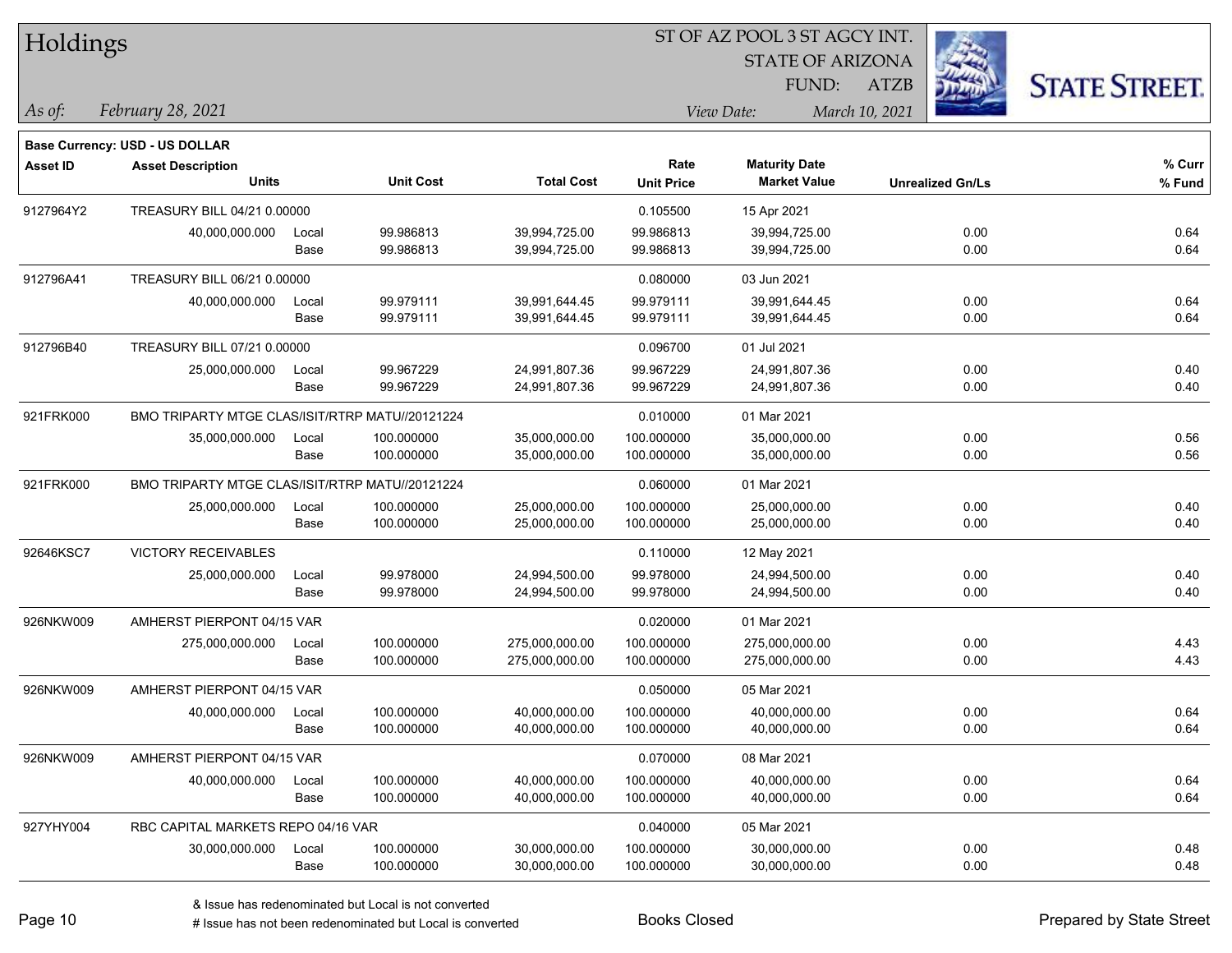| Holdings |
|----------|
|          |

STATE OF ARIZONA

ATZB



*February 28, 2021 As of: View Date: March 10, 2021*

**Base Currency: USD - US DOLLAR**

FUND:

| <b>Asset ID</b> | <b>Asset Description</b>          |       |                  |                   | Rate              | <b>Maturity Date</b> |                         | % Curr |
|-----------------|-----------------------------------|-------|------------------|-------------------|-------------------|----------------------|-------------------------|--------|
|                 | <b>Units</b>                      |       | <b>Unit Cost</b> | <b>Total Cost</b> | <b>Unit Price</b> | <b>Market Value</b>  | <b>Unrealized Gn/Ls</b> | % Fund |
| 930ABD003       | <b>FIDELITY INVESTMENTS MONEY</b> |       |                  |                   | 0.000000          | 01 Mar 2021          |                         |        |
|                 | 50,055,794.770                    | Local | 100.000000       | 50,055,794.77     | 100.000000        | 50,055,794.77        | 0.00                    | 0.81   |
|                 |                                   | Base  | 100.000000       | 50,055,794.77     | 100.000000        | 50,055,794.77        | 0.00                    | 0.81   |
| 93142WRP0       | WALGREENS BOOTS                   |       |                  |                   | 0.400000          | 23 Apr 2021          |                         |        |
|                 | 12,700,000.000                    | Local | 99.941111        | 12,692,521.11     | 99.941111         | 12,692,521.11        | 0.00                    | 0.20   |
|                 |                                   | Base  | 99.941111        | 12,692,521.11     | 99.941111         | 12,692,521.11        | 0.00                    | 0.20   |
| 94107MUS3       | <b>WASTE MANAGEMENT INC</b>       |       |                  |                   | 0.350000          | 26 Jul 2021          |                         |        |
|                 | 30,000,000.000                    | Local | 99.857083        | 29,957,125.00     | 99.857083         | 29,957,125.00        | 0.00                    | 0.48   |
|                 |                                   | Base  | 99.857083        | 29,957,125.00     | 99.857083         | 29,957,125.00        | 0.00                    | 0.48   |
| 966VMM002       | JP MORGAN MONEY MARKET            |       |                  |                   | 0.000000          | 01 Mar 2021          |                         |        |
|                 | 50,046,173.670                    | Local | 100.000000       | 50,046,173.67     | 100.000000        | 50,046,173.67        | 0.00                    | 0.81   |
|                 |                                   | Base  | 100.000000       | 50,046,173.67     | 100.000000        | 50,046,173.67        | 0.00                    | 0.81   |
| 979QHR003       | SOUTH STREET REPO                 |       |                  |                   | 0.020000          | 01 Mar 2021          |                         |        |
|                 | 631,519,900.630                   | Local | 100.000000       | 631,519,900.63    | 100.000000        | 631,519,900.63       | 0.00                    | 10.18  |
|                 |                                   | Base  | 100.000000       | 631,519,900.63    | 100.000000        | 631,519,900.63       | 0.00                    | 10.18  |
| 979QHR003       | SOUTH STREET REPO                 |       |                  |                   | 0.080000          | 04 Mar 2021          |                         |        |
|                 | 70,000,000.000                    | Local | 100.000000       | 70,000,000.00     | 100.000000        | 70,000,000.00        | 0.00                    | 1.13   |
|                 |                                   | Base  | 100.000000       | 70,000,000.00     | 100.000000        | 70,000,000.00        | 0.00                    | 1.13   |
| 985FHY004       | MITSUBISHI UFJ REPO               |       |                  |                   | 0.010000          | 01 Mar 2021          |                         |        |
|                 | 100,000,000.000                   | Local | 100.000000       | 100,000,000.00    | 100.000000        | 100,000,000.00       | 0.00                    | 1.61   |
|                 |                                   | Base  | 100.000000       | 100,000,000.00    | 100.000000        | 100,000,000.00       | 0.00                    | 1.61   |
| 985FHY004       | MITSUBISHI UFJ REPO               |       |                  |                   | 0.070000          | 01 Mar 2021          |                         |        |
|                 | 30,000,000.000                    | Local | 100.000000       | 30,000,000.00     | 100.000000        | 30,000,000.00        | 0.00                    | 0.48   |
|                 |                                   | Base  | 100.000000       | 30,000,000.00     | 100.000000        | 30,000,000.00        | 0.00                    | 0.48   |
| 985FHY004       | MITSUBISHI UFJ REPO               |       |                  |                   | 0.060000          | 08 Mar 2021          |                         |        |
|                 | 15,000,000.000                    | Local | 100.000000       | 15,000,000.00     | 100.000000        | 15,000,000.00        | 0.00                    | 0.24   |
|                 |                                   | Base  | 100.000000       | 15,000,000.00     | 100.000000        | 15,000,000.00        | 0.00                    | 0.24   |
|                 |                                   |       |                  |                   |                   |                      |                         |        |

4,176,409,149.360 Local 4,175,823,668.18 4,176,084,241.12 260,572.94 67.31

Base 200,572.94 57.31 4,175,823,668.18 4,176,084,241.12 4,176,084,241.12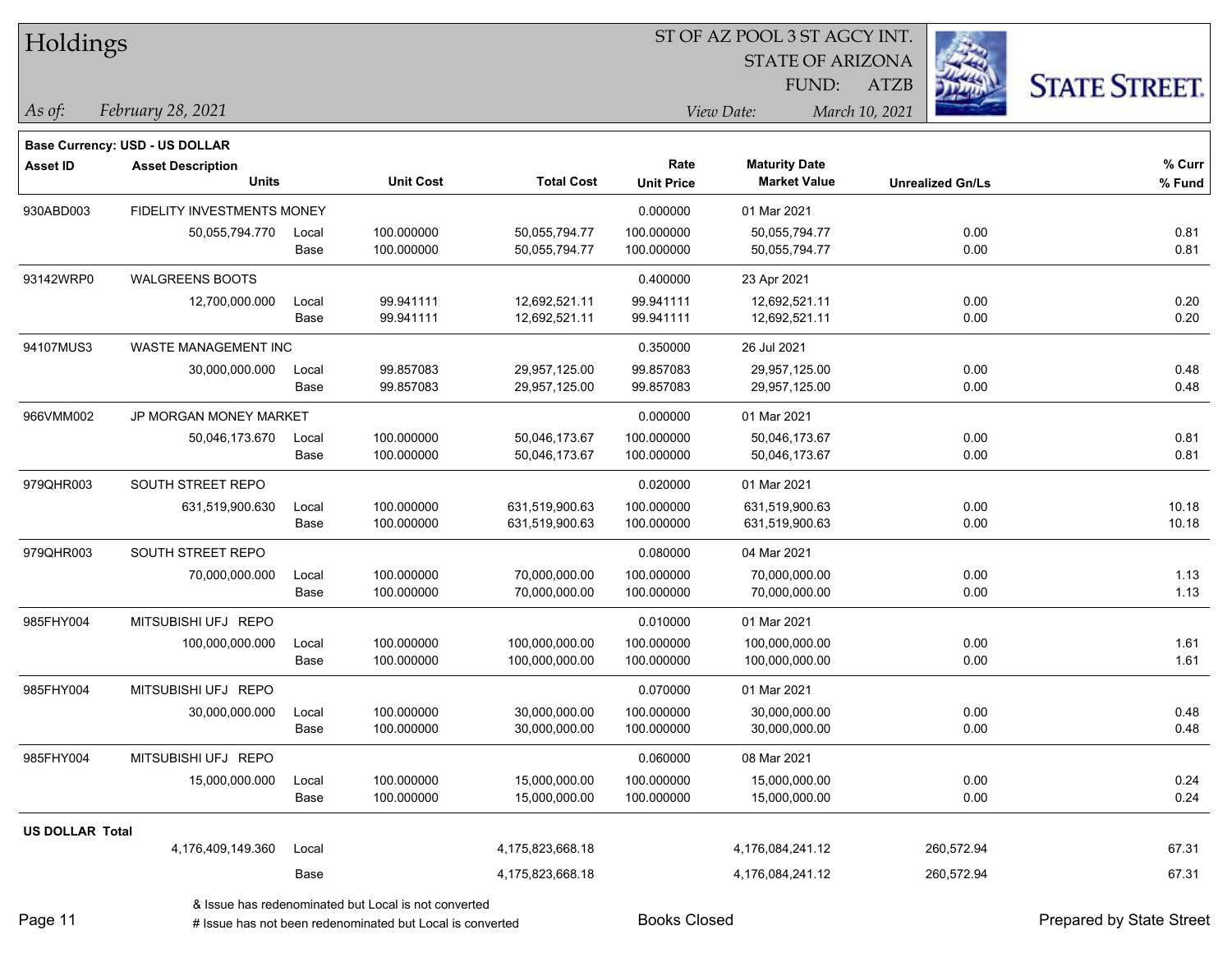| Holdings            |                                                |       |                  |                   | ST OF AZ POOL 3 ST AGCY INT. |                         |                         |                      |
|---------------------|------------------------------------------------|-------|------------------|-------------------|------------------------------|-------------------------|-------------------------|----------------------|
|                     |                                                |       |                  |                   |                              | <b>STATE OF ARIZONA</b> |                         |                      |
|                     |                                                |       |                  |                   |                              | <b>FUND:</b>            | <b>ATZB</b>             | <b>STATE STREET.</b> |
| As of:              | February 28, 2021                              |       |                  |                   |                              | View Date:              | March 10, 2021          |                      |
|                     | <b>Base Currency: USD - US DOLLAR</b>          |       |                  |                   |                              |                         |                         |                      |
| <b>Asset ID</b>     | <b>Asset Description</b>                       |       |                  |                   | Rate                         | <b>Maturity Date</b>    |                         | % Curr               |
|                     | <b>Units</b>                                   |       | <b>Unit Cost</b> | <b>Total Cost</b> | <b>Unit Price</b>            | <b>Market Value</b>     | <b>Unrealized Gn/Ls</b> | % Fund               |
|                     | <b>CASH EQUIVALENT Total</b>                   |       |                  |                   |                              |                         |                         |                      |
|                     | 4,176,409,149.360                              | Base  |                  | 4,175,823,668.18  |                              | 4,176,084,241.12        | 260,572.94              | 67.31                |
| <b>FIXED INCOME</b> |                                                |       |                  |                   |                              |                         |                         |                      |
| <b>US DOLLAR</b>    |                                                |       |                  |                   |                              |                         | Exchange Rate:          | 1.000000             |
| 00287YBH1           | ABBVIE INC SR UNSECURED 11/21 2.15             |       |                  |                   | 2.150000                     | 19 Nov 2021             |                         |                      |
|                     | 7,000,000.000                                  | Local | 99.994648        | 6,999,625.34      | 101.243830                   | 7.087.068.10            | 87,442.76               | 0.11                 |
|                     |                                                | Base  | 99.994648        | 6,999,625.34      | 101.243830                   | 7,087,068.10            | 87,442.76               | 0.11                 |
| 023135AW6           | AMAZON.COM INC SR UNSECURED 02/23 2.4          |       |                  |                   | 2.400000                     | 22 Feb 2023             |                         |                      |
|                     | 5,000,000.000                                  | Local | 99.346935        | 4,967,346.73      | 103.945498                   | 5.197.274.90            | 229,928.17              | 0.08                 |
|                     |                                                | Base  | 99.346935        | 4,967,346.73      | 103.945498                   | 5,197,274.90            | 229,928.17              | 0.08                 |
| 025537AR2           | AMERICAN ELECTRIC POWER SR UNSECURED 11/25 1   |       |                  |                   | 1.000000                     | 01 Nov 2025             |                         |                      |
|                     | 3,000,000.000                                  | Local | 99.782137        | 2,993,464.10      | 98.832968                    | 2,964,989.04            | $-28,475.06$            | 0.05                 |
|                     |                                                | Base  | 99.782137        | 2,993,464.10      | 98.832968                    | 2,964,989.04            | -28,475.06              | 0.05                 |
| 025537AS0           | AMERICAN ELECTRIC POWER SR UNSECURED 11/23 VAR |       |                  |                   | 0.685000                     | 01 Nov 2023             |                         |                      |
|                     | 5,000,000.000                                  | Local | 100.000000       | 5,000,000.00      | 100.138714                   | 5,006,935.70            | 6,935.70                | 0.08                 |
|                     |                                                | Base  | 100.000000       | 5,000,000.00      | 100.138714                   | 5,006,935.70            | 6,935.70                | 0.08                 |
| 025816BY4           | AMERICAN EXPRESS CO SR UNSECURED 11/21 3.7     |       |                  |                   | 3.700000                     | 05 Nov 2021             |                         |                      |
|                     | 5,000,000.000                                  | Local | 99.994997        | 4,999,749.86      | 102.054517                   | 5,102,725.85            | 102,975.99              | 0.08                 |
|                     |                                                | Base  | 99.994997        | 4,999,749.86      | 102.054517                   | 5,102,725.85            | 102,975.99              | 0.08                 |
| 025816BZ1           | AMERICAN EXPRESS CO SR UNSECURED 11/21 VAR     |       |                  |                   | 0.795130                     | 05 Nov 2021             |                         |                      |
|                     | 2,000,000.000                                  | Local | 100.000000       | 2,000,000.00      | 100.327905                   | 2.006.558.10            | 6,558.10                | 0.03                 |
|                     |                                                | Base  | 100.000000       | 2,000,000.00      | 100.327905                   | 2,006,558.10            | 6,558.10                | 0.03                 |
| 025816CD9           | AMERICAN EXPRESS CO SR UNSECURED 05/22 2.75    |       |                  |                   | 2.750000                     | 20 May 2022             |                         |                      |
|                     | 8,000,000.000                                  | Local | 99.951277        | 7,996,102.19      | 102.770837                   | 8,221,666.96            | 225,564.77              | 0.13                 |
|                     |                                                | Base  | 99.951277        | 7,996,102.19      | 102.770837                   | 8,221,666.96            | 225,564.77              | 0.13                 |
| 025816CG2           | AMERICAN EXPRESS CO SR UNSECURED 07/24 2.5     |       |                  |                   | 2.500000                     | 30 Jul 2024             |                         |                      |
|                     | 10,000,000.000                                 | Local | 99.780222        | 9,978,022.22      | 105.931453                   | 10,593,145.30           | 615,123.08              | 0.17                 |
|                     |                                                | Base  | 99.780222        | 9,978,022.22      | 105.931453                   | 10,593,145.30           | 615,123.08              | 0.17                 |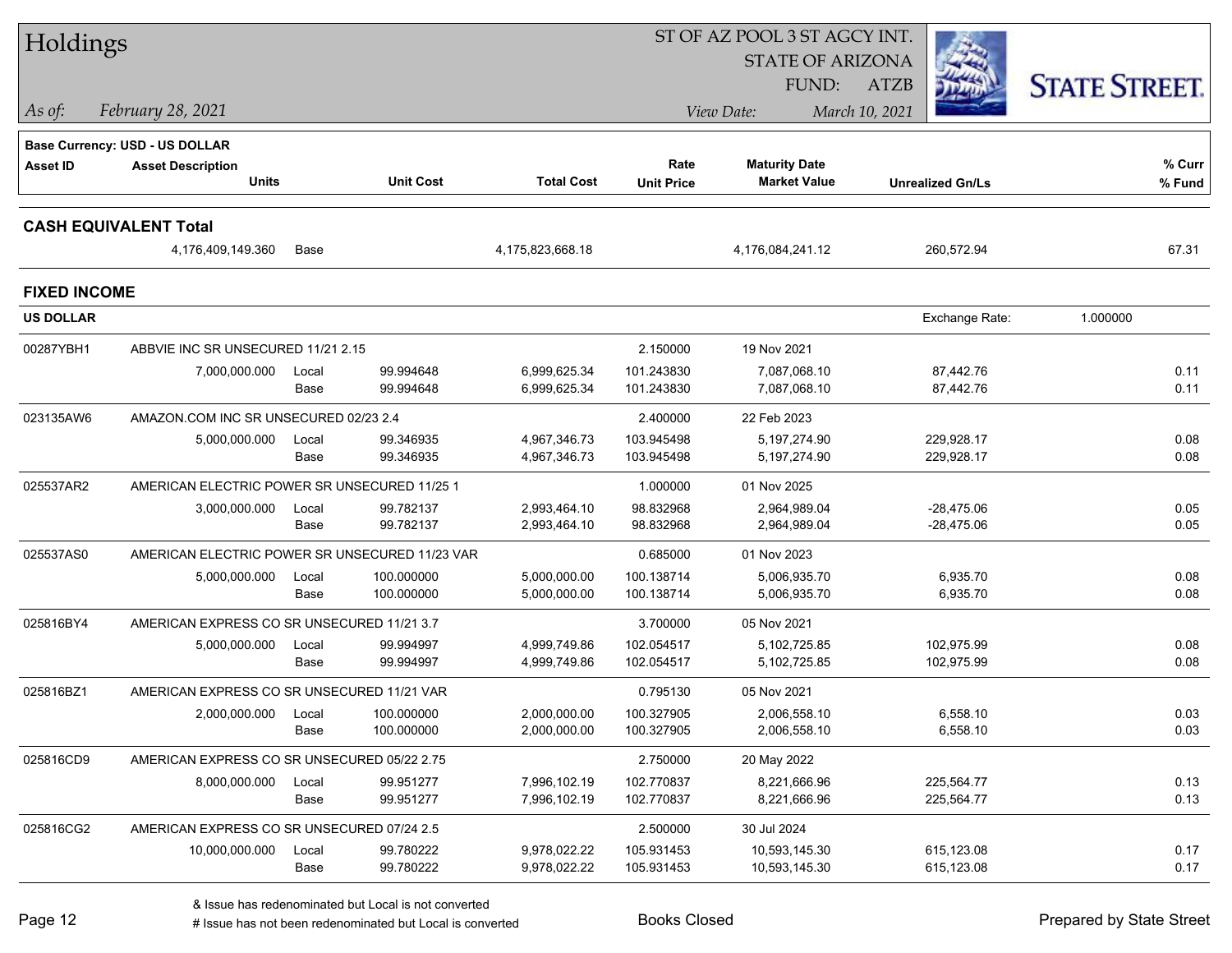| Holdings |
|----------|
|          |

STATE OF ARIZONA

ATZB



*February 28, 2021 As of: View Date: March 10, 2021*

**Base Currency: USD - US DOLLAR**

FUND:

| Asset ID       | <b>Asset Description</b>                      |       |                  |                   | Rate              | <b>Maturity Date</b> |                         | % Curr |
|----------------|-----------------------------------------------|-------|------------------|-------------------|-------------------|----------------------|-------------------------|--------|
|                | Units                                         |       | <b>Unit Cost</b> | <b>Total Cost</b> | <b>Unit Price</b> | <b>Market Value</b>  | <b>Unrealized Gn/Ls</b> | % Fund |
| 02587AAN4      | AMERICAN EXPRESS CREDIT ACCOUN AMXCA 2019 2 A |       |                  |                   | 2.670000          | 15 Nov 2024          |                         |        |
|                | 4,500,000.000                                 | Local | 99.996083        | 4,499,823.72      | 102.793080        | 4,625,688.60         | 125,864.88              | 0.07   |
| Original Face: | 4,500,000.000                                 | Base  | 99.996083        | 4,499,823.72      | 102.793080        | 4,625,688.60         | 125,864.88              | 0.07   |
| 02588QAB4      | AMERICAN EXPRESS CREDIT ACCOUN AMXCA 2019 1 A |       |                  |                   | 2.870000          | 15 Oct 2024          |                         |        |
|                | 3,000,000.000                                 | Local | 99.989210        | 2,999,676.29      | 102.834240        | 3,085,027.20         | 85,350.91               | 0.05   |
| Original Face: | 3,000,000.000                                 | Base  | 99.989210        | 2,999,676.29      | 102.834240        | 3,085,027.20         | 85,350.91               | 0.05   |
| 026609AC1      | WYETH LLC COMPANY GUAR 03/23 7.25             |       |                  |                   | 7.250000          | 01 Mar 2023          |                         |        |
|                | 1,410,000.000                                 | Local | 113.630445       | 1,602,189.28      | 113.153999        | 1,595,471.39         | $-6,717.89$             | 0.03   |
|                |                                               | Base  | 113.630445       | 1,602,189.28      | 113.153999        | 1,595,471.39         | $-6,717.89$             | 0.03   |
| 02665WDQ1      | AMERICAN HONDA FINANCE SR UNSECURED 01/22 VAR |       |                  |                   | 0.343630          | 21 Jan 2022          |                         |        |
|                | 15,000,000.000                                | Local | 100.000000       | 15,000,000.00     | 100.049034        | 15,007,355.10        | 7,355.10                | 0.24   |
|                |                                               | Base  | 100.000000       | 15,000,000.00     | 100.049034        | 15,007,355.10        | 7,355.10                | 0.24   |
| 031162BN9      | AMGEN INC SR UNSECURED 05/22 3.625            |       |                  |                   | 3.625000          | 15 May 2022          |                         |        |
|                | 898,000.000                                   | Local | 103.129952       | 926,106.97        | 102.807564        | 923,211.92           | $-2,895.05$             | 0.01   |
|                |                                               | Base  | 103.129952       | 926,106.97        | 102.807564        | 923,211.92           | $-2,895.05$             | 0.01   |
| 037833CC2      | APPLE INC SR UNSECURED 08/21 1.55             |       |                  |                   | 1.550000          | 04 Aug 2021          |                         |        |
|                | 10,000,000.000                                | Local | 99.912536        | 9,991,253.62      | 100.361180        | 10,036,118.00        | 44,864.38               | 0.16   |
|                |                                               | Base  | 99.912536        | 9,991,253.62      | 100.361180        | 10,036,118.00        | 44,864.38               | 0.16   |
| 037833DC1      | APPLE INC SR UNSECURED 09/22 2.1              |       |                  |                   | 2.100000          | 12 Sep 2022          |                         |        |
|                | 10,000,000.000                                | Local | 100.480909       | 10,048,090.91     | 102.556809        | 10,255,680.90        | 207,589.99              | 0.17   |
|                |                                               | Base  | 100.480909       | 10,048,090.91     | 102.556809        | 10,255,680.90        | 207,589.99              | 0.17   |
| 037833DV9      | APPLE INC SR UNSECURED 05/23 0.75             |       |                  |                   | 0.750000          | 11 May 2023          |                         |        |
|                | 15,500,000.000                                | Local | 99.801030        | 15,469,159.67     | 100.861280        | 15,633,498.40        | 164,338.73              | 0.25   |
|                |                                               | Base  | 99.801030        | 15,469,159.67     | 100.861280        | 15,633,498.40        | 164,338.73              | 0.25   |
| 037833DX5      | APPLE INC SR UNSECURED 08/25 0.55             |       |                  |                   | 0.550000          | 20 Aug 2025          |                         |        |
|                | 10,000,000.000                                | Local | 99.789375        | 9,978,937.49      | 98.345010         | 9,834,501.00         | $-144,436.49$           | 0.16   |
|                |                                               | Base  | 99.789375        | 9,978,937.49      | 98.345010         | 9,834,501.00         | $-144,436.49$           | 0.16   |
| 037833EB2      | APPLE INC SR UNSECURED 02/26 0.7              |       |                  |                   | 0.700000          | 08 Feb 2026          |                         |        |
|                | 5,000,000.000                                 | Local | 99.777632        | 4,988,881.62      | 98.584730         | 4,929,236.50         | $-59,645.12$            | 0.08   |
|                |                                               | Base  | 99.777632        | 4,988,881.62      | 98.584730         | 4,929,236.50         | $-59,645.12$            | 0.08   |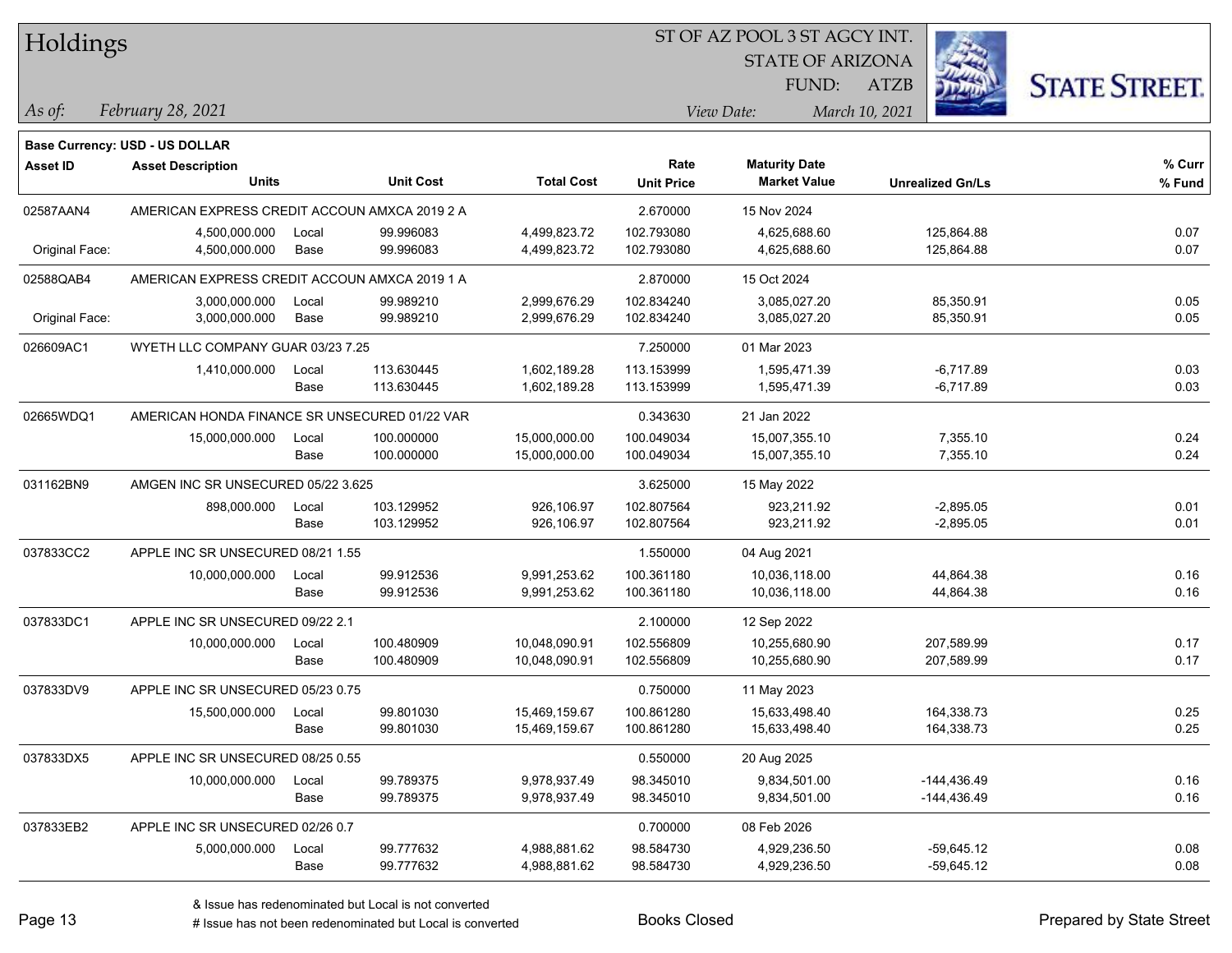| Holdings        |                                                |       |                  | ST OF AZ POOL 3 ST AGCY INT. |                   |                         |                         |                      |  |  |  |
|-----------------|------------------------------------------------|-------|------------------|------------------------------|-------------------|-------------------------|-------------------------|----------------------|--|--|--|
|                 |                                                |       |                  |                              |                   | <b>STATE OF ARIZONA</b> |                         |                      |  |  |  |
|                 |                                                |       |                  |                              |                   | FUND:                   | <b>ATZB</b>             | <b>STATE STREET.</b> |  |  |  |
| As of:          | February 28, 2021                              |       |                  |                              |                   | View Date:              | March 10, 2021          |                      |  |  |  |
|                 | Base Currency: USD - US DOLLAR                 |       |                  |                              |                   |                         |                         |                      |  |  |  |
| <b>Asset ID</b> | <b>Asset Description</b>                       |       |                  |                              | Rate              | <b>Maturity Date</b>    |                         | % Curr               |  |  |  |
|                 | <b>Units</b>                                   |       | <b>Unit Cost</b> | <b>Total Cost</b>            | <b>Unit Price</b> | <b>Market Value</b>     | <b>Unrealized Gn/Ls</b> | % Fund               |  |  |  |
| 040555CS1       | ARIZONA PUBLIC SERVICE SR UNSECURED 05/25 3.15 |       |                  |                              | 3.150000          | 15 May 2025             |                         |                      |  |  |  |
|                 | 5,000,000.000                                  | Local | 109.251734       | 5,462,586.70                 | 107.952833        | 5,397,641.65            | $-64,945.05$            | 0.09                 |  |  |  |
|                 |                                                | Base  | 109.251734       | 5,462,586.70                 | 107.952833        | 5,397,641.65            | $-64,945.05$            | 0.09                 |  |  |  |
| 05531FBJ1       | TRUIST FINANCIAL CORP SR UNSECURED 03/23 2.2   |       |                  |                              | 2.200000          | 16 Mar 2023             |                         |                      |  |  |  |
|                 | 10,000,000.000                                 | Local | 99.957596        | 9,995,759.55                 | 103.501122        | 10,350,112.20           | 354,352.65              | 0.17                 |  |  |  |
|                 |                                                | Base  | 99.957596        | 9,995,759.55                 | 103.501122        | 10,350,112.20           | 354,352.65              | 0.17                 |  |  |  |
| 06048WK66       | BANK OF AMERICA CORP SR UNSECURED 12/25 VAR    |       |                  |                              | 0.650000          | 23 Dec 2025             |                         |                      |  |  |  |
|                 | 5,000,000.000                                  | Local | 99.707812        | 4,985,390.58                 | 99.088732         | 4,954,436.60            | $-30,953.98$            | 0.08                 |  |  |  |
|                 |                                                | Base  | 99.707812        | 4,985,390.58                 | 99.088732         | 4,954,436.60            | $-30,953.98$            | 0.08                 |  |  |  |
| 06048WK74       | BANK OF AMERICA CORP SR SECURED 06/23 VAR      |       |                  |                              | 0.400000          | 21 Jun 2023             |                         |                      |  |  |  |
|                 | 5,000,000.000                                  | Local | 100.000000       | 5,000,000.00                 | 99.498944         | 4,974,947.20            | $-25,052.80$            | 0.08                 |  |  |  |
|                 |                                                | Base  | 100.000000       | 5,000,000.00                 | 99.498944         | 4,974,947.20            | $-25,052.80$            | 0.08                 |  |  |  |
| 06048WL24       | BANK OF AMERICA CORP SR UNSECURED 02/24 VAR    |       |                  |                              | 0.300000          | 16 Feb 2024             |                         |                      |  |  |  |
|                 | 25,000,000.000                                 | Local | 99.851781        | 24,962,945.21                | 99.140691         | 24,785,172.75           | $-177,772.46$           | 0.40                 |  |  |  |
|                 |                                                | Base  | 99.851781        | 24,962,945.21                | 99.140691         | 24,785,172.75           | -177,772.46             | 0.40                 |  |  |  |
| 06048WXT2       | BANK OF AMERICA CORP SR UNSECURED 09/21 VAR    |       |                  |                              | 2.000000          | 26 Sep 2021             |                         |                      |  |  |  |
|                 | 10,000,000.000                                 | Local | 100.000000       | 10,000,000.00                | 100.514173        | 10,051,417.30           | 51,417.30               | 0.16                 |  |  |  |
|                 |                                                | Base  | 100.000000       | 10,000,000.00                | 100.514173        | 10,051,417.30           | 51,417.30               | 0.16                 |  |  |  |
| 06367WF99       | BANK OF MONTREAL SR UNSECURED 05/23 VAR        |       |                  |                              | 1.100000          | 12 May 2023             |                         |                      |  |  |  |
|                 | 10,000,000.000                                 | Local | 100.000000       | 10,000,000.00                | 101.417000        | 10,141,700.00           | 141,700.00              | 0.16                 |  |  |  |
|                 |                                                | Base  | 100.000000       | 10,000,000.00                | 101.417000        | 10,141,700.00           | 141,700.00              | 0.16                 |  |  |  |
| 06367WX81       | BANK OF MONTREAL SR UNSECURED 07/25 VAR        |       |                  |                              | 1.000000          | 30 Jul 2025             |                         |                      |  |  |  |
|                 | 10,000,000.000                                 | Local | 100.000000       | 10,000,000.00                | 98.685373         | 9,868,537.30            | -131,462.70             | 0.16                 |  |  |  |
|                 |                                                | Base  | 100.000000       | 10,000,000.00                | 98.685373         | 9,868,537.30            | $-131,462.70$           | 0.16                 |  |  |  |
| 06368EA44       | BANK OF MONTREAL SR UNSECURED 12/23 VAR        |       |                  |                              | 0.380000          | 08 Dec 2023             |                         |                      |  |  |  |
|                 | 10,000,000.000                                 | Local | 100.000000       | 10,000,000.00                | 100.211900        | 10,021,190.00           | 21,190.00               | 0.16                 |  |  |  |
|                 |                                                | Base  | 100.000000       | 10,000,000.00                | 100.211900        | 10,021,190.00           | 21,190.00               | 0.16                 |  |  |  |
| 06406RAA5       | BANK OF NY MELLON CORP SR UNSECURED 02/22 2.6  |       |                  |                              | 2.600000          | 07 Feb 2022             |                         |                      |  |  |  |
|                 | 20,000,000.000                                 | Local | 102.084238       | 20,416,847.65                | 102.028594        | 20,405,718.80           | $-11,128.85$            | 0.33                 |  |  |  |
|                 |                                                | Base  | 102.084238       | 20,416,847.65                | 102.028594        | 20,405,718.80           | $-11,128.85$            | 0.33                 |  |  |  |

# Issue has not been redenominated but Local is converted Books Closed Prepared by State Street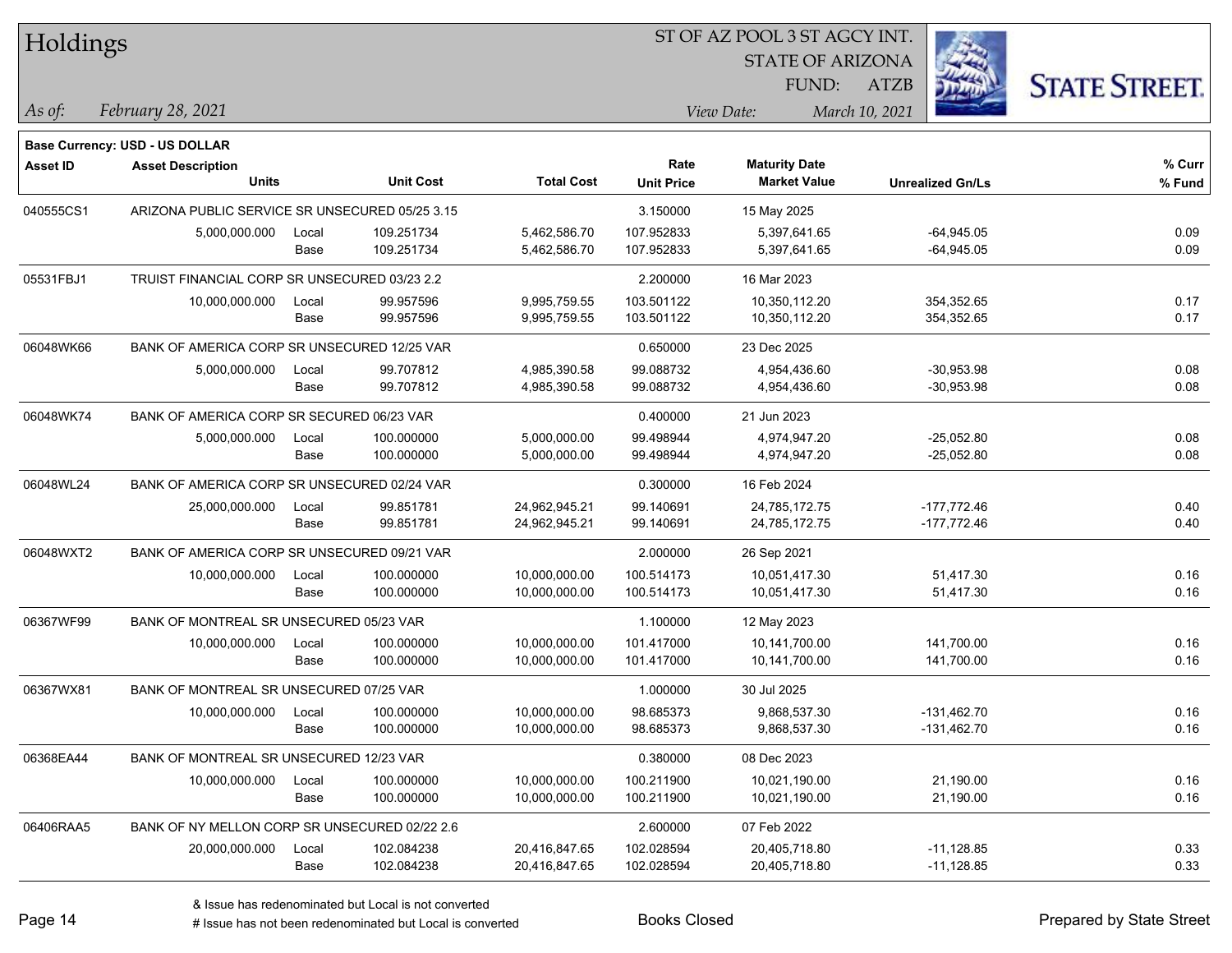| Holdings        |                                                            |       |                  |                   |                   |                         |                         |                      |
|-----------------|------------------------------------------------------------|-------|------------------|-------------------|-------------------|-------------------------|-------------------------|----------------------|
|                 |                                                            |       |                  |                   |                   | <b>STATE OF ARIZONA</b> |                         |                      |
|                 |                                                            |       |                  |                   |                   | FUND:                   | <b>ATZB</b>             | <b>STATE STREET.</b> |
| $\vert$ As of:  | February 28, 2021                                          |       |                  |                   |                   | View Date:              | March 10, 2021          |                      |
|                 |                                                            |       |                  |                   |                   |                         |                         |                      |
| <b>Asset ID</b> | Base Currency: USD - US DOLLAR<br><b>Asset Description</b> |       |                  |                   | Rate              | <b>Maturity Date</b>    |                         | % Curr               |
|                 | Units                                                      |       | <b>Unit Cost</b> | <b>Total Cost</b> | <b>Unit Price</b> | <b>Market Value</b>     | <b>Unrealized Gn/Ls</b> | % Fund               |
| 06406RAG2       | BANK OF NY MELLON CORP SR UNSECURED 04/23 3.5              |       |                  |                   | 3.500000          | 28 Apr 2023             |                         |                      |
|                 | 7,000,000.000                                              | Local | 99.952910        | 6,996,703.70      | 106.770194        | 7,473,913.58            | 477,209.88              | 0.12                 |
|                 |                                                            | Base  | 99.952910        | 6,996,703.70      | 106.770194        | 7,473,913.58            | 477,209.88              | 0.12                 |
| 06406RAL1       | BANK OF NY MELLON CORP SR UNSECURED 10/24 2.1              |       |                  |                   | 2.100000          | 24 Oct 2024             |                         |                      |
|                 | 7,000,000.000                                              | Local | 99.872318        | 6,991,062.26      | 105.276367        | 7,369,345.69            | 378,283.43              | 0.12                 |
|                 |                                                            | Base  | 99.872318        | 6,991,062.26      | 105.276367        | 7,369,345.69            | 378,283.43              | 0.12                 |
| 06406RAM9       | BANK OF NY MELLON CORP SR UNSECURED 01/23 1.85             |       |                  |                   | 1.850000          | 27 Jan 2023             |                         |                      |
|                 | 5,000,000.000                                              | Local | 99.956037        | 4,997,801.87      | 102.741915        | 5,137,095.75            | 139,293.88              | 0.08                 |
|                 |                                                            | Base  | 99.956037        | 4,997,801.87      | 102.741915        | 5,137,095.75            | 139,293.88              | 0.08                 |
| 06406RAP2       | BANK OF NY MELLON CORP SR UNSECURED 12/23 0.35             |       |                  |                   | 0.350000          | 07 Dec 2023             |                         |                      |
|                 | 10,000,000.000                                             | Local | 99.901439        | 9,990,143.94      | 100.085965        | 10,008,596.50           | 18,452.56               | 0.16                 |
|                 |                                                            | Base  | 99.901439        | 9,990,143.94      | 100.085965        | 10,008,596.50           | 18,452.56               | 0.16                 |
| 06406RAQ0       | BANK OF NY MELLON CORP SR UNSECURED 01/26 0.75             |       |                  |                   | 0.750000          | 28 Jan 2026             |                         |                      |
|                 | 7,000,000.000                                              | Local | 99.788833        | 6,985,218.30      | 98.659862         | 6,906,190.34            | $-79,027.96$            | 0.11                 |
|                 |                                                            | Base  | 99.788833        | 6,985,218.30      | 98.659862         | 6,906,190.34            | $-79,027.96$            | 0.11                 |
| 064159KD7       | BANK OF NOVA SCOTIA SR UNSECURED 09/22 2.45                |       |                  |                   | 2.450000          | 19 Sep 2022             |                         |                      |
|                 | 17,000,000.000                                             | Local | 100.992777       | 17,168,772.08     | 103.326785        | 17,565,553.45           | 396,781.37              | 0.28                 |
|                 |                                                            | Base  | 100.992777       | 17,168,772.08     | 103.326785        | 17,565,553.45           | 396,781.37              | 0.28                 |
| 064159SH0       | BANK OF NOVA SCOTIA SR UNSECURED 11/22 2                   |       |                  |                   | 2.000000          | 15 Nov 2022             |                         |                      |
|                 | 15,000,000.000                                             | Local | 99.982836        | 14,997,425.37     | 102.742790        | 15,411,418.50           | 413,993.13              | 0.25                 |
|                 |                                                            | Base  | 99.982836        | 14,997,425.37     | 102.742790        | 15,411,418.50           | 413,993.13              | 0.25                 |
| 07330NAT2       | TRUIST BANK SR UNSECURED 12/24 2.15                        |       |                  |                   | 2.150000          | 06 Dec 2024             |                         |                      |
|                 | 2,000,000.000                                              | Local | 99.872689        | 1,997,453.78      | 104.958218        | 2,099,164.36            | 101,710.58              | 0.03                 |
|                 |                                                            | Base  | 99.872689        | 1,997,453.78      | 104.958218        | 2,099,164.36            | 101,710.58              | 0.03                 |
| 097023CG8       | BOEING CO SR UNSECURED 05/22 2.7                           |       |                  |                   | 2.700000          | 01 May 2022             |                         |                      |
|                 | 5,000,000.000                                              | Local | 99.931140        | 4,996,556.99      | 102.228488        | 5,111,424.40            | 114,867.41              | 0.08                 |
|                 |                                                            | Base  | 99.931140        | 4,996,556.99      | 102.228488        | 5,111,424.40            | 114,867.41              | 0.08                 |
| 097023CZ6       | BOEING CO SR UNSECURED 02/24 1.95                          |       |                  |                   | 1.950000          | 01 Feb 2024             |                         |                      |
|                 | 17,000,000.000                                             | Local | 99.877646        | 16,979,199.80     | 102.401306        | 17,408,222.02           | 429,022.22              | 0.28                 |
|                 |                                                            | Base  | 99.877646        | 16,979,199.80     | 102.401306        | 17,408,222.02           | 429,022.22              | 0.28                 |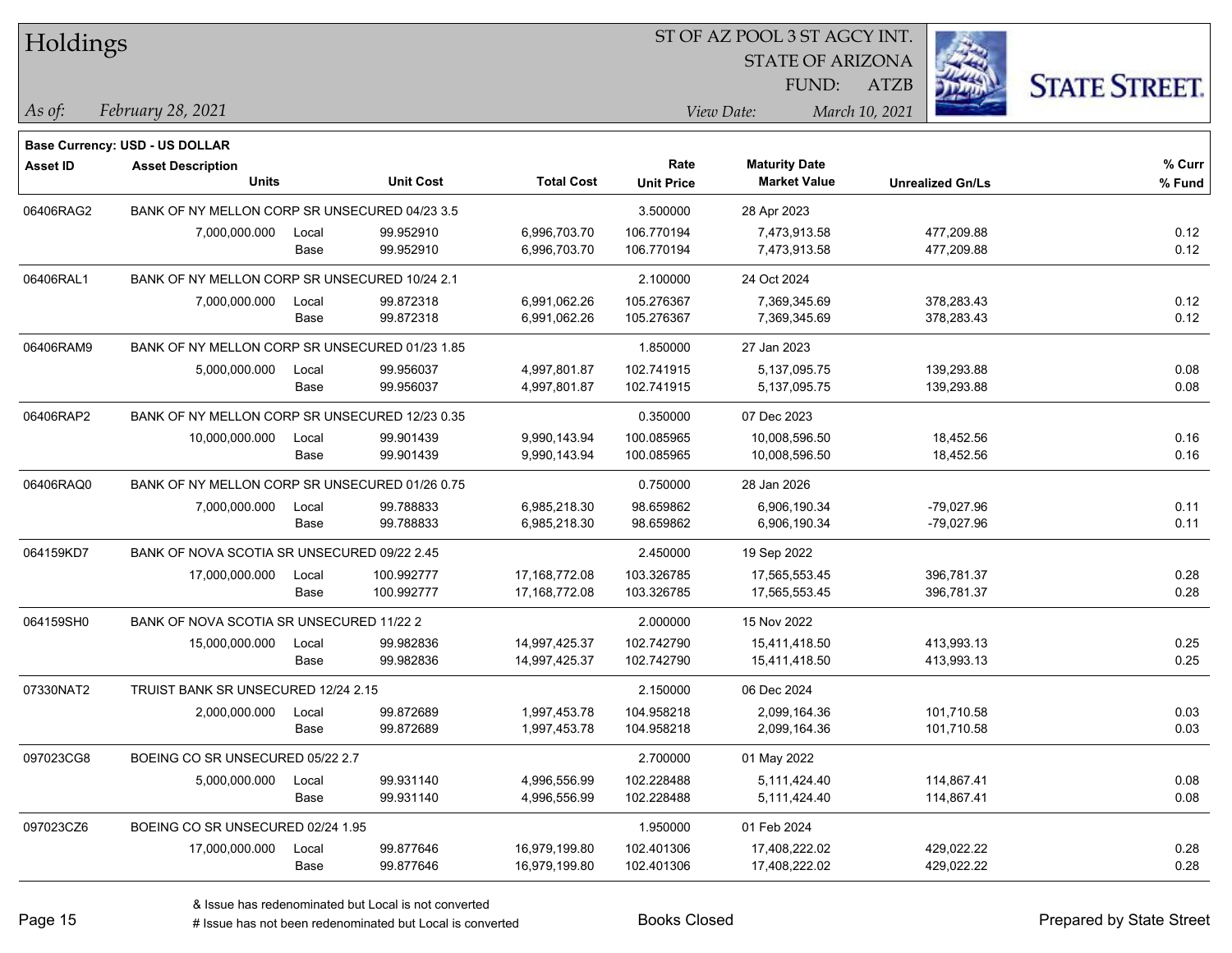| Holdings        |                                                  |               |                  |                   | ST OF AZ POOL 3 ST AGCY INT. |                                             |                         |                      |
|-----------------|--------------------------------------------------|---------------|------------------|-------------------|------------------------------|---------------------------------------------|-------------------------|----------------------|
|                 |                                                  |               |                  |                   |                              | <b>STATE OF ARIZONA</b>                     |                         |                      |
|                 |                                                  |               |                  |                   |                              | FUND:                                       | ATZB                    | <b>STATE STREET.</b> |
| As of:          | February 28, 2021                                |               |                  |                   |                              | View Date:                                  | March 10, 2021          |                      |
|                 |                                                  |               |                  |                   |                              |                                             |                         |                      |
|                 | <b>Base Currency: USD - US DOLLAR</b>            |               |                  |                   | Rate                         |                                             |                         |                      |
| <b>Asset ID</b> | <b>Asset Description</b><br><b>Units</b>         |               | <b>Unit Cost</b> | <b>Total Cost</b> | <b>Unit Price</b>            | <b>Maturity Date</b><br><b>Market Value</b> | <b>Unrealized Gn/Ls</b> | % Curr<br>% Fund     |
| 097023DD4       | BOEING CO SR UNSECURED 02/23 1.167               |               |                  |                   | 1.167000                     | 04 Feb 2023                                 |                         |                      |
|                 | 5,000,000.000                                    |               | 100.000000       | 5,000,000.00      | 100.375124                   | 5,018,756.20                                |                         | 0.08                 |
|                 |                                                  | Local<br>Base | 100.000000       | 5,000,000.00      | 100.375124                   | 5,018,756.20                                | 18,756.20<br>18,756.20  | 0.08                 |
| 110122CL0       | BRISTOL MYERS SQUIBB CO SR UNSECURED 05/22 2.6   |               |                  |                   | 2.600000                     | 16 May 2022                                 |                         |                      |
|                 | 5,000,000.000                                    | Local         | 99.891762        | 4,994,588.09      | 102.786924                   | 5,139,346.20                                | 144,758.11              | 0.08                 |
|                 |                                                  | Base          | 99.891762        | 4,994,588.09      | 102.786924                   | 5,139,346.20                                | 144,758.11              | 0.08                 |
| 110122CY2       | BRISTOL MYERS SQUIBB CO SR UNSECURED 02/23 2.75  |               |                  |                   | 2.750000                     | 15 Feb 2023                                 |                         |                      |
|                 | 4,750,000.000                                    | Local         | 104.609713       | 4,968,961.37      | 104.588602                   | 4,967,958.60                                | $-1,002.77$             | 0.08                 |
|                 |                                                  | Base          | 104.609713       | 4,968,961.37      | 104.588602                   | 4,967,958.60                                | $-1,002.77$             | 0.08                 |
| 126650CV0       | CVS HEALTH CORP SR UNSECURED 03/23 3.7           |               |                  |                   | 3.700000                     | 09 Mar 2023                                 |                         |                      |
|                 | 10,964,000.000                                   | Local         | 106.519644       | 11,678,813.75     | 106.356226                   | 11,660,896.62                               | $-17,917.13$            | 0.19                 |
|                 |                                                  | Base          | 106.519644       | 11,678,813.75     | 106.356226                   | 11,660,896.62                               | $-17,917.13$            | 0.19                 |
| 126650DE7       | CVS HEALTH CORP SR UNSECURED 08/24 2.625         |               |                  |                   | 2.625000                     | 15 Aug 2024                                 |                         |                      |
|                 | 2,000,000.000                                    | Local         | 99.646726        | 1,992,934.52      | 106.208583                   | 2,124,171.66                                | 131,237.14              | 0.03                 |
|                 |                                                  | Base          | 99.646726        | 1,992,934.52      | 106.208583                   | 2,124,171.66                                | 131,237.14              | 0.03                 |
| 13605WD32       | CANADIAN IMPERIAL BANK SR UNSECURED 09/25 0.9    |               |                  |                   | 0.900000                     | 08 Sep 2025                                 |                         |                      |
|                 | 15,000,000.000                                   | Local         | 100.000000       | 15,000,000.00     | 97.526272                    | 14,628,940.80                               | $-371,059.20$           | 0.24                 |
|                 |                                                  | Base          | 100.000000       | 15,000,000.00     | 97.526272                    | 14,628,940.80                               | $-371,059.20$           | 0.24                 |
| 13605WF71       | CANADIAN IMPERIAL BANK SR UNSECURED 04/24 0.55   |               |                  |                   | 0.550000                     | 06 Apr 2024                                 |                         |                      |
|                 | 15,000,000.000                                   | Local         | 100.000000       | 15,000,000.00     | 94.836226                    | 14,225,433.90                               | $-774,566.10$           | 0.23                 |
|                 |                                                  | Base          | 100.000000       | 15,000,000.00     | 94.836226                    | 14,225,433.90                               | $-774,566.10$           | 0.23                 |
| 13605WN23       | CANADIAN IMPERIAL BANK SR UNSECURED 11/25 0.9    |               |                  |                   | 0.900000                     | 25 Nov 2025                                 |                         |                      |
|                 | 10,000,000.000                                   | Local         | 100.000000       | 10,000,000.00     | 97.920652                    | 9,792,065.20                                | -207,934.80             | 0.16                 |
|                 |                                                  | Base          | 100.000000       | 10,000,000.00     | 97.920652                    | 9,792,065.20                                | $-207,934.80$           | 0.16                 |
| 13605WWG2       | CANADIAN IMPERIAL BANK SR UNSECURED 03/25 VAR    |               |                  |                   | 1.750000                     | 06 Mar 2025                                 |                         |                      |
|                 | 10,000,000.000                                   | Local         | 100.000000       | 10,000,000.00     | 98.728077                    | 9,872,807.70                                | $-127,192.30$           | 0.16                 |
|                 |                                                  | Base          | 100.000000       | 10,000,000.00     | 98.728077                    | 9,872,807.70                                | $-127,192.30$           | 0.16                 |
| 14040HBY0       | CAPITAL ONE FINANCIAL CO SR UNSECURED 04/21 3.45 |               |                  |                   | 3.450000                     | 30 Apr 2021                                 |                         |                      |
|                 | 15,000,000.000                                   | Local         | 99.998415        | 14,999,762.27     | 100.261422                   | 15,039,213.30                               | 39,451.03               | 0.24                 |
|                 |                                                  | Base          | 99.998415        | 14,999,762.27     | 100.261422                   | 15,039,213.30                               | 39,451.03               | 0.24                 |

٦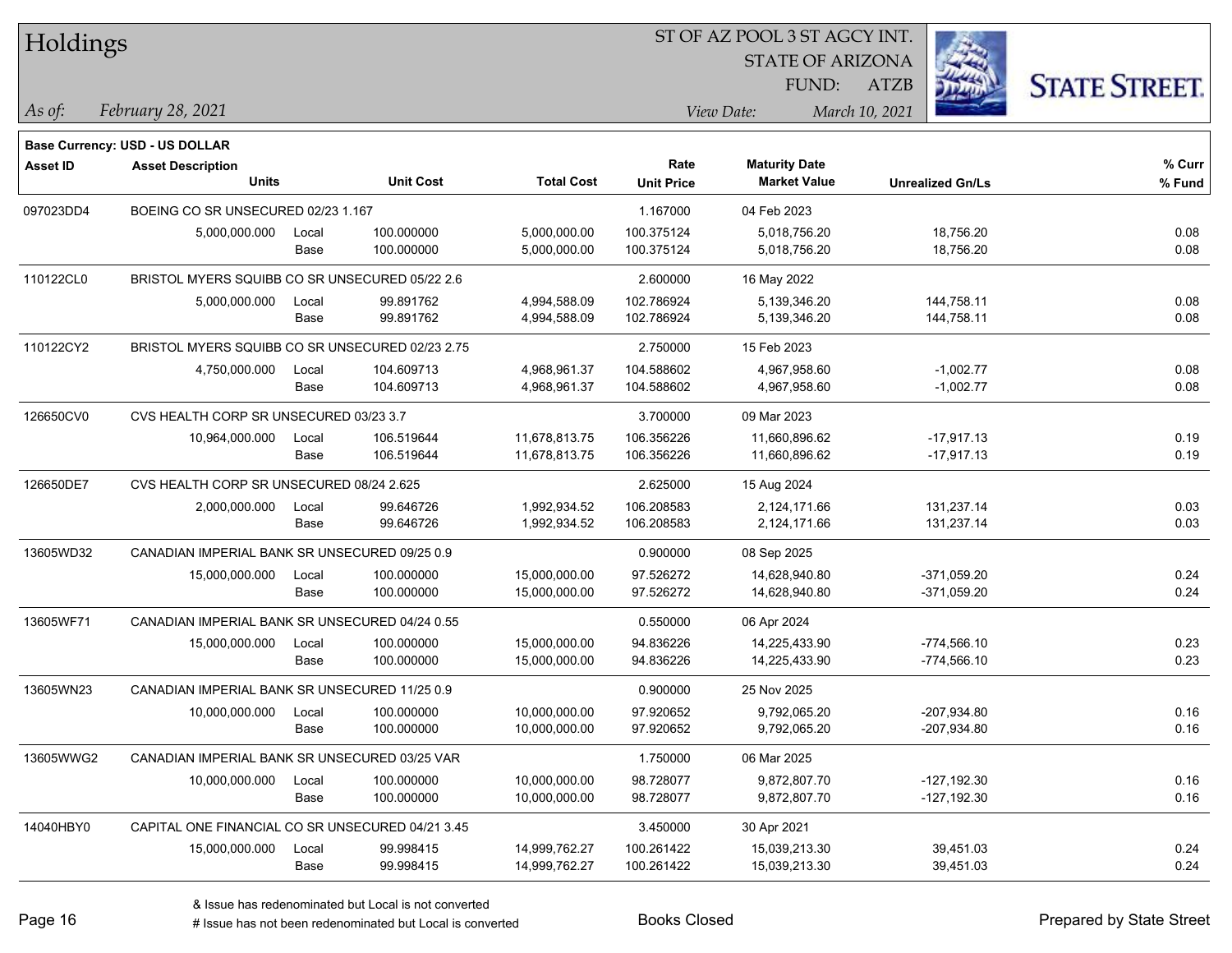| Holdings |
|----------|
|----------|

STATE OF ARIZONA

ATZB



*February 28, 2021 As of: View Date: March 10, 2021*

FUND:

|                 | Base Currency: USD - US DOLLAR                   |       |                  |                   |                   |                      |                         |        |
|-----------------|--------------------------------------------------|-------|------------------|-------------------|-------------------|----------------------|-------------------------|--------|
| <b>Asset ID</b> | <b>Asset Description</b>                         |       |                  |                   | Rate              | <b>Maturity Date</b> |                         | % Curr |
|                 | <b>Units</b>                                     |       | <b>Unit Cost</b> | <b>Total Cost</b> | <b>Unit Price</b> | <b>Market Value</b>  | <b>Unrealized Gn/Ls</b> | % Fund |
| 14042RHB0       | CAPITAL ONE NA SR UNSECURED 08/22 VAR            |       |                  |                   | 1.012630          | 08 Aug 2022          |                         |        |
|                 | 10,000,000.000                                   | Local | 100.000000       | 10,000,000.00     | 100.876828        | 10,087,682.80        | 87,682.80               | 0.16   |
|                 |                                                  | Base  | 100.000000       | 10,000,000.00     | 100.876828        | 10,087,682.80        | 87,682.80               | 0.16   |
| 141781BP8       | CARGILL INC SR UNSECURED 144A 02/24 0.4          |       |                  |                   | 0.400000          | 02 Feb 2024          |                         |        |
|                 | 8,000,000.000                                    | Local | 99.895715        | 7,991,657.22      | 99.420344         | 7,953,627.52         | $-38,029.70$            | 0.13   |
|                 |                                                  | Base  | 99.895715        | 7,991,657.22      | 99.420344         | 7,953,627.52         | $-38,029.70$            | 0.13   |
| 14316HAA0       | CARMAX AUTO OWNER TRUST CARMX 2020 4 A1          |       |                  |                   | 0.241980          | 15 Oct 2021          |                         |        |
|                 | 4,507,560.610                                    | Local | 100.000000       | 4,507,560.61      | 100.003900        | 4,507,736.40         | 175.79                  | 0.07   |
| Original Face:  | 15,000,000.000                                   | Base  | 100.000000       | 4,507,560.61      | 100.003900        | 4,507,736.40         | 175.79                  | 0.07   |
| 14316NAA7       | CARMAX AUTO OWNER TRUST CARMX 2021 1 A1          |       |                  |                   | 0.172380          | 15 Feb 2022          |                         |        |
|                 | 8,643,812.780                                    | Local | 100.000000       | 8,643,812.78      | 100.000880        | 8,643,888.85         | 76.07                   | 0.14   |
| Original Face:  | 10,500,000.000                                   | Base  | 100.000000       | 8,643,812.78      | 100.000880        | 8,643,888.85         | 76.07                   | 0.14   |
| 14913Q3C1       | CATERPILLAR FINL SERVICE SR UNSECURED 11/22 1.95 |       |                  |                   | 1.950000          | 18 Nov 2022          |                         |        |
|                 | 5,000,000.000                                    | Local | 102.794015       | 5,139,700.75      | 102.766343        | 5,138,317.15         | $-1,383.60$             | 0.08   |
|                 |                                                  | Base  | 102.794015       | 5,139,700.75      | 102.766343        | 5,138,317.15         | $-1,383.60$             | 0.08   |
| 14913R2B2       | CATERPILLAR FINL SERVICE SR UNSECURED 05/22 0.95 |       |                  |                   | 0.950000          | 13 May 2022          |                         |        |
|                 | 5,000,000.000                                    | Local | 100.804774       | 5,040,238.69      | 100.776586        | 5.038.829.30         | -1,409.39               | 0.08   |
|                 |                                                  | Base  | 100.804774       | 5,040,238.69      | 100.776586        | 5,038,829.30         | $-1,409.39$             | 0.08   |
| 14913R2E6       | CATERPILLAR FINL SERVICE SR UNSECURED 01/22 VAR  |       |                  |                   | 0.457250          | 06 Jan 2022          |                         |        |
|                 | 10,000,000.000                                   | Local | 100.000000       | 10,000,000.00     | 100.166500        | 10,016,650.00        | 16,650.00               | 0.16   |
|                 |                                                  | Base  | 100.000000       | 10,000,000.00     | 100.166500        | 10,016,650.00        | 16,650.00               | 0.16   |
| 161571HN7       | CHASE ISSUANCE TRUST CHAIT 2018 A1 A1            |       |                  |                   | 0.312250          | 17 Apr 2023          |                         |        |
|                 | 10,000,000.000                                   | Local | 100.000000       | 10,000,000.00     | 100.020000        | 10,002,000.00        | 2,000.00                | 0.16   |
| Original Face:  | 10,000,000.000                                   | Base  | 100.000000       | 10,000,000.00     | 100.020000        | 10,002,000.00        | 2,000.00                | 0.16   |
| 166756AJ5       | CHEVRON USA INC COMPANY GUAR 08/23 0.426         |       |                  |                   | 0.426000          | 11 Aug 2023          |                         |        |
|                 | 5,000,000.000                                    | Local | 100.131019       | 5,006,550.97      | 100.071756        | 5,003,587.80         | $-2,963.17$             | 0.08   |
|                 |                                                  | Base  | 100.131019       | 5,006,550.97      | 100.071756        | 5,003,587.80         | $-2,963.17$             | 0.08   |
| 172967FT3       | CITIGROUP INC SR UNSECURED 01/22 4.5             |       |                  |                   | 4.500000          | 14 Jan 2022          |                         |        |
|                 | 4,585,000.000                                    | Local | 103.737139       | 4,756,347.84      | 103.660819        | 4,752,848.55         | $-3,499.29$             | 0.08   |
|                 |                                                  | Base  | 103.737139       | 4,756,347.84      | 103.660819        | 4,752,848.55         | $-3,499.29$             | 0.08   |

# Issue has not been redenominated but Local is converted Books Closed Prepared by State Street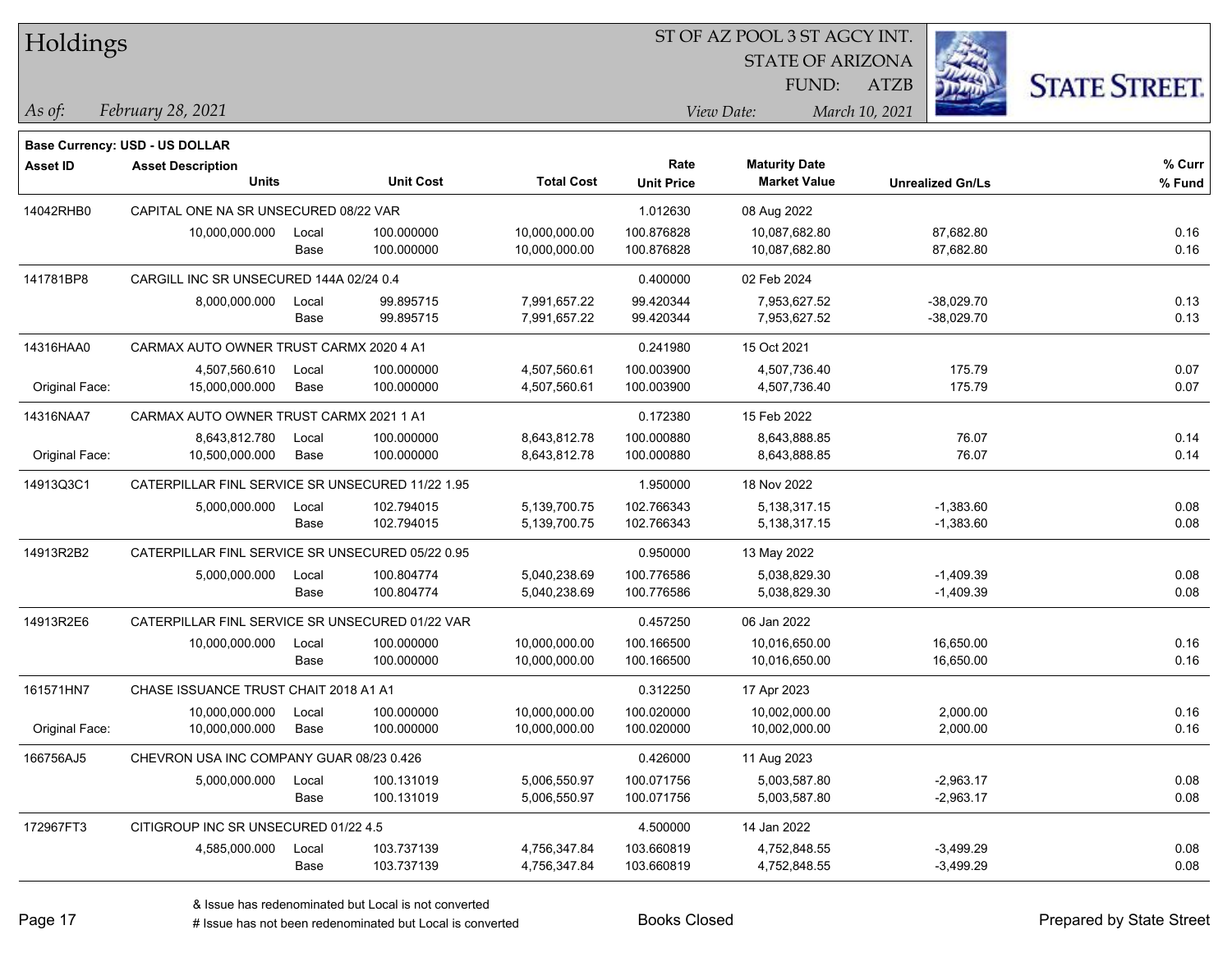| Holdings        |                                                 |       |                  |                   |                           | ST OF AZ POOL 3 ST AGCY INT.                |                         |                      |  |
|-----------------|-------------------------------------------------|-------|------------------|-------------------|---------------------------|---------------------------------------------|-------------------------|----------------------|--|
|                 |                                                 |       |                  |                   |                           | <b>STATE OF ARIZONA</b>                     |                         |                      |  |
|                 |                                                 |       |                  |                   |                           | FUND:                                       | <b>ATZB</b>             | <b>STATE STREET.</b> |  |
| $\vert$ As of:  | February 28, 2021                               |       |                  |                   |                           | View Date:                                  | March 10, 2021          |                      |  |
|                 |                                                 |       |                  |                   |                           |                                             |                         |                      |  |
|                 | <b>Base Currency: USD - US DOLLAR</b>           |       |                  |                   |                           |                                             |                         |                      |  |
| <b>Asset ID</b> | <b>Asset Description</b><br><b>Units</b>        |       | <b>Unit Cost</b> | <b>Total Cost</b> | Rate<br><b>Unit Price</b> | <b>Maturity Date</b><br><b>Market Value</b> | <b>Unrealized Gn/Ls</b> | % Curr<br>% Fund     |  |
| 172967KK6       | CITIGROUP INC SR UNSECURED 03/21 2.7            |       |                  |                   | 2.700000                  | 30 Mar 2021                                 |                         |                      |  |
|                 | 2,000,000.000                                   | Local | 100.216182       | 2,004,323.64      | 100.191000                | 2,003,820.00                                | $-503.64$               | 0.03                 |  |
|                 |                                                 | Base  | 100.216182       | 2,004,323.64      | 100.191000                | 2,003,820.00                                | $-503.64$               | 0.03                 |  |
| 17298CGH5       | CITIGROUP INC SR UNSECURED 11/21 VAR            |       |                  |                   | 3.200000                  | 15 Nov 2021                                 |                         |                      |  |
|                 | 10,000,000.000                                  | Local | 100.000000       | 10,000,000.00     | 101.732880                | 10,173,288.00                               | 173,288.00              | 0.16                 |  |
|                 |                                                 | Base  | 100.000000       | 10,000,000.00     | 101.732880                | 10,173,288.00                               | 173,288.00              | 0.16                 |  |
| 17298CHQ4       | CITIGROUP INC SR UNSECURED 12/24 VAR            |       |                  |                   | 2.350000                  | 30 Dec 2024                                 |                         |                      |  |
|                 | 10,000,000.000                                  | Local | 100.000000       | 10,000,000.00     | 102.019605                | 10,201,960.50                               | 201,960.50              | 0.16                 |  |
|                 |                                                 | Base  | 100.000000       | 10,000,000.00     | 102.019605                | 10,201,960.50                               | 201,960.50              | 0.16                 |  |
| 17298CJN9       | CITIGROUP INC SR UNSECURED 06/25 1.4            |       |                  |                   | 1.400000                  | 19 Jun 2025                                 |                         |                      |  |
|                 | 5,000,000.000                                   | Local | 100.000000       | 5,000,000.00      | 97.921361                 | 4,896,068.05                                | $-103,931.95$           | 0.08                 |  |
|                 |                                                 | Base  | 100.000000       | 5,000,000.00      | 97.921361                 | 4,896,068.05                                | $-103,931.95$           | 0.08                 |  |
| 17298CJP4       | CITIGROUP INC SR UNSECURED 06/25 VAR            |       |                  |                   | 1.250000                  | 30 Jun 2025                                 |                         |                      |  |
|                 | 10,000,000.000                                  | Local | 100.000000       | 10,000,000.00     | 98.842404                 | 9,884,240.40                                | $-115,759.60$           | 0.16                 |  |
|                 |                                                 | Base  | 100.000000       | 10,000,000.00     | 98.842404                 | 9,884,240.40                                | $-115,759.60$           | 0.16                 |  |
| 17298CKU1       | CITIGROUP INC SR UNSECURED 11/25 VAR            |       |                  |                   | 1.000000                  | 25 Nov 2025                                 |                         |                      |  |
|                 | 15,000,000.000                                  | Local | 100.000000       | 15,000,000.00     | 98.081036                 | 14,712,155.40                               | $-287,844.60$           | 0.24                 |  |
|                 |                                                 | Base  | 100.000000       | 15,000,000.00     | 98.081036                 | 14,712,155.40                               | -287,844.60             | 0.24                 |  |
| 17328W4G0       | CITIGROUP GLOBAL MARKETS COMPANY GUAR 07/25 VAR |       |                  |                   | 1.100000                  | 31 Jul 2025                                 |                         |                      |  |
|                 | 15,000,000.000                                  | Local | 100.000000       | 15,000,000.00     | 97.695028                 | 14,654,254.20                               | $-345,745.80$           | 0.24                 |  |
|                 |                                                 | Base  | 100.000000       | 15,000,000.00     | 97.695028                 | 14,654,254.20                               | $-345,745.80$           | 0.24                 |  |
| 191216CL2       | COCA COLA CO/THE SR UNSECURED 09/24 1.75        |       |                  |                   | 1.750000                  | 06 Sep 2024                                 |                         |                      |  |
|                 | 10,000,000.000                                  | Local | 102.152637       | 10,215,263.70     | 103.866470                | 10,386,647.00                               | 171,383.30              | 0.17                 |  |
|                 |                                                 | Base  | 102.152637       | 10,215,263.70     | 103.866470                | 10,386,647.00                               | 171,383.30              | 0.17                 |  |
| 205887CA8       | CONAGRA BRANDS INC SR UNSECURED 05/24 4.3       |       |                  |                   | 4.300000                  | 01 May 2024                                 |                         |                      |  |
|                 | 7,000,000.000                                   | Local | 110.284243       | 7,719,897.02      | 110.748817                | 7,752,417.19                                | 32,520.17               | 0.12                 |  |
|                 |                                                 | Base  | 110.284243       | 7,719,897.02      | 110.748817                | 7,752,417.19                                | 32,520.17               | 0.12                 |  |
| 22550L2A8       | CREDIT SUISSE NEW YORK SR UNSECURED 11/21 2.1   |       |                  |                   | 2.100000                  | 12 Nov 2021                                 |                         |                      |  |
|                 | 9,415,000.000                                   | Local | 101.346443       | 9,541,767.58      | 101.278351                | 9,535,356.75                                | $-6,410.83$             | 0.15                 |  |
|                 |                                                 | Base  | 101.346443       | 9,541,767.58      | 101.278351                | 9,535,356.75                                | $-6,410.83$             | 0.15                 |  |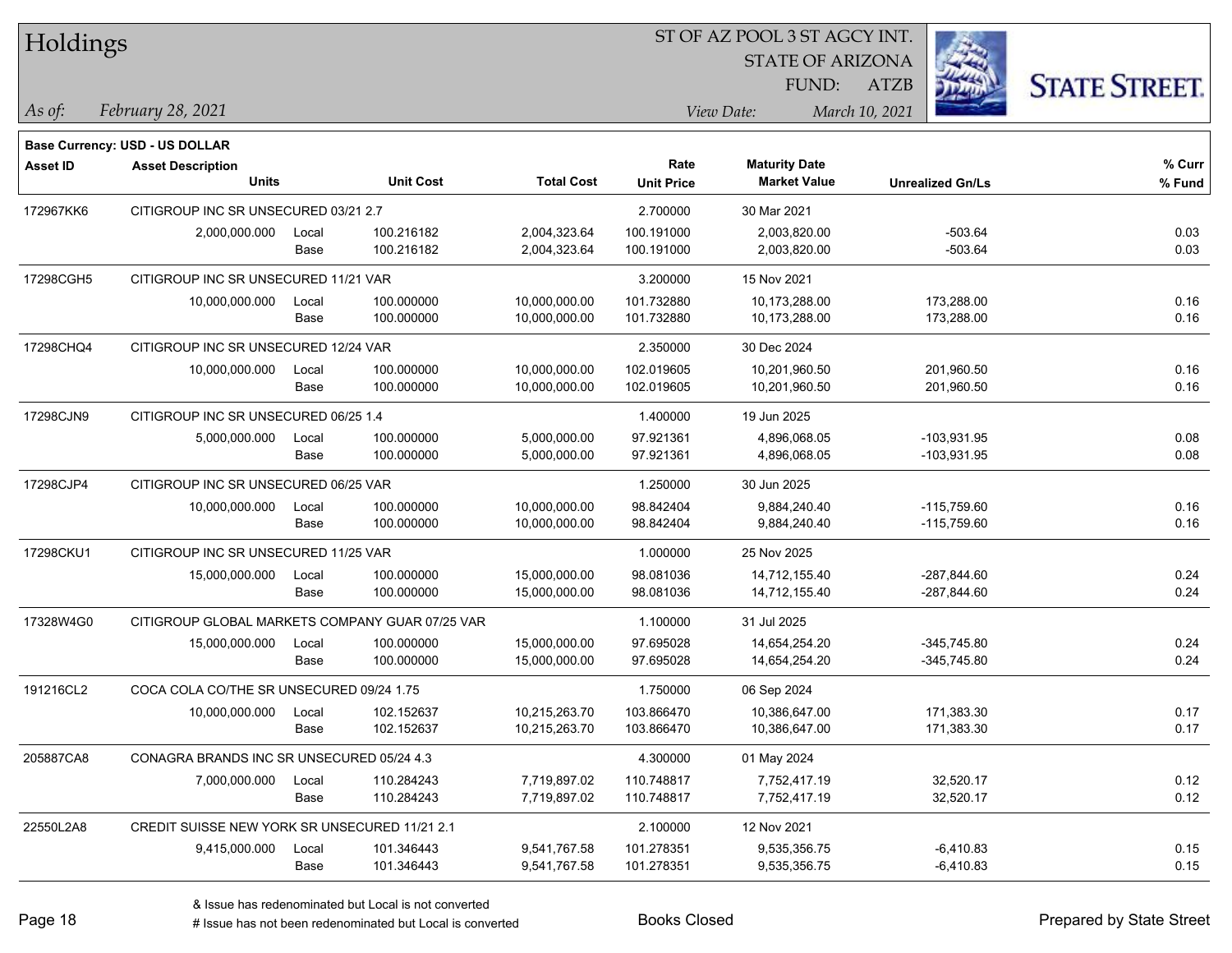| Holdings |  |
|----------|--|
|----------|--|

STATE OF ARIZONA FUND:



*February 28, 2021 As of: View Date: March 10, 2021*

**Base Currency: USD - US DOLLAR**

ATZB

| Asset ID       | <b>Asset Description</b><br><b>Units</b>         |               | <b>Unit Cost</b>         | <b>Total Cost</b>              | Rate<br><b>Unit Price</b> | <b>Maturity Date</b><br><b>Market Value</b> | <b>Unrealized Gn/Ls</b>    | % Curr<br>% Fund |
|----------------|--------------------------------------------------|---------------|--------------------------|--------------------------------|---------------------------|---------------------------------------------|----------------------------|------------------|
| 24422ETV1      | JOHN DEERE CAPITAL CORP SR UNSECURED 09/22 2.15  |               |                          | 2.150000                       | 08 Sep 2022               |                                             |                            |                  |
|                | 2,000,000.000                                    | Local<br>Base | 102.829908<br>102.829908 | 2,056,598.15<br>2,056,598.15   | 102.773369<br>102.773369  | 2,055,467.38<br>2,055,467.38                | $-1,130.77$<br>$-1,130.77$ | 0.03<br>0.03     |
| 24422EVA4      | JOHN DEERE CAPITAL CORP SR UNSECURED 06/22 1.95  |               |                          |                                | 1.950000                  | 13 Jun 2022                                 |                            |                  |
|                | 3,000,000.000                                    | Local<br>Base | 102.134474<br>102.134474 | 3,064,034.23<br>3,064,034.23   | 102.189673<br>102.189673  | 3,065,690.19<br>3,065,690.19                | 1,655.96<br>1,655.96       | 0.05<br>0.05     |
| 254683CG8      | DISCOVER CARD EXECUTION NOTE T DCENT 2018 A4 A4  |               |                          |                                | 3.110000                  | 16 Jan 2024                                 |                            |                  |
| Original Face: | 18,000,000.000<br>18,000,000.000                 | Local<br>Base | 99.985692<br>99.985692   | 17,997,424.49<br>17,997,424.49 | 101.118210<br>101.118210  | 18,201,277.80<br>18,201,277.80              | 203,853.31<br>203,853.31   | 0.29<br>0.29     |
| 254683CK9      | DISCOVER CARD EXECUTION NOTE T DCENT 2019 A1 A1  |               |                          |                                | 3.040000                  | 15 Jul 2024                                 |                            |                  |
| Original Face: | 4,000,000.000<br>4,000,000.000                   | Local<br>Base | 99.998688<br>99.998688   | 3,999,947.53<br>3,999,947.53   | 102.452880<br>102.452880  | 4,098,115.20<br>4,098,115.20                | 98,167.67<br>98,167.67     | 0.07<br>0.07     |
| 254687FJ0      | WALT DISNEY COMPANY/THE COMPANY GUAR 09/22 1.65  |               |                          |                                | 1.650000                  | 01 Sep 2022                                 |                            |                  |
|                | 1,675,000.000                                    | Local<br>Base | 101.929586<br>101.929586 | 1,707,320.57<br>1,707,320.57   | 101.993122<br>101.993122  | 1,708,384.79<br>1,708,384.79                | 1,064.22<br>1,064.22       | 0.03<br>0.03     |
| 25468PCT1      | TWDC ENTERPRISES 18 CORP COMPANY GUAR 02/22 2.55 |               |                          | 2.550000                       | 15 Feb 2022               |                                             |                            |                  |
|                | 2,200,000.000                                    | Local<br>Base | 102.202000<br>102.202000 | 2,248,444.00<br>2,248,444.00   | 102.143523<br>102.143523  | 2,247,157.51<br>2,247,157.51                | $-1,286.49$<br>$-1,286.49$ | 0.04<br>0.04     |
| 278642AV5      | EBAY INC SR UNSECURED 03/25 1.9                  |               |                          |                                | 1.900000                  | 11 Mar 2025                                 |                            |                  |
|                | 2,000,000.000                                    | Local<br>Base | 102.909739<br>102.909739 | 2,058,194.78<br>2,058,194.78   | 102.961349<br>102.961349  | 2,059,226.98<br>2,059,226.98                | 1,032.20<br>1,032.20       | 0.03<br>0.03     |
| 29736RAE0      | ESTEE LAUDER CO INC SR UNSECURED 08/22 2.35      |               |                          |                                | 2.350000                  | 15 Aug 2022                                 |                            |                  |
|                | 17,838,000.000                                   | Local<br>Base | 102.737684<br>102.737684 | 18,326,348.16<br>18,326,348.16 | 102.884370<br>102.884370  | 18,352,513.92<br>18,352,513.92              | 26,165.76<br>26,165.76     | 0.30<br>0.30     |
| 30231GAV4      | EXXON MOBIL CORPORATION SR UNSECURED 03/21 2.222 |               |                          |                                | 2.222000                  | 01 Mar 2021                                 |                            |                  |
|                | 5,250,000.000                                    | Local<br>Base | 100.000000<br>100.000000 | 5,250,000.00<br>5,250,000.00   | 100.000000<br>100.000000  | 5,250,000.00<br>5,250,000.00                | 0.00<br>0.00               | 0.08<br>0.08     |
| 3130AJTL3      | FEDERAL HOME LOAN BANK BONDS 07/21 VAR           |               |                          |                                | 0.130000                  | 09 Jul 2021                                 |                            |                  |
|                | 25,000,000.000                                   | Local<br>Base | 100.000000<br>100.000000 | 25,000,000.00<br>25,000,000.00 | 100.028043<br>100.028043  | 25,007,010.75<br>25,007,010.75              | 7,010.75<br>7,010.75       | 0.40<br>0.40     |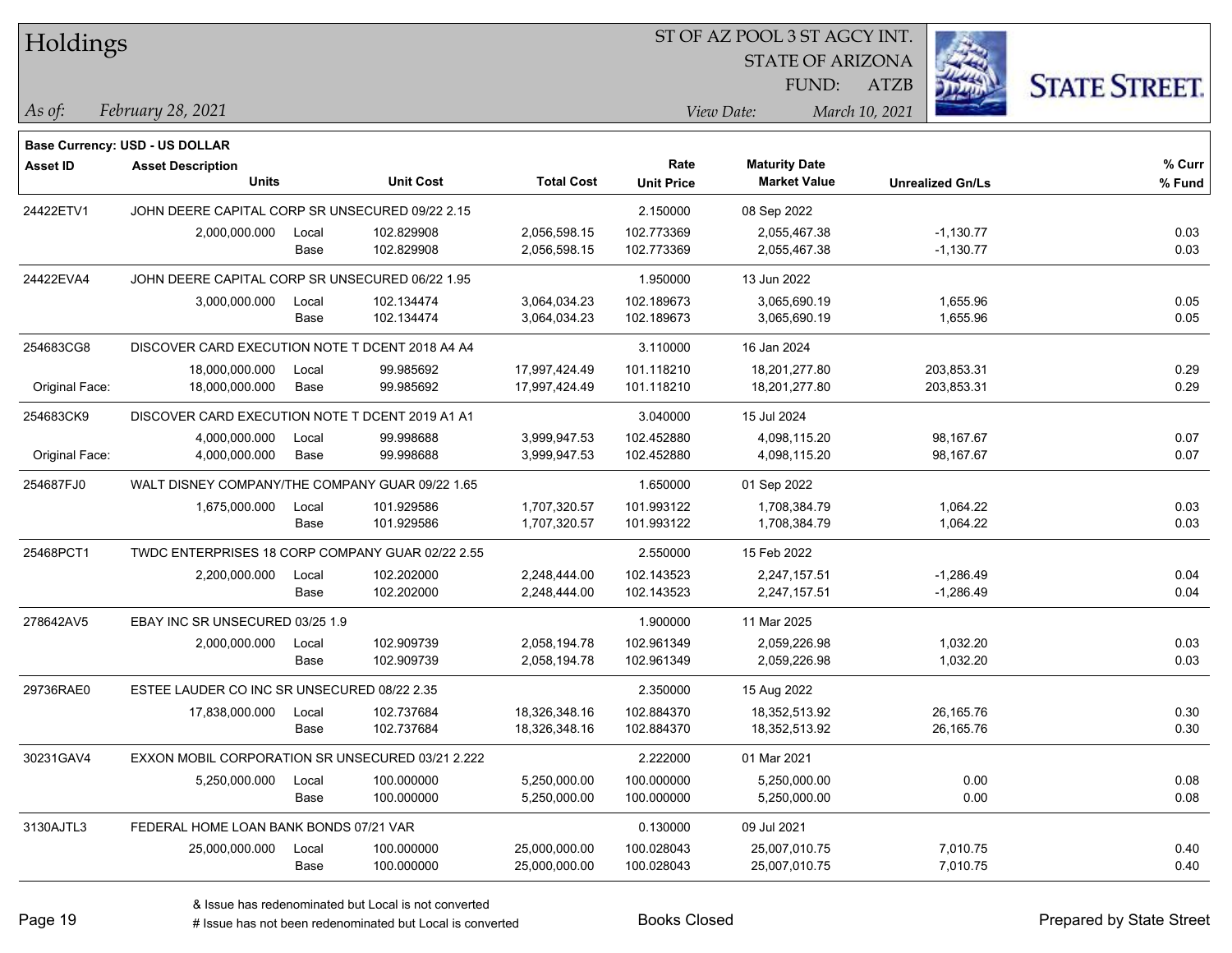| Holdings        |                                             |       |                  |                   |                   | ST OF AZ POOL 3 ST AGCY INT. |                         |                      |
|-----------------|---------------------------------------------|-------|------------------|-------------------|-------------------|------------------------------|-------------------------|----------------------|
|                 |                                             |       |                  |                   |                   | <b>STATE OF ARIZONA</b>      |                         |                      |
|                 |                                             |       |                  |                   |                   | FUND:                        | <b>ATZB</b>             | <b>STATE STREET.</b> |
| As of:          | February 28, 2021                           |       |                  |                   |                   | View Date:                   | March 10, 2021          |                      |
|                 | Base Currency: USD - US DOLLAR              |       |                  |                   |                   |                              |                         |                      |
| <b>Asset ID</b> | <b>Asset Description</b>                    |       |                  |                   | Rate              | <b>Maturity Date</b>         |                         | % Curr               |
|                 | <b>Units</b>                                |       | <b>Unit Cost</b> | <b>Total Cost</b> | <b>Unit Price</b> | <b>Market Value</b>          | <b>Unrealized Gn/Ls</b> | % Fund               |
| 3133ELH56       | FEDERAL FARM CREDIT BANK BONDS 06/22 0.27   |       |                  |                   | 0.270000          | 09 Jun 2022                  |                         |                      |
|                 | 5,000,000.000                               | Local | 100.000000       | 5,000,000.00      | 99.912436         | 4,995,621.80                 | $-4,378.20$             | 0.08                 |
|                 |                                             | Base  | 100.000000       | 5,000,000.00      | 99.912436         | 4,995,621.80                 | $-4,378.20$             | 0.08                 |
| 3133ELRN6       | FEDERAL FARM CREDIT BANK BONDS 03/25 1.5    |       |                  |                   | 1.500000          | 05 Mar 2025                  |                         |                      |
|                 | 20,000,000.000                              | Local | 100.000000       | 20,000,000.00     | 100.015426        | 20,003,085.20                | 3,085.20                | 0.32                 |
|                 |                                             | Base  | 100.000000       | 20,000,000.00     | 100.015426        | 20,003,085.20                | 3,085.20                | 0.32                 |
| 3133ELSL9       | FEDERAL FARM CREDIT BANK BONDS 03/24 1.05   |       |                  |                   | 1.050000          | 12 Mar 2024                  |                         |                      |
|                 | 5,000,000.000                               | Local | 100.000000       | 5,000,000.00      | 100.030817        | 5,001,540.85                 | 1,540.85                | 0.08                 |
|                 |                                             | Base  | 100.000000       | 5,000,000.00      | 100.030817        | 5,001,540.85                 | 1,540.85                | 0.08                 |
| 3133ELTC8       | FEDERAL FARM CREDIT BANK BONDS 03/25 1.125  |       |                  |                   | 1.125000          | 17 Mar 2025                  |                         |                      |
|                 | 10,000,000.000                              | Local | 100.000000       | 10,000,000.00     | 100.046576        | 10.004.657.60                | 4,657.60                | 0.16                 |
|                 |                                             | Base  | 100.000000       | 10,000,000.00     | 100.046576        | 10,004,657.60                | 4,657.60                | 0.16                 |
| 3133ELXC3       | FEDERAL FARM CREDIT BANK BONDS 04/24 0.8    |       |                  |                   | 0.800000          | 22 Apr 2024                  |                         |                      |
|                 | 10,000,000.000                              | Local | 100.000000       | 10,000,000.00     | 100.090039        | 10,009,003.90                | 9,003.90                | 0.16                 |
|                 |                                             | Base  | 100.000000       | 10,000,000.00     | 100.090039        | 10,009,003.90                | 9,003.90                | 0.16                 |
| 3133EM7M8       | FEDERAL FARM CREDIT BANK BONDS 02/23 VAR    |       |                  |                   | 0.181130          | 21 Feb 2023                  |                         |                      |
|                 | 10,000,000.000                              | Local | 100.000000       | 10,000,000.00     | 100.060975        | 10,006,097.50                | 6,097.50                | 0.16                 |
|                 |                                             | Base  | 100.000000       | 10,000,000.00     | 100.060975        | 10,006,097.50                | 6,097.50                | 0.16                 |
| 3133EMBJ0       | FEDERAL FARM CREDIT BANK BONDS 09/25 0.53   |       |                  |                   | 0.530000          | 29 Sep 2025                  |                         |                      |
|                 | 15,000,000.000                              | Local | 100.000000       | 15,000,000.00     | 98.697197         | 14,804,579.55                | $-195,420.45$           | 0.24                 |
|                 |                                             | Base  | 100.000000       | 15,000,000.00     | 98.697197         | 14,804,579.55                | -195,420.45             | 0.24                 |
| 3133EMHF2       | FEDERAL FARM CREDIT BANK BONDS 11/25 0.6    |       |                  |                   | 0.600000          | 24 Nov 2025                  |                         |                      |
|                 | 5,000,000.000                               | Local | 100.000000       | 5,000,000.00      | 98.965837         | 4,948,291.85                 | $-51,708.15$            | 0.08                 |
|                 |                                             | Base  | 100.000000       | 5,000,000.00      | 98.965837         | 4,948,291.85                 | $-51,708.15$            | 0.08                 |
| 3133EMPH9       | FEDERAL FARM CREDIT BANK BONDS 02/23 0.125  |       |                  |                   | 0.125000          | 03 Feb 2023                  |                         |                      |
|                 | 20,000,000.000                              | Local | 99.945995        | 19,989,198.90     | 99.960182         | 19,992,036.40                | 2,837.50                | 0.32                 |
|                 |                                             | Base  | 99.945995        | 19,989,198.90     | 99.960182         | 19,992,036.40                | 2,837.50                | 0.32                 |
| 3133L8CR4       | FED HM LN PC POOL RC1880 FR 03/36 FIXED 1.5 |       |                  |                   | 1.500000          | 01 Mar 2036                  |                         |                      |
|                 | 10,000,000.000                              | Local | 102.359375       | 10,235,937.50     | 101.190074        | 10,119,007.40                | $-116,930.10$           | 0.16                 |
| Original Face:  | 10,000,000.000                              | Base  | 102.359375       | 10,235,937.50     | 101.190074        | 10,119,007.40                | $-116,930.10$           | 0.16                 |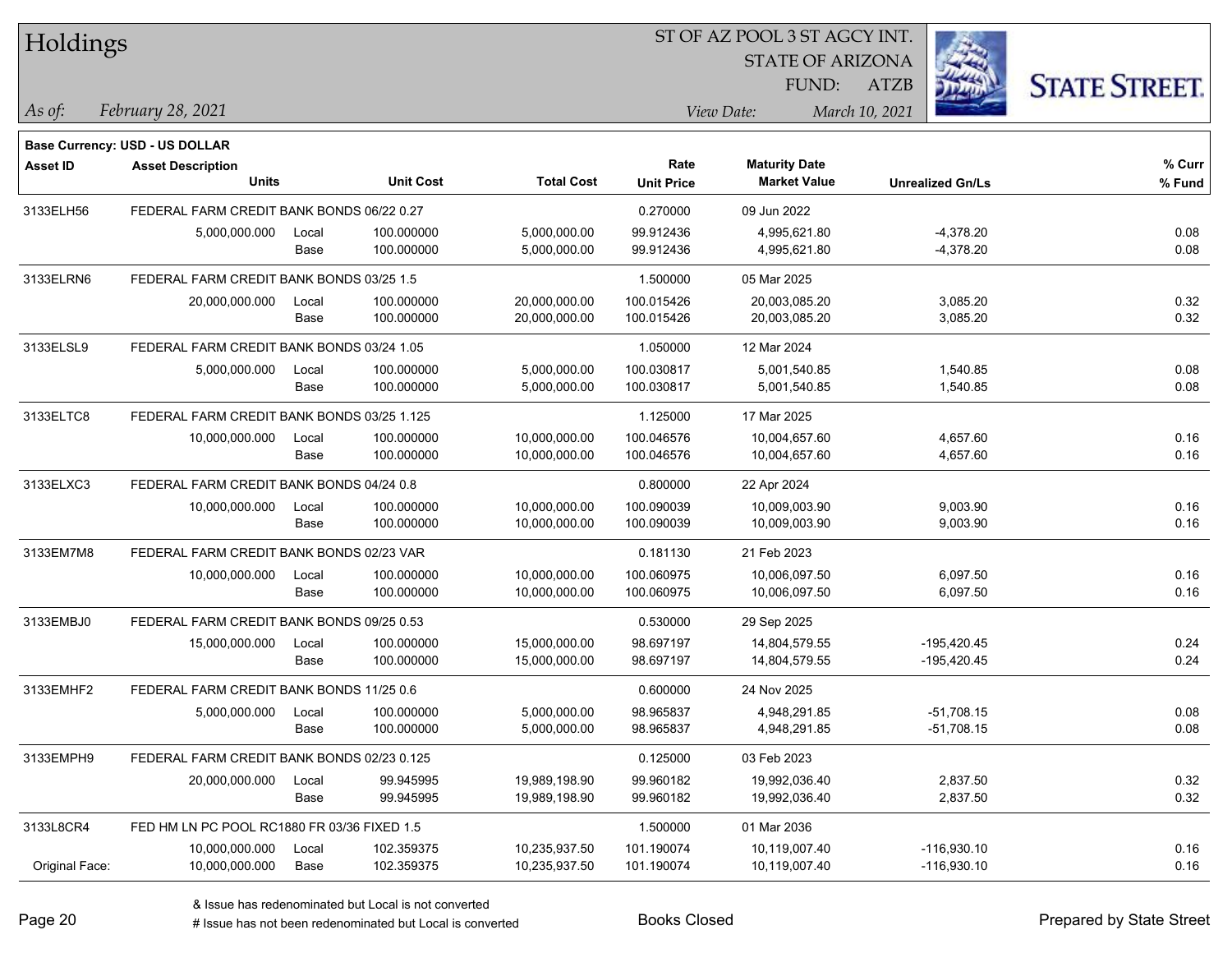| Holdings                            |                                  |       |                  |                   | ST OF AZ POOL 3 ST AGCY INT. |                         |                         |                      |  |  |
|-------------------------------------|----------------------------------|-------|------------------|-------------------|------------------------------|-------------------------|-------------------------|----------------------|--|--|
|                                     |                                  |       |                  |                   |                              | <b>STATE OF ARIZONA</b> |                         |                      |  |  |
|                                     |                                  |       |                  |                   |                              | FUND:                   | ATZB                    | <b>STATE STREET.</b> |  |  |
| $\vert$ As of:<br>February 28, 2021 |                                  |       |                  |                   |                              | View Date:              | March 10, 2021          |                      |  |  |
|                                     | Base Currency: USD - US DOLLAR   |       |                  |                   |                              |                         |                         |                      |  |  |
| <b>Asset ID</b>                     | <b>Asset Description</b>         |       |                  |                   | Rate                         | <b>Maturity Date</b>    |                         | % Curr               |  |  |
|                                     | <b>Units</b>                     |       | <b>Unit Cost</b> | <b>Total Cost</b> | <b>Unit Price</b>            | <b>Market Value</b>     | <b>Unrealized Gn/Ls</b> | % Fund               |  |  |
| 3134GU6G0                           | FREDDIE MAC NOTES 08/24 1.7      |       |                  |                   | 1.700000                     | 05 Aug 2024             |                         |                      |  |  |
|                                     | 5,000,000.000                    | Local | 100.000000       | 5,000,000.00      | 100.554665                   | 5,027,733.25            | 27,733.25               | 0.08                 |  |  |
|                                     |                                  | Base  | 100.000000       | 5,000,000.00      | 100.554665                   | 5,027,733.25            | 27,733.25               | 0.08                 |  |  |
| 3134GVB31                           | FREDDIE MAC NOTES 05/25 0.75     |       |                  |                   | 0.750000                     | 28 May 2025             |                         |                      |  |  |
|                                     | 10,000,000.000                   | Local | 100.000000       | 10,000,000.00     | 100.024107                   | 10,002,410.70           | 2,410.70                | 0.16                 |  |  |
|                                     |                                  | Base  | 100.000000       | 10,000,000.00     | 100.024107                   | 10,002,410.70           | 2,410.70                | 0.16                 |  |  |
| 3134GWH82                           | FREDDIE MAC NOTES 09/25 0.625    |       |                  |                   | 0.625000                     | 08 Sep 2025             |                         |                      |  |  |
|                                     | 5,000,000.000                    | Local | 100.000000       | 5,000,000.00      | 99.371012                    | 4,968,550.60            | $-31,449.40$            | 0.08                 |  |  |
|                                     |                                  | Base  | 100.000000       | 5,000,000.00      | 99.371012                    | 4,968,550.60            | $-31,449.40$            | 0.08                 |  |  |
| 3134GWU79                           | FREDDIE MAC NOTES 03/24 0.375    |       |                  |                   | 0.375000                     | 25 Mar 2024             |                         |                      |  |  |
|                                     | 5,000,000.000                    | Local | 100.000000       | 5,000,000.00      | 100.003196                   | 5,000,159.80            | 159.80                  | 0.08                 |  |  |
|                                     |                                  | Base  | 100.000000       | 5,000,000.00      | 100.003196                   | 5,000,159.80            | 159.80                  | 0.08                 |  |  |
| 3134GWYX8                           | FREDDIE MAC NOTES 10/25 0.5      |       |                  |                   | 0.500000                     | 15 Oct 2025             |                         |                      |  |  |
|                                     | 5,000,000.000                    | Local | 100.000000       | 5,000,000.00      | 98.368798                    | 4,918,439.90            | $-81,560.10$            | 0.08                 |  |  |
|                                     |                                  | Base  | 100.000000       | 5,000,000.00      | 98.368798                    | 4,918,439.90            | $-81,560.10$            | 0.08                 |  |  |
| 3134GXHR8                           | FREDDIE MAC NOTES 05/21 0.091    |       |                  |                   | 0.091000                     | 10 May 2021             |                         |                      |  |  |
|                                     | 50,000,000.000                   | Local | 100.000000       | 50,000,000.00     | 100.000418                   | 50,000,209.00           | 209.00                  | 0.81                 |  |  |
|                                     |                                  | Base  | 100.000000       | 50,000,000.00     | 100.000418                   | 50,000,209.00           | 209.00                  | 0.81                 |  |  |
| 3135G0T45                           | FANNIE MAE NOTES 04/22 1.875     |       |                  |                   | 1.875000                     | 05 Apr 2022             |                         |                      |  |  |
|                                     | 15,243,000.000                   | Local | 100.292611       | 15,287,602.67     | 101.903110                   | 15,533,091.06           | 245,488.39              | 0.25                 |  |  |
|                                     |                                  | Base  | 100.292611       | 15,287,602.67     | 101.903110                   | 15,533,091.06           | 245,488.39              | 0.25                 |  |  |
| 3136A0GS0                           | FANNIE MAE FNR 2011 75 HP        |       |                  |                   | 2.500000                     | 25 Jul 2040             |                         |                      |  |  |
|                                     | 93,008.220                       | Local | 102.679978       | 95,500.82         | 101.676610                   | 94,567.61               | $-933.21$               | 0.00                 |  |  |
| Original Face:                      | 2,838,688.000                    | Base  | 102.679978       | 95,500.82         | 101.676610                   | 94,567.61               | $-933.21$               | 0.00                 |  |  |
| 3136A6JR6                           | FANNIE MAE FNR 2012 58 PA        |       |                  |                   | 2.000000                     | 25 Apr 2042             |                         |                      |  |  |
|                                     | 864,690.080                      | Local | 101.433183       | 877,082.67        | 103.386420                   | 893,972.12              | 16,889.45               | 0.01                 |  |  |
| Original Face:                      | 5,677,376.000                    | Base  | 101.433183       | 877,082.67        | 103.386420                   | 893,972.12              | 16,889.45               | 0.01                 |  |  |
| 3136A76N7                           | <b>FANNIE MAE FNR 2012 101 B</b> |       |                  |                   | 2.000000                     | 25 May 2039             |                         |                      |  |  |
|                                     | 174,283.320                      | Local | 101.475551       | 176,854.96        | 100.035080                   | 174,344.46              | $-2,510.50$             | 0.00                 |  |  |
| Original Face:                      | 11,275,256.000                   | Base  | 101.475551       | 176,854.96        | 100.035080                   | 174,344.46              | $-2,510.50$             | 0.00                 |  |  |

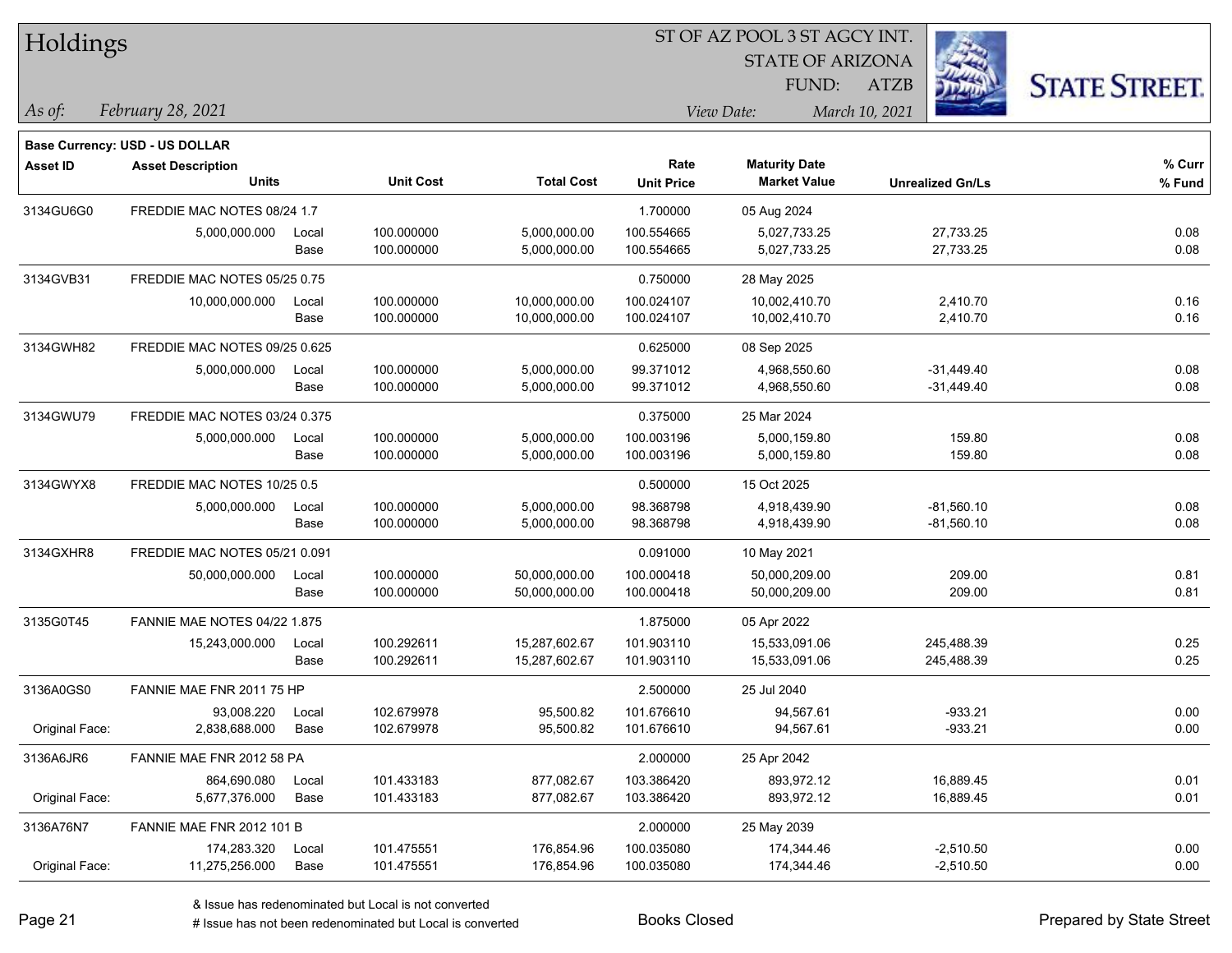| Holdings |
|----------|
|          |

STATE OF ARIZONA

ATZB



*February 28, 2021 As of: View Date: March 10, 2021*

**Base Currency: USD - US DOLLAR**

FUND:

| Asset ID       | <b>Asset Description</b>   |       |                  |                   | Rate              | <b>Maturity Date</b> |                         | % Curr |
|----------------|----------------------------|-------|------------------|-------------------|-------------------|----------------------|-------------------------|--------|
|                | <b>Units</b>               |       | <b>Unit Cost</b> | <b>Total Cost</b> | <b>Unit Price</b> | <b>Market Value</b>  | <b>Unrealized Gn/Ls</b> | % Fund |
| 3136AAEK7      | FANNIE MAE FNR 2012 129 TD |       |                  |                   | 2.000000          | 25 May 2040          |                         |        |
|                | 843,438.130                | Local | 101.350660       | 854,830.11        | 103.369160        | 871,854.91           | 17,024.80               | 0.01   |
| Original Face: | 5,677,376.000              | Base  | 101.350660       | 854,830.11        | 103.369160        | 871,854.91           | 17,024.80               | 0.01   |
| 3136ABRK1      | FANNIE MAE FNR 2013 9 PH   |       |                  |                   | 1.750000          | 25 Jul 2041          |                         |        |
|                | 1,818,256.200              | Local | 100.767716       | 1,832,215.24      | 101.728850        | 1,849,691.12         | 17,475.88               | 0.03   |
| Original Face: | 6,713,909.000              | Base  | 100.767716       | 1,832,215.24      | 101.728850        | 1,849,691.12         | 17,475.88               | 0.03   |
| 3136ABUD3      | FANNIE MAE FNR 2013 7 AC   |       |                  |                   | 1.250000          | 25 Feb 2028          |                         |        |
|                | 1,222,528.620              | Local | 99.775901        | 1,219,788.95      | 101.393470        | 1,239,564.19         | 19,775.24               | 0.02   |
| Original Face: | 5,677,376.000              | Base  | 99.775901        | 1,219,788.95      | 101.393470        | 1,239,564.19         | 19,775.24               | 0.02   |
| 3136ABUY7      | FANNIE MAE FNR 2013 7 GB   |       |                  |                   | 2.000000          | 25 Mar 2042          |                         |        |
|                | 1,893,199.480              | Local | 101.457888       | 1,920,800.20      | 102.366740        | 1,938,006.59         | 17,206.39               | 0.03   |
| Original Face: | 6,995,663.000              | Base  | 101.457888       | 1,920,800.20      | 102.366740        | 1,938,006.59         | 17,206.39               | 0.03   |
| 3136ABUZ4      | FANNIE MAE FNR 2013 7 AD   |       |                  |                   | 1.500000          | 25 Feb 2028          |                         |        |
|                | 1,222,528.620              | Local | 100.216869       | 1,225,179.91      | 102.042500        | 1,247,498.77         | 22,318.86               | 0.02   |
| Original Face: | 5,677,376.000              | Base  | 100.216869       | 1,225,179.91      | 102.042500        | 1,247,498.77         | 22,318.86               | 0.02   |
| 3136ABW74      | FANNIE MAE FNR 2013 6 AB   |       |                  |                   | 2.000000          | 25 Dec 2042          |                         |        |
|                | 1,924,772.570              | Local | 100.661651       | 1,937,507.84      | 102.419210        | 1,971,336.86         | 33,829.02               | 0.03   |
| Original Face: | 11,354,753.000             | Base  | 100.661651       | 1,937,507.84      | 102.419210        | 1,971,336.86         | 33,829.02               | 0.03   |
| 3136ACJX0      | FANNIE MAE FNR 2013 17 PB  |       |                  |                   | 1.750000          | 25 Mar 2039          |                         |        |
|                | 148,017.310                | Local | 100.381435       | 148,581.90        | 100.052750        | 148,095.39           | $-486.51$               | 0.00   |
| Original Face: | 5,677,376.000              | Base  | 100.381435       | 148,581.90        | 100.052750        | 148,095.39           | $-486.51$               | 0.00   |
| 3136AD2H1      | FANNIE MAE FNR 2013 43 XP  |       |                  |                   | 1.500000          | 25 Aug 2041          |                         |        |
|                | 582,917.100                | Local | 98.655191        | 575,077.98        | 101.879790        | 593,874.72           | 18,796.74               | 0.01   |
| Original Face: | 2,000,000.000              | Base  | 98.655191        | 575,077.98        | 101.879790        | 593,874.72           | 18,796.74               | 0.01   |
| 3136AEBJ5      | FANNIE MAE FNR 2013 47 YA  |       |                  |                   | 2.000000          | 25 May 2040          |                         |        |
|                | 1,544,507.870              | Local | 101.532234       | 1,568,173.34      | 103.369160        | 1,596,544.81         | 28,371.47               | 0.03   |
| Original Face: | 8,516,065.000              | Base  | 101.532234       | 1,568,173.34      | 103.369160        | 1,596,544.81         | 28,371.47               | 0.03   |
| 3136AELZ8      | FANNIE MAE FNR 2013 62 DB  |       |                  |                   | 1.250000          | 25 Jun 2028          |                         |        |
|                | 1,038,208.410              | Local | 99.893821        | 1,037,106.05      | 101.226360        | 1,050,940.58         | 13,834.53               | 0.02   |
| Original Face: | 5,677,376.000              | Base  | 99.893821        | 1,037,106.05      | 101.226360        | 1,050,940.58         | 13,834.53               | 0.02   |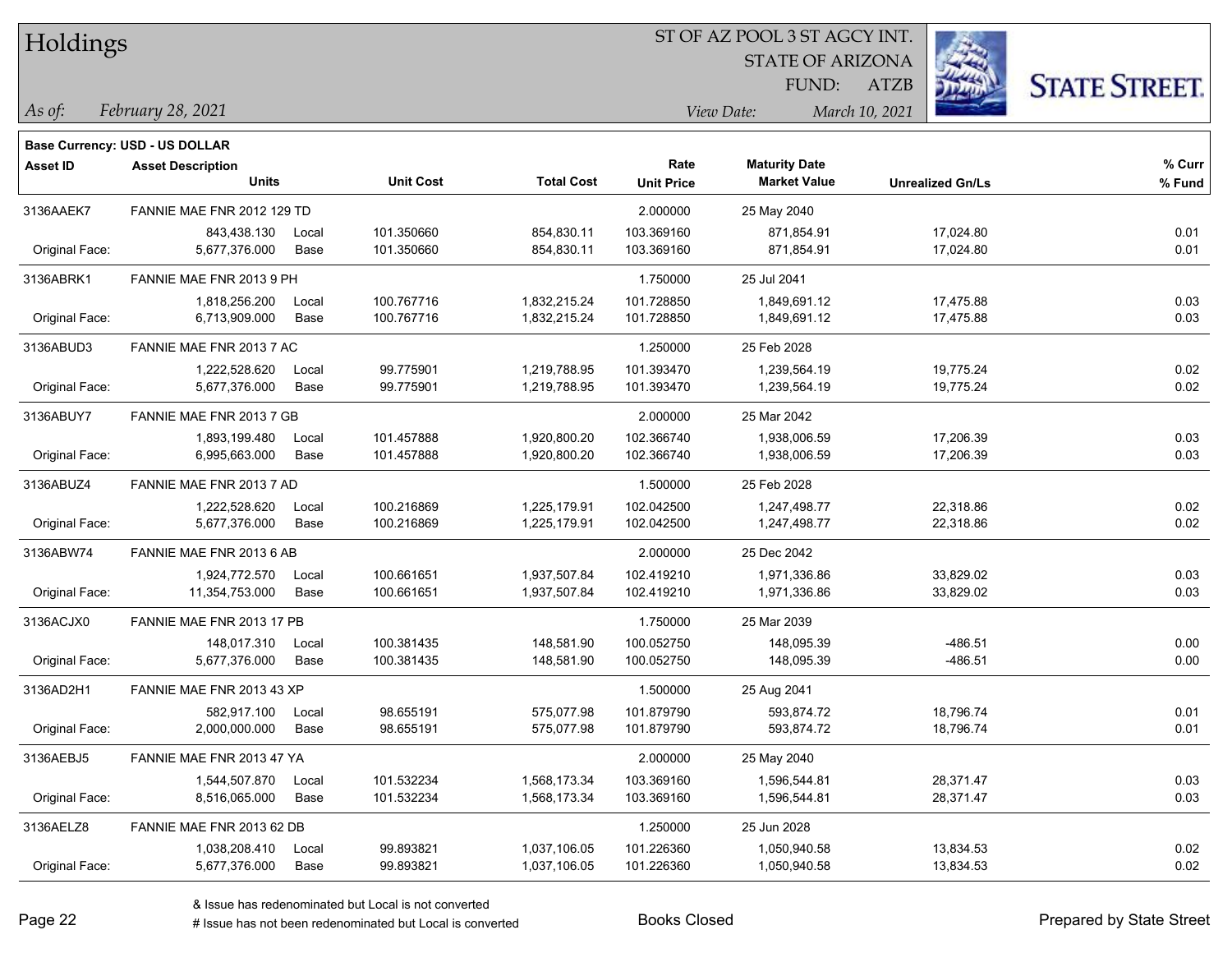|  |  | Holdings |  |
|--|--|----------|--|
|--|--|----------|--|

STATE OF ARIZONA

ATZB



**% Fund**

**% Curr**

*February 28, 2021 As of: View Date: March 10, 2021*

**Asset ID Asset Description** 

**Base Currency: USD - US DOLLAR**

FUND:

| ase Currency: USD - US DOLLAR_ |                           |                  |                   |                   |                      |                         |       |
|--------------------------------|---------------------------|------------------|-------------------|-------------------|----------------------|-------------------------|-------|
| sset ID                        | <b>Asset Description</b>  |                  |                   | Rate              | <b>Maturity Date</b> |                         | % Cur |
|                                | Units                     | <b>Unit Cost</b> | <b>Total Cost</b> | <b>Unit Price</b> | <b>Market Value</b>  | <b>Unrealized Gn/Ls</b> | % Fun |
| 136AJ2X3                       | FANNIE MAE FNR 2014 25 WA |                  |                   | 1.500000          | 25 May 2029          |                         |       |
|                                | 1,860,070.150<br>Local    | 98.598061        | 1.833.993.11      | 102.168610        | 1.900.407.82         | 66.414.71               | 0.03  |
| Original Face:                 | 6.060.416.000<br>Base     | 98.598061        | 1.833.993.11      | 102.168610        | 1.900.407.82         | 66.414.71               | 0.03  |
| 136BD2B3                       | FANNIE MAE FNR 2021 1 PC  |                  |                   | 1.000000          | 25 Nov 2050          |                         |       |
|                                | $0.027404400 - 1000$      | 00.74220         | C 000 OEO AE      | 00000110          | $C$ 000 $E$ $E$ 0.74 | $E$ CO <sub>1</sub> 74  | 0.44  |

|                | 6,927,101.160               | Local | 99.742306  | 6,909,250.45  | 99.660140  | 6,903,558.71 | $-5,691.74$  | 0.11 |
|----------------|-----------------------------|-------|------------|---------------|------------|--------------|--------------|------|
| Original Face: | 7,000,000.000               | Base  | 99.742306  | 6,909,250.45  | 99.660140  | 6,903,558.71 | $-5,691.74$  | 0.11 |
| 3136G4A37      | FANNIE MAE NOTES 07/25 0.67 |       |            |               | 0.670000   | 28 Jul 2025  |              |      |
|                | 10,000,000.000              | Local | 100.000000 | 10,000,000.00 | 99.665888  | 9,966,588.80 | $-33,411.20$ | 0.16 |
|                |                             | Base  | 100.000000 | 10,000,000.00 | 99.665888  | 9,966,588.80 | $-33,411.20$ | 0.16 |
| 3136G4X40      | FANNIE MAE NOTES 08/25 0.6  |       |            |               | 0.600000   | 26 Aug 2025  |              |      |
|                | 10,000,000.000              | Local | 99.985000  | 9,998,500.00  | 99.310904  | 9,931,090.40 | $-67,409.60$ | 0.16 |
|                |                             | Base  | 99.985000  | 9,998,500.00  | 99.310904  | 9,931,090.40 | $-67,409.60$ | 0.16 |
| 3137A1UN1      | FREDDIE MAC FHR 3725 PC     |       |            |               | 2.250000   | 15 Jan 2040  |              |      |
|                | 252,866.860                 | Local | 98.331181  | 248,646.97    | 102.942500 | 260,307.47   | 11,660.50    | 0.00 |
| Original Face: | 2,838,688.000               | Base  | 98.331181  | 248,646.97    | 102.942500 | 260,307.47   | 11,660.50    | 0.00 |
| 3137A62S0      | FREDDIE MAC FHR 3796 PE     |       |            |               | 2.000000   | 15 Feb 2040  |              |      |
|                | 430,557.890                 | Local | 100.125909 | 431,100.00    | 101.232550 | 435,864.73   | 4,764.73     | 0.01 |
| Original Face: | 5,946,910.000               | Base  | 100.125909 | 431,100.00    | 101.232550 | 435,864.73   | 4,764.73     | 0.01 |
| 3137A7HC7      | FREDDIE MAC FHR 3800 KE     |       |            |               | 3.500000   | 15 Feb 2026  |              |      |
|                | 77.451.330                  | Local | 102.831623 | 79,644.46     | 105.048080 | 81,361.14    | 1,716.68     | 0.00 |
| Original Face: | 500,000.000                 | Base  | 102.831623 | 79,644.46     | 105.048080 | 81,361.14    | 1,716.68     | 0.00 |
| 3137ADHX8      | FREDDIE MAC FHR 3890 BA     |       |            |               | 2.500000   | 15 Nov 2040  |              |      |
|                | 429,847.570                 | Local | 101.315804 | 435,503.52    | 101.618580 | 436,805.00   | 1,301.48     | 0.01 |
| Original Face: | 11,354,753.000              | Base  | 101.315804 | 435,503.52    | 101.618580 | 436,805.00   | 1,301.48     | 0.01 |
| 3137AFPD8      | FREDDIE MAC FHR 3919 CD     |       |            |               | 2.500000   | 15 Oct 2040  |              |      |
|                | 253,021.370                 | Local | 99.429357  | 251,577.52    | 102.029630 | 258,156.77   | 6,579.25     | 0.00 |
| Original Face: | 2,838,688.000               | Base  | 99.429357  | 251,577.52    | 102.029630 | 258, 156.77  | 6,579.25     | 0.00 |
| 3137AGAB6      | FREDDIE MAC FHR 3934 PB     |       |            |               | 2.000000   | 15 Jul 2041  |              |      |
|                |                             |       |            |               |            |              |              |      |

Original Face: 2,838,688.000 Base 99.978518 407,330.46 102.791810 418,792.32 11,461.86 0.01

407,417.980 Local 99.978518 407,330.46 102.791810 418,792.32 11,461.86 0.01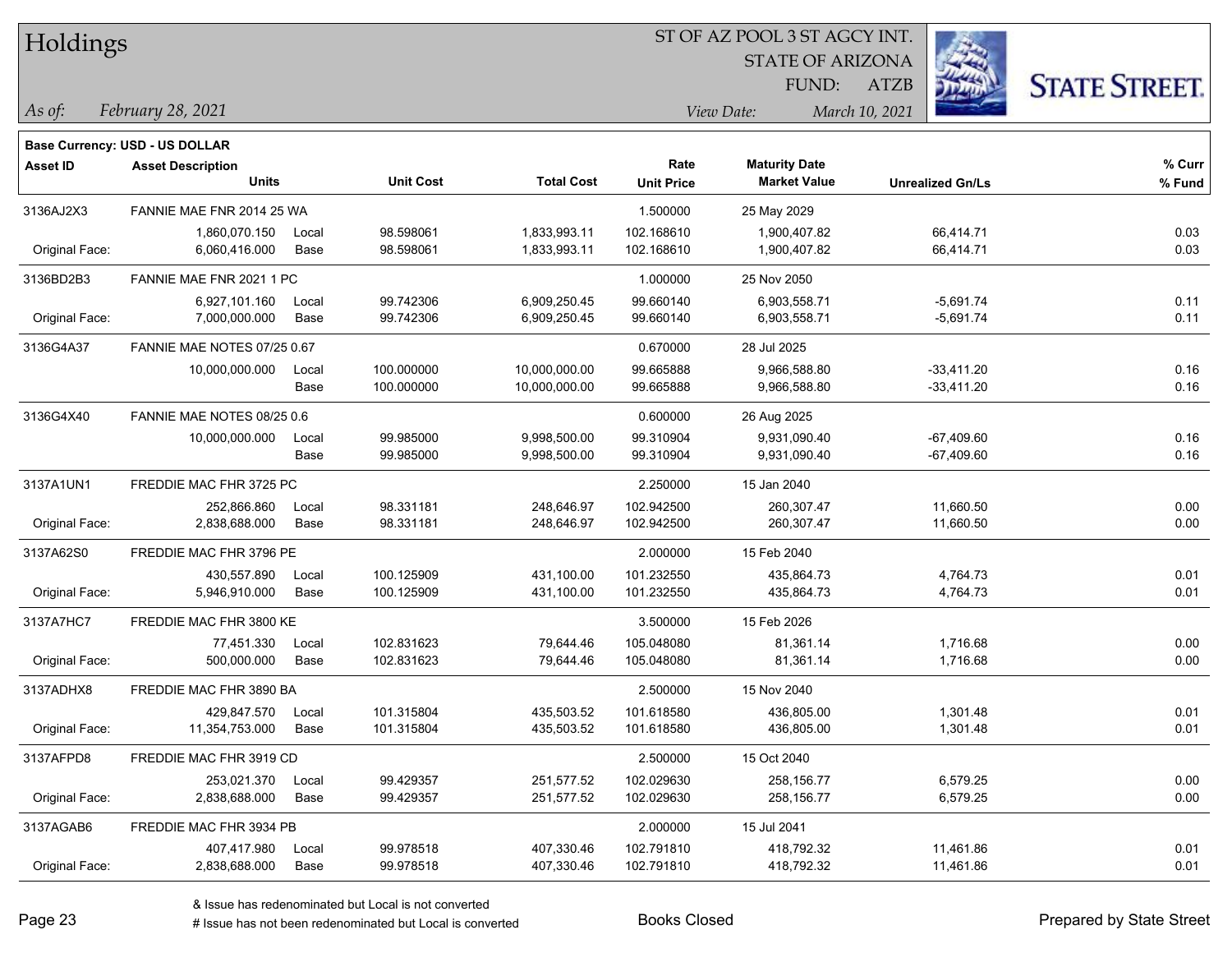| Holdings |
|----------|
|          |

**Maturity Date**

STATE OF ARIZONA FUND:



**% Curr**

*February 28, 2021 As of: View Date: March 10, 2021*

**Base Currency: USD - US DOLLAR**

ATZB

|                | <b>Units</b>            |       | <b>Unit Cost</b> | <b>Total Cost</b> | <b>Unit Price</b> | <b>Market Value</b> | <b>Unrealized Gn/Ls</b> | % Fund |
|----------------|-------------------------|-------|------------------|-------------------|-------------------|---------------------|-------------------------|--------|
| 3137AGRX0      | FREDDIE MAC FHR 3935 JA |       |                  |                   | 2.000000          | 15 May 2041         |                         |        |
|                | 278,484.480             | Local | 99.957147        | 278,365.14        | 103.091690        | 287,094.36          | 8,729.22                | 0.00   |
| Original Face: | 3.247.459.000           | Base  | 99.957147        | 278,365.14        | 103.091690        | 287,094.36          | 8,729.22                | 0.00   |
| 3137ANK95      | FREDDIE MAC FHR 4024 C  |       |                  |                   | 3.000000          | 15 Mar 2027         |                         |        |
|                | 893,443.610             | Local | 100.176782       | 895,023.06        | 105.251900        | 940,366.37          | 45,343.31               | 0.02   |
| Original Face: | 5,677,376.000           | Base  | 100.176782       | 895,023.06        | 105.251900        | 940,366.37          | 45,343.31               | 0.02   |
| 3137AR5L6      | FREDDIE MAC FHR 4060 JC |       |                  |                   | 2.000000          | 15 Feb 2041         |                         |        |
|                | 1,157,553.800           | Local | 100.348919       | 1,161,592.73      | 102.053030        | 1,181,318.73        | 19,726.00               | 0.02   |
| Original Face: | 8,516,065.000           | Base  | 100.348919       | 1,161,592.73      | 102.053030        | 1,181,318.73        | 19,726.00               | 0.02   |
| 3137AXMZ3      | FREDDIE MAC FHR 4152 AG |       |                  |                   | 1.500000          | 15 Jan 2028         |                         |        |
|                | 1,496,611.410           | Local | 100.058440       | 1,497,486.03      | 101.727890        | 1,522,471.21        | 24,985.18               | 0.02   |
| Original Face: | 7,380,589.000           | Base  | 100.058440       | 1,497,486.03      | 101.727890        | 1,522,471.21        | 24,985.18               | 0.02   |
| 3137AYLB5      | FREDDIE MAC FHR 4161 CD |       |                  |                   | 2.000000          | 15 Feb 2043         |                         |        |
|                | 2,002,543.990           | Local | 101.220804       | 2,026,991.13      | 101.476580        | 2,032,113.15        | 5,122.02                | 0.03   |
| Original Face: | 5,677,376.000           | Base  | 101.220804       | 2,026,991.13      | 101.476580        | 2,032,113.15        | 5,122.02                | 0.03   |
| 3137AYSG7      | FREDDIE MAC FHR 4165 TD |       |                  |                   | 1.500000          | 15 Dec 2042         |                         |        |
|                | 1,216,658.500           | Local | 100.022987       | 1,216,938.17      | 100.768150        | 1,226,004.26        | 9,066.09                | 0.02   |
| Original Face: | 5,677,376.000           | Base  | 100.022987       | 1,216,938.17      | 100.768150        | 1,226,004.26        | 9,066.09                | 0.02   |
| 3137AYSH5      | FREDDIE MAC FHR 4165 TE |       |                  |                   | 1.750000          | 15 Dec 2042         |                         |        |
|                | 3,041,646.460           | Local | 100.712662       | 3,063,323.11      | 101.952730        | 3,101,041.60        | 37,718.49               | 0.05   |
| Original Face: | 14,193,441.000          | Base  | 100.712662       | 3,063,323.11      | 101.952730        | 3,101,041.60        | 37,718.49               | 0.05   |
| 3137B0GK4      | FREDDIE MAC FHR 4173 AG |       |                  |                   | 2.000000          | 15 Mar 2043         |                         |        |
|                | 2.053.765.360           | Local | 100.454170       | 2,063,092.95      | 102.212470        | 2.099.204.30        | 36,111.35               | 0.03   |
| Original Face: | 14,193,441.000          | Base  | 100.454170       | 2,063,092.95      | 102.212470        | 2,099,204.30        | 36,111.35               | 0.03   |
| 3137B1EM0      | FREDDIE MAC FHR 4191 AP |       |                  |                   | 2.000000          | 15 Mar 2043         |                         |        |
|                | 718,884.920             | Local | 99.898039        | 718,151.94        | 102.888490        | 739,649.84          | 21,497.90               | 0.01   |
| Original Face: | 3,250,000.000           | Base  | 99.898039        | 718,151.94        | 102.888490        | 739,649.84          | 21,497.90               | 0.01   |
| 3137B1VH2      | FREDDIE MAC FHR 4210 AC |       |                  |                   | 2.000000          | 15 Mar 2040         |                         |        |
|                |                         |       |                  |                   |                   |                     |                         |        |

**Units Unit Cost Total Cost Unit Price Market Value Unrealized Gn/Ls**

**Asset ID Asset Description Rate**

Original Face: 5,677,376.000 Base 100.499545 1,161,505.82 101.191880 1,169,507.36 8,001.54 0.02

1,155,732.420 Local 100.499545 1,161,505.82 101.191880 1,169,507.36 8,001.54 0.02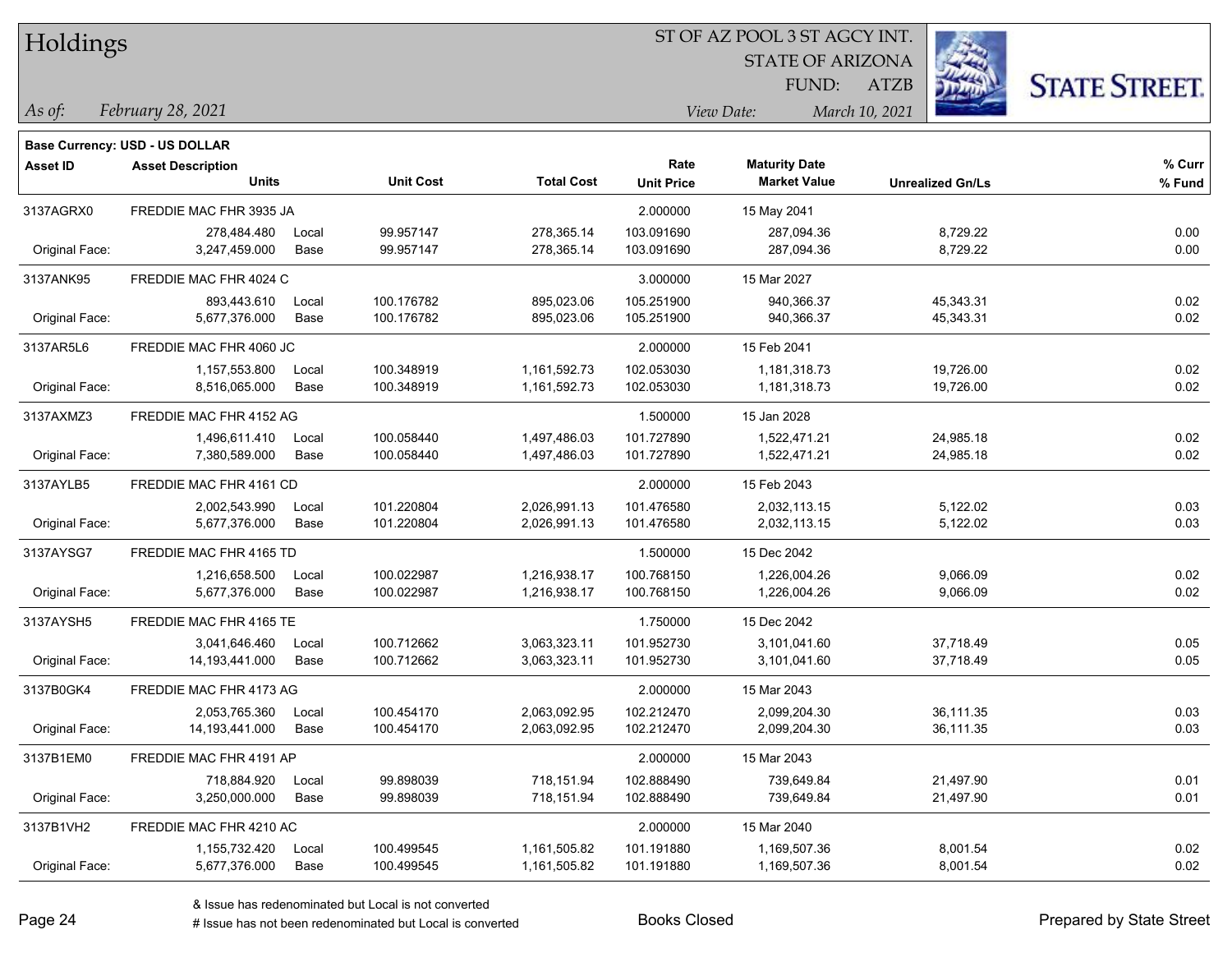| Holdings |
|----------|
|          |

**Base Currency: USD - US DOLLAR**

# ST OF AZ POOL 3 ST AGCY INT.

STATE OF ARIZONA

ATZB



*February 28, 2021 As of: View Date: March 10, 2021*

FUND:

| Asset ID       | <b>Asset Description</b><br><b>Units</b> |       | <b>Unit Cost</b> | <b>Total Cost</b> | Rate<br><b>Unit Price</b> | <b>Maturity Date</b><br><b>Market Value</b> | <b>Unrealized Gn/Ls</b> | % Curr<br>% Fund |
|----------------|------------------------------------------|-------|------------------|-------------------|---------------------------|---------------------------------------------|-------------------------|------------------|
| 3137B1ZD7      | FREDDIE MAC FHR 4204 QA                  |       |                  |                   | 1.500000                  | 15 Jul 2042                                 |                         |                  |
|                |                                          |       |                  |                   |                           |                                             |                         |                  |
|                | 2,057,905.400                            | Local | 99.908294        | 2,056,018.18      | 102.277250                | 2,104,769.05                                | 48,750.87               | 0.03             |
| Original Face: | 8,516,065.000                            | Base  | 99.908294        | 2,056,018.18      | 102.277250                | 2,104,769.05                                | 48,750.87               | 0.03             |
| 3137B2CF5      | FREDDIE MAC FHR 4203 DC                  |       |                  |                   | 1.750000                  | 15 Apr 2033                                 |                         |                  |
|                | 505,941.630                              | Local | 98.022147        | 495,934.85        | 102.321790                | 517,688.53                                  | 21,753.68               | 0.01             |
| Original Face: | 2,500,000.000                            | Base  | 98.022147        | 495,934.85        | 102.321790                | 517,688.53                                  | 21,753.68               | 0.01             |
| 3137BUFZ6      | FREDDIE MAC FHR 4646 TB                  |       |                  |                   | 3.500000                  | 15 Apr 2028                                 |                         |                  |
|                | 2,910,525.700                            | Local | 102.444145       | 2,981,663.17      | 102.543770                | 2,984,562.78                                | 2,899.61                | 0.05             |
| Original Face: | 10,000,000.000                           | Base  | 102.444145       | 2,981,663.17      | 102.543770                | 2,984,562.78                                | 2,899.61                | 0.05             |
| 3137BVEP7      | FREDDIE MAC FHR 4655 JA                  |       |                  |                   | 3.000000                  | 15 Oct 2040                                 |                         |                  |
|                | 189,112.450                              | Local | 101.687144       | 192,303.05        | 100.079330                | 189,262.47                                  | $-3,040.58$             | 0.00             |
| Original Face: | 5,000,000.000                            | Base  | 101.687144       | 192,303.05        | 100.079330                | 189,262.47                                  | $-3,040.58$             | 0.00             |
|                |                                          |       |                  |                   |                           |                                             |                         |                  |
| 3137F8AW3      | FREDDIE MAC FHR 5058 BD                  |       |                  |                   | 3.000000                  | 25 Dec 2035                                 |                         |                  |
|                | 4,805,586.950                            | Local | 102.611194       | 4,931,070.13      | 102.402250                | 4,921,029.16                                | $-10,040.97$            | 0.08             |
| Original Face: | 5,000,000.000                            | Base  | 102.611194       | 4,931,070.13      | 102.402250                | 4,921,029.16                                | $-10,040.97$            | 0.08             |
| 31393DDG3      | FANNIE MAE FNR 2003 58 M                 |       |                  |                   | 3.500000                  | 25 Jul 2033                                 |                         |                  |
|                | 494.651.850                              | Local | 101.098959       | 500,087.87        | 108.381580                | 536.111.49                                  | 36,023.62               | 0.01             |
| Original Face: | 44,567,405.000                           | Base  | 101.098959       | 500,087.87        | 108.381580                | 536,111.49                                  | 36,023.62               | 0.01             |
| 31396WBV7      | FANNIE MAE FNR 2007 56 EP                |       |                  |                   | 5.500000                  | 25 Jun 2027                                 |                         |                  |
|                | 19,698.750                               | Local | 106.487975       | 20,976.80         | 110.078290                | 21,684.05                                   | 707.25                  | 0.00             |
| Original Face: | 1,000,000.000                            | Base  | 106.487975       | 20,976.80         | 110.078290                | 21,684.05                                   | 707.25                  | 0.00             |
| 31397NJ30      | FANNIE MAE FNR 2009 29 PA                |       |                  |                   | 5.000000                  | 25 May 2049                                 |                         |                  |
|                | 724,828.000                              | Local | 105.653361       | 765,805.14        | 115.813040                | 839,445.34                                  | 73,640.20               | 0.01             |
| Original Face: | 24,898,134.000                           | Base  | 105.653361       | 765,805.14        | 115.813040                | 839,445.34                                  | 73,640.20               | 0.01             |
| 31398SP80      | FANNIE MAE FNR 2010 135 EA               |       |                  |                   | 3.000000                  | 25 Jan 2040                                 |                         |                  |
|                | 178,769.390                              | Local | 99.259275        | 177,445.20        | 101.640990                | 181,702.98                                  | 4,257.78                | 0.00             |
| Original Face: | 5,677,376.000                            | Base  | 99.259275        | 177,445.20        | 101.640990                | 181,702.98                                  | 4,257.78                | 0.00             |
| 31398WC36      | FREDDIE MAC FHR 3620 PA                  |       |                  |                   | 4.500000                  | 15 Dec 2039                                 |                         |                  |
|                | 278,729.790                              | Local | 104.809586       | 292,135.54        | 108.596240                | 302,690.07                                  | 10,554.53               | 0.00             |
| Original Face: | 8,516,065.000                            | Base  | 104.809586       | 292,135.54        | 108.596240                | 302,690.07                                  | 10,554.53               | 0.00             |
|                |                                          |       |                  |                   |                           |                                             |                         |                  |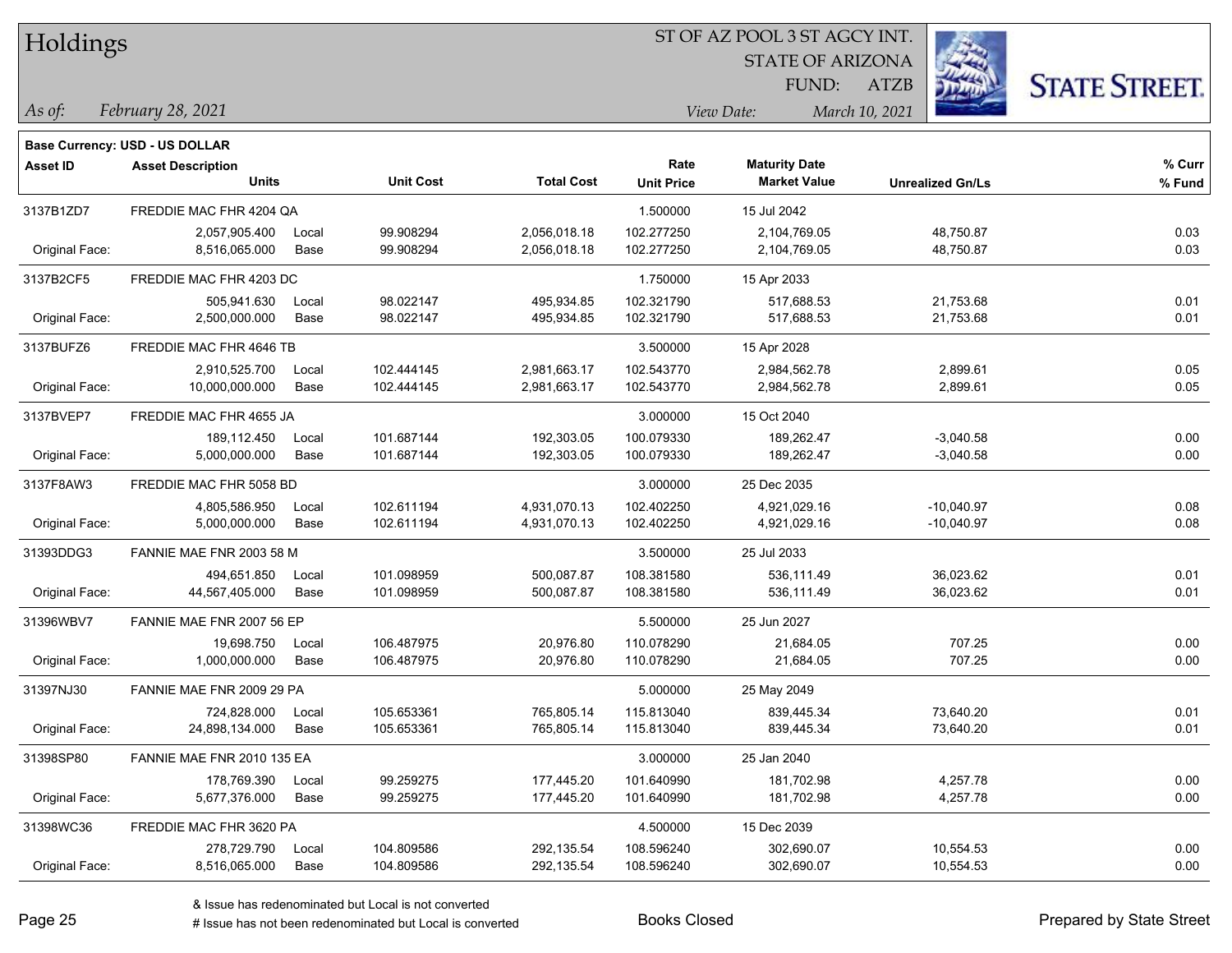| Holdings |
|----------|
|          |

STATE OF ARIZONA

ATZB



*February 28, 2021 As of: View Date: March 10, 2021*

**Base Currency: USD - US DOLLAR**

FUND:

| <b>Asset ID</b> | <b>Asset Description</b>                        |       |                  |                   | Rate              | <b>Maturity Date</b> |                         | % Curr |
|-----------------|-------------------------------------------------|-------|------------------|-------------------|-------------------|----------------------|-------------------------|--------|
|                 | <b>Units</b>                                    |       | <b>Unit Cost</b> | <b>Total Cost</b> | <b>Unit Price</b> | <b>Market Value</b>  | <b>Unrealized Gn/Ls</b> | % Fund |
| 31422B3T5       | FARMER MAC NOTES 09/21 VAR                      |       |                  |                   | 0.050000          | 01 Sep 2021          |                         |        |
|                 | 20,000,000.000                                  | Local | 100.000000       | 20,000,000.00     | 99.987737         | 19,997,547.40        | $-2,452.60$             | 0.32   |
|                 |                                                 | Base  | 100.000000       | 20,000,000.00     | 99.987737         | 19,997,547.40        | $-2,452.60$             | 0.32   |
| 31422B4M9       | FARMER MAC NOTES 07/21 VAR                      |       |                  |                   | 0.050000          | 02 Jul 2021          |                         |        |
|                 | 25,000,000.000                                  | Local | 100.000000       | 25,000,000.00     | 99.991661         | 24,997,915.25        | $-2,084.75$             | 0.40   |
|                 |                                                 | Base  | 100.000000       | 25,000,000.00     | 99.991661         | 24,997,915.25        | $-2,084.75$             | 0.40   |
| 31677QBP3       | FIFTH THIRD BANK SR UNSECURED 07/21 VAR         |       |                  |                   | 0.655250          | 26 Jul 2021          |                         |        |
|                 | 2,000,000.000                                   | Local | 100.000000       | 2,000,000.00      | 100.135335        | 2,002,706.70         | 2,706.70                | 0.03   |
|                 |                                                 | Base  | 100.000000       | 2,000,000.00      | 100.135335        | 2,002,706.70         | 2,706.70                | 0.03   |
| 34532NAA3       | FORD CREDIT AUTO OWNER TRUST FORDO 2021 A A1    |       |                  |                   | 0.119410          | 15 Mar 2022          |                         |        |
|                 | 11,250,000.000                                  | Local | 100.000000       | 11,250,000.00     | 99.993990         | 11,249,323.88        | $-676.12$               | 0.18   |
| Original Face:  | 11,250,000.000                                  | Base  | 100.000000       | 11,250,000.00     | 99.993990         | 11,249,323.88        | $-676.12$               | 0.18   |
| 34532NAB1       | FORD CREDIT AUTO OWNER TRUST FORDO 2021 A A2    |       |                  |                   | 0.170000          | 15 Oct 2023          |                         |        |
|                 | 12,500,000.000                                  | Local | 99.999154        | 12,499,894.30     | 99.981680         | 12,497,710.00        | $-2,184.30$             | 0.20   |
| Original Face:  | 12,500,000.000                                  | Base  | 99.999154        | 12,499,894.30     | 99.981680         | 12,497,710.00        | $-2,184.30$             | 0.20   |
| 345397YP2       | FORD MOTOR CREDIT CO LLC SR UNSECURED 08/22 VAR |       |                  | 1.275500          | 03 Aug 2022       |                      |                         |        |
|                 | 20,000,000.000                                  | Local | 100.000000       | 20,000,000.00     | 99.250000         | 19,850,000.00        | $-150,000.00$           | 0.32   |
|                 |                                                 | Base  | 100.000000       | 20,000,000.00     | 99.250000         | 19,850,000.00        | $-150,000.00$           | 0.32   |
| 369550AW8       | GENERAL DYNAMICS CORP COMPANY GUAR 08/23 1.875  |       |                  |                   | 1.875000          | 15 Aug 2023          |                         |        |
|                 | 1,250,000.000                                   | Local | 103.361237       | 1,292,015.46      | 103.479746        | 1,293,496.83         | 1,481.37                | 0.02   |
|                 |                                                 | Base  | 103.361237       | 1,292,015.46      | 103.479746        | 1,293,496.83         | 1,481.37                | 0.02   |
| 369550BF4       | GENERAL DYNAMICS CORP COMPANY GUAR 05/21 VAR    |       |                  |                   | 0.582500          | 11 May 2021          |                         |        |
|                 | 5,000,000.000                                   | Local | 100.000000       | 5,000,000.00      | 100.075211        | 5,003,760.55         | 3,760.55                | 0.08   |
|                 |                                                 | Base  | 100.000000       | 5,000,000.00      | 100.075211        | 5,003,760.55         | 3,760.55                | 0.08   |
| 370334CB8       | GENERAL MILLS INC SR UNSECURED 04/21 VAR        |       |                  |                   | 0.763380          | 16 Apr 2021          |                         |        |
|                 | 6,375,000.000                                   | Local | 100.028169       | 6,376,795.80      | 100.064300        | 6,379,099.13         | 2,303.33                | 0.10   |
|                 |                                                 | Base  | 100.028169       | 6,376,795.80      | 100.064300        | 6,379,099.13         | 2,303.33                | 0.10   |
| 370334CE2       | GENERAL MILLS INC SR UNSECURED 10/23 3.7        |       |                  |                   | 3.700000          | 17 Oct 2023          |                         |        |
|                 | 2,610,000.000                                   | Local | 108.071439       | 2,820,664.56      | 108.132397        | 2,822,255.56         | 1,591.00                | 0.05   |
|                 |                                                 | Base  | 108.071439       | 2,820,664.56      | 108.132397        | 2,822,255.56         | 1,591.00                | 0.05   |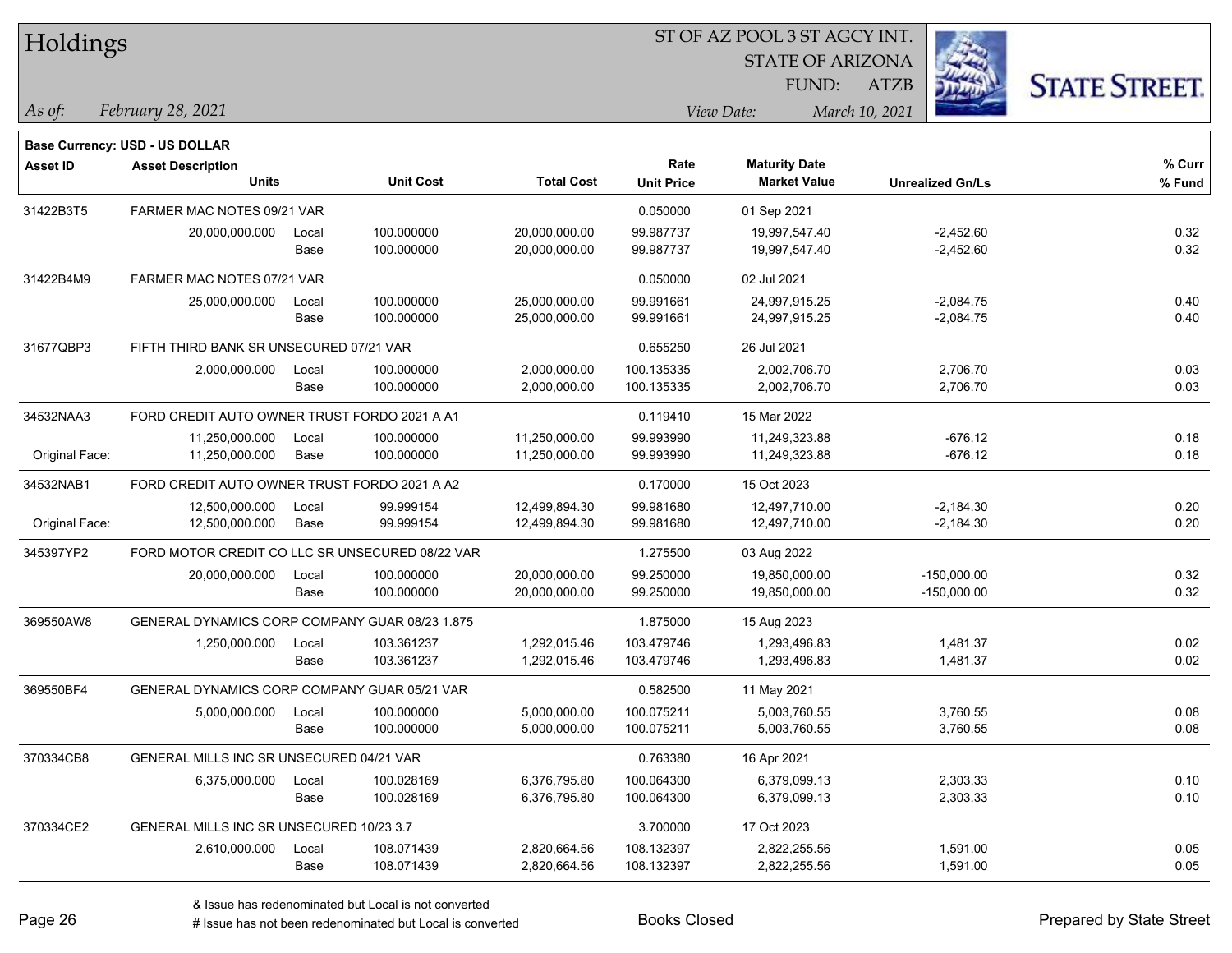| Holdings        |                                                  |       |                  |                   | ST OF AZ POOL 3 ST AGCY INT. |                         |                         |                      |
|-----------------|--------------------------------------------------|-------|------------------|-------------------|------------------------------|-------------------------|-------------------------|----------------------|
|                 |                                                  |       |                  |                   |                              | <b>STATE OF ARIZONA</b> |                         |                      |
|                 |                                                  |       |                  |                   |                              | FUND:                   | ATZB                    | <b>STATE STREET.</b> |
| As of:          | February 28, 2021                                |       |                  |                   |                              | View Date:              | March 10, 2021          |                      |
|                 | <b>Base Currency: USD - US DOLLAR</b>            |       |                  |                   |                              |                         |                         |                      |
| <b>Asset ID</b> | <b>Asset Description</b>                         |       |                  |                   | Rate                         | <b>Maturity Date</b>    |                         | % Curr               |
|                 | <b>Units</b>                                     |       | <b>Unit Cost</b> | <b>Total Cost</b> | <b>Unit Price</b>            | <b>Market Value</b>     | <b>Unrealized Gn/Ls</b> | % Fund               |
| 375558BW2       | GILEAD SCIENCES INC SR UNSECURED 09/23 0.75      |       |                  |                   | 0.750000                     | 29 Sep 2023             |                         |                      |
|                 | 10,000,000.000                                   | Local | 99.979575        | 9,997,957.53      | 100.170289                   | 10,017,028.90           | 19,071.37               | 0.16                 |
|                 |                                                  | Base  | 99.979575        | 9,997,957.53      | 100.170289                   | 10,017,028.90           | 19,071.37               | 0.16                 |
| 377373AL9       | GLAXOSMITHKLINE CAPITAL COMPANY GUAR 10/23 0.534 |       |                  |                   | 0.534000                     | 01 Oct 2023             |                         |                      |
|                 | 5,000,000.000                                    | Local | 100.000000       | 5,000,000.00      | 100.195626                   | 5,009,781.30            | 9,781.30                | 0.08                 |
|                 |                                                  | Base  | 100.000000       | 5,000,000.00      | 100.195626                   | 5,009,781.30            | 9,781.30                | 0.08                 |
| 38150AEL5       | GOLDMAN SACHS GROUP INC SR UNSECURED 12/25 1     |       |                  |                   | 1.000000                     | 21 Dec 2025             |                         |                      |
|                 | 20,000,000.000                                   | Local | 100.000000       | 20,000,000.00     | 98.588480                    | 19,717,696.00           | $-282,304.00$           | 0.32                 |
|                 |                                                  | Base  | 100.000000       | 20,000,000.00     | 98.588480                    | 19,717,696.00           | $-282,304.00$           | 0.32                 |
| 38150AF75       | GOLDMAN SACHS GROUP INC SR UNSECURED 03/26 VAR   |       |                  |                   | 1.000000                     | 18 Mar 2026             |                         |                      |
|                 | 10,000,000.000                                   | Local | 100.000000       | 10,000,000.00     | 99.560457                    | 9,956,045.70            | $-43,954.30$            | 0.16                 |
|                 |                                                  | Base  | 100.000000       | 10,000,000.00     | 99.560457                    | 9,956,045.70            | $-43,954.30$            | 0.16                 |
| 38376JFP4       | GOVERNMENT NATIONAL MORTGAGE A GNR 2009 106 HA   |       |                  |                   | 4.000000                     | 16 Nov 2039             |                         |                      |
|                 | 51,575.170                                       | Local | 105.133749       | 54,222.91         | 110.844360                   | 57,168.17               | 2,945.26                | 0.00                 |
| Original Face:  | 877,500.000                                      | Base  | 105.133749       | 54,222.91         | 110.844360                   | 57,168.17               | 2,945.26                | 0.00                 |
| 38378BWR6       | GOVERNMENT NATIONAL MORTGAGE A GNR 2012 83 AC    |       |                  |                   | 1.718500                     | 16 May 2045             |                         |                      |
|                 | 1,611,643.830                                    | Local | 98.907754        | 1,594,040.72      | 101.277130                   | 1,632,226.62            | 38,185.90               | 0.03                 |
| Original Face:  | 3,000,000.000                                    | Base  | 98.907754        | 1,594,040.72      | 101.277130                   | 1,632,226.62            | 38,185.90               | 0.03                 |
| 38378BX38       | GOVERNMENT NATIONAL MORTGAGE A GNR 2012 132 AC   |       |                  |                   | 1.619870                     | 16 Jun 2053             |                         |                      |
|                 | 2,671,151.600                                    | Local | 95.578016        | 2,553,033.70      | 101.223710                   | 2,703,838.75            | 150,805.05              | 0.04                 |
| Original Face:  | 10,000,000.000                                   | Base  | 95.578016        | 2,553,033.70      | 101.223710                   | 2,703,838.75            | 150,805.05              | 0.04                 |
| 38378EQC0       | GOVERNMENT NATIONAL MORTGAGE A GNR 2012 69 QC    |       |                  |                   | 2.000000                     | 16 Mar 2041             |                         |                      |
|                 | 2,415,241.570                                    | Local | 102.003103       | 2,463,621.35      | 103.253910                   | 2,493,831.36            | 30,210.01               | 0.04                 |
| Original Face:  | 10,493,495.000                                   | Base  | 102.003103       | 2,463,621.35      | 103.253910                   | 2,493,831.36            | 30,210.01               | 0.04                 |
| 38379UW28       | GOVERNMENT NATIONAL MORTGAGE A GNR 2016 158 AE   |       |                  |                   | 2.050000                     | 16 Aug 2057             |                         |                      |
|                 | 3,440,653.250                                    | Local | 96.485945        | 3,319,746.80      | 102.037050                   | 3,510,741.08            | 190,994.28              | 0.06                 |
| Original Face:  | 5,000,000.000                                    | Base  | 96.485945        | 3,319,746.80      | 102.037050                   | 3,510,741.08            | 190,994.28              | 0.06                 |
| 38380GPY4       | GOVERNMENT NATIONAL MORTGAGE A GNR 2017 118 KH   |       |                  |                   | 2.250000                     | 20 Oct 2046             |                         |                      |
|                 | 1,022,320.650                                    | Local | 99.903641        | 1,021,335.55      | 102.130710                   | 1,044,103.34            | 22,767.79               | 0.02                 |
| Original Face:  | 5,000,000.000                                    | Base  | 99.903641        | 1,021,335.55      | 102.130710                   | 1,044,103.34            | 22,767.79               | 0.02                 |

 $\overline{\phantom{0}}$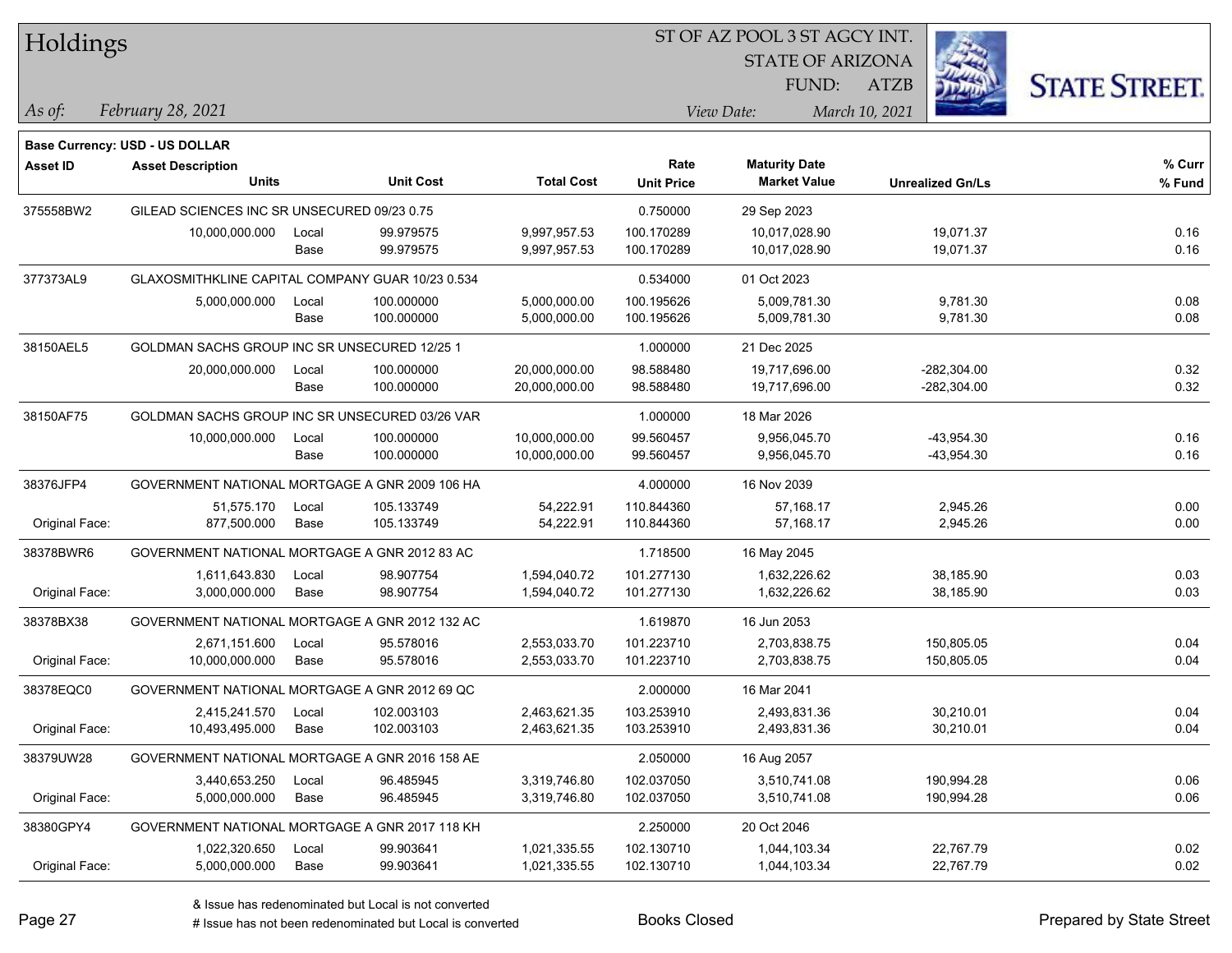Holdings

# ST OF AZ POOL 3 ST AGCY INT.

STATE OF ARIZONA FUND:



*February 28, 2021 As of: View Date: March 10, 2021*

ATZB

|                 | Base Currency: USD - US DOLLAR                      |       |                  |                   |                   |                      |                         |        |
|-----------------|-----------------------------------------------------|-------|------------------|-------------------|-------------------|----------------------|-------------------------|--------|
| <b>Asset ID</b> | <b>Asset Description</b>                            |       |                  |                   | Rate              | <b>Maturity Date</b> |                         | % Curr |
|                 | <b>Units</b>                                        |       | <b>Unit Cost</b> | <b>Total Cost</b> | <b>Unit Price</b> | <b>Market Value</b>  | <b>Unrealized Gn/Ls</b> | % Fund |
| 38381YQU1       | GOVERNMENT NATIONAL MORTGAGE A GNR 2019 111 BG      |       |                  |                   | 2.500000          | 20 Apr 2049          |                         |        |
|                 | 1,458,199.190                                       | Local | 100.671625       | 1,467,992.82      | 101.230650        | 1,476,144.52         | 8,151.70                | 0.02   |
| Original Face:  | 5,000,000.000                                       | Base  | 100.671625       | 1,467,992.82      | 101.230650        | 1,476,144.52         | 8,151.70                | 0.02   |
| 38382NFY8       | GOVERNMENT NATIONAL MORTGAGE A GNR 2021 27 TA       |       |                  |                   | 1.500000          | 20 Feb 2051          |                         |        |
|                 | 5,000,000.000                                       | Local | 102.322280       | 5,116,114.01      | 102.322917        | 5,116,145.85         | 31.84                   | 0.08   |
| Original Face:  | 5,000,000.000                                       | Base  | 102.322280       | 5,116,114.01      | 102.322917        | 5,116,145.85         | 31.84                   | 0.08   |
| 41284NAB6       | HARLEY DAVIDSON MOTORCYCLE TRU HDMOT 2021 A A2      |       |                  |                   | 0.220000          | 15 Apr 2024          |                         |        |
|                 | 8,000,000.000                                       | Local | 99.990329        | 7,999,226.28      | 99.861330         | 7,988,906.40         | $-10,319.88$            | 0.13   |
| Original Face:  | 8,000,000.000                                       | Base  | 99.990329        | 7,999,226.28      | 99.861330         | 7,988,906.40         | $-10,319.88$            | 0.13   |
| 427866BC1       | HERSHEY COMPANY SR UNSECURED 11/24 2.05             |       |                  |                   | 2.050000          | 15 Nov 2024          |                         |        |
|                 | 1,000,000.000                                       | Local | 99.937126        | 999,371.26        | 105.134377        | 1,051,343.77         | 51,972.51               | 0.02   |
|                 |                                                     | Base  | 99.937126        | 999,371.26        | 105.134377        | 1,051,343.77         | 51,972.51               | 0.02   |
| 427866BF4       | HERSHEY COMPANY SR UNSECURED 06/25 0.9              |       |                  |                   | 0.900000          | 01 Jun 2025          |                         |        |
|                 | 2,000,000.000                                       | Local | 99.843137        | 1,996,862.73      | 100.218479        | 2,004,369.58         | 7,506.85                | 0.03   |
|                 |                                                     | Base  | 99.843137        | 1,996,862.73      | 100.218479        | 2,004,369.58         | 7,506.85                | 0.03   |
| 43813KAA0       | HONDA AUTO RECEIVABLES OWNER T HAROT 2020 3 A1      |       |                  |                   | 0.188770          | 18 Oct 2021          |                         |        |
|                 | 2,671,777.640                                       | Local | 100.000000       | 2,671,777.64      | 100.000000        | 2,671,777.64         | 0.00                    | 0.04   |
| Original Face:  | 10,000,000.000                                      | Base  | 100.000000       | 2,671,777.64      | 100.000000        | 2,671,777.64         | 0.00                    | 0.04   |
| 438516BT2       | HONEYWELL INTERNATIONAL SR UNSECURED 08/22 2.15     |       |                  |                   | 2.150000          | 08 Aug 2022          |                         |        |
|                 | 15,680,000.000                                      | Local | 100.780855       | 15,802,438.00     | 102.583773        | 16,085,135.61        | 282,697.61              | 0.26   |
|                 |                                                     | Base  | 100.780855       | 15,802,438.00     | 102.583773        | 16,085,135.61        | 282,697.61              | 0.26   |
| 438516CB0       | HONEYWELL INTERNATIONAL SR UNSECURED 06/25 1.35     |       |                  |                   | 1.350000          | 01 Jun 2025          |                         |        |
|                 | 3,000,000.000                                       | Local | 99.991586        | 2,999,747.59      | 101.945223        | 3,058,356.69         | 58,609.10               | 0.05   |
|                 |                                                     | Base  | 99.991586        | 2,999,747.59      | 101.945223        | 3,058,356.69         | 58,609.10               | 0.05   |
| 438516CD6       | HONEYWELL INTERNATIONAL SR UNSECURED 08/22 VAR      |       |                  |                   | 0.411380          | 19 Aug 2022          |                         |        |
|                 | 2,000,000.000                                       | Local | 100.000000       | 2,000,000.00      | 100.089900        | 2,001,798.00         | 1,798.00                | 0.03   |
|                 |                                                     | Base  | 100.000000       | 2,000,000.00      | 100.089900        | 2,001,798.00         | 1,798.00                | 0.03   |
| 44891PAA2       | HYUNDAI AUTO LEASE SECURITIZAT HALST 2020 B A1 144A |       |                  |                   | 0.200760          | 15 Oct 2021          |                         |        |
|                 | 694,115.900                                         | Local | 100.000000       | 694,115.90        | 99.999810         | 694,114.58           | $-1.32$                 | 0.01   |
| Original Face:  | 5,000,000.000                                       | Base  | 100.000000       | 694,115.90        | 99.999810         | 694,114.58           | $-1.32$                 | 0.01   |

# Issue has not been redenominated but Local is converted Books Closed Prepared by State Street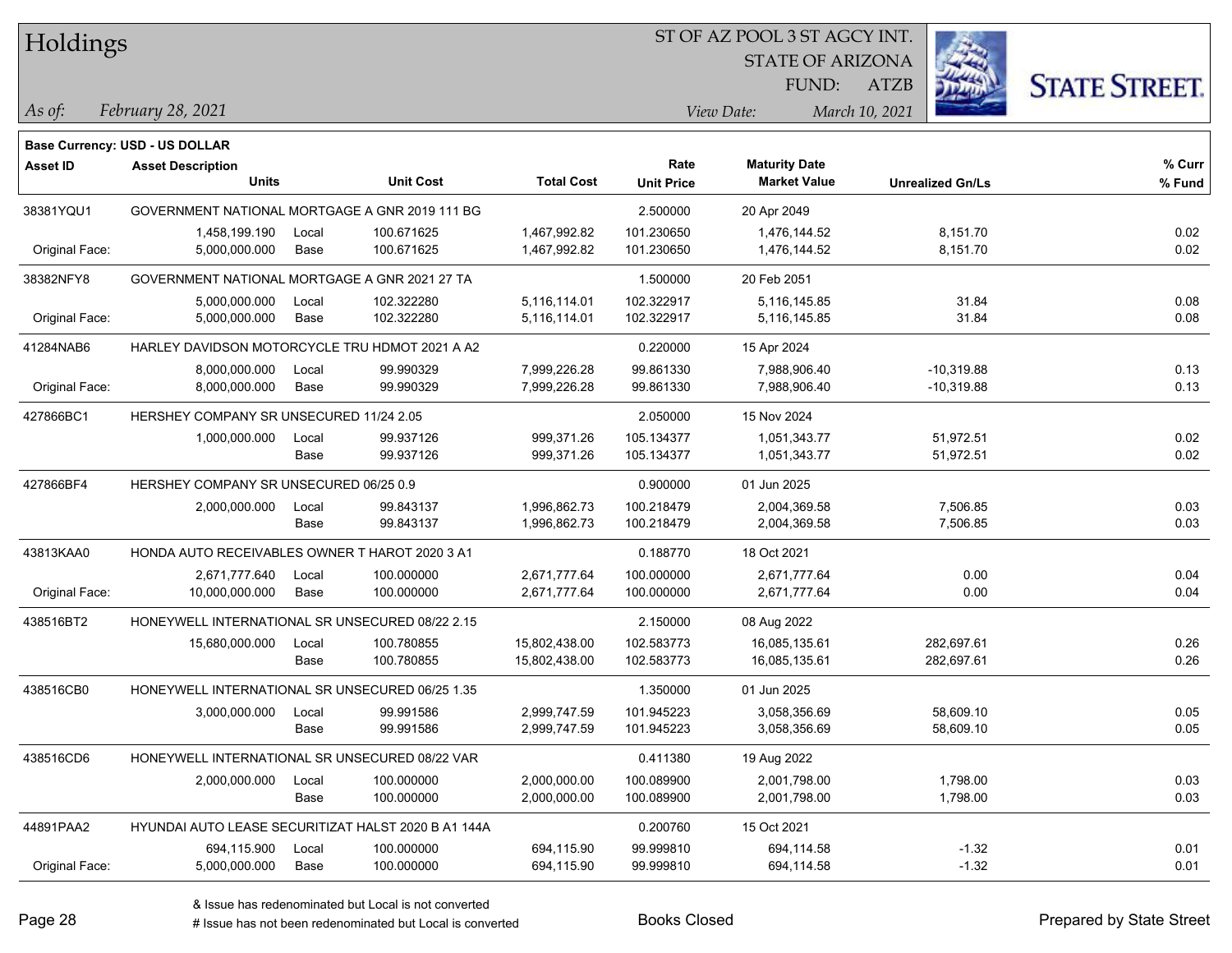| Holdings |
|----------|
|----------|

STATE OF ARIZONA

ATZB



*February 28, 2021 As of: View Date: March 10, 2021*

**Base Currency: USD - US DOLLAR**

FUND:

| <b>Asset ID</b> | <b>Asset Description</b><br><b>Units</b>      |               | <b>Unit Cost</b>         | <b>Total Cost</b>              | Rate<br><b>Unit Price</b> | <b>Maturity Date</b><br><b>Market Value</b> | <b>Unrealized Gn/Ls</b>      | % Curr<br>% Fund |
|-----------------|-----------------------------------------------|---------------|--------------------------|--------------------------------|---------------------------|---------------------------------------------|------------------------------|------------------|
| 44891RAA8       | HYUNDAI AUTO RECEIVABLES TRUST HART 2020 C A1 |               |                          |                                | 0.185750                  | 15 Nov 2021                                 |                              |                  |
| Original Face:  | 4,959,212.140<br>12,500,000.000               | Local<br>Base | 100.000000<br>100.000000 | 4,959,212.14<br>4,959,212.14   | 100.000140<br>100.000140  | 4,959,219.08<br>4,959,219.08                | 6.94<br>6.94                 | 0.08<br>0.08     |
| 459200JQ5       | IBM CORP SR UNSECURED 01/22 2.5               |               |                          |                                | 2.500000                  | 27 Jan 2022                                 |                              |                  |
|                 | 4,000,000.000                                 | Local<br>Base | 101.998015<br>101.998015 | 4,079,920.58<br>4,079,920.58   | 102.036565<br>102.036565  | 4,081,462.60<br>4,081,462.60                | 1,542.02<br>1,542.02         | 0.07<br>0.07     |
| 46513JCE9       | <b>ISRAEL ST 03/23 1.75</b>                   |               |                          |                                | 1.750000                  | 01 Mar 2023                                 |                              |                  |
|                 | 3,800,000.000                                 | Local<br>Base | 100.000000<br>100.000000 | 3,800,000.00<br>3,800,000.00   | 99.102342<br>99.102342    | 3,765,889.00<br>3,765,889.00                | $-34,111.00$<br>$-34,111.00$ | 0.06<br>0.06     |
| 46513JQC8       | ISRAEL ST 03/23 2.02                          |               |                          |                                | 2.020000                  | 01 Mar 2023                                 |                              |                  |
|                 | 1,200,000.000                                 | Local<br>Base | 100.000000<br>100.000000 | 1,200,000.00<br>1,200,000.00   | 99.102814<br>99.102814    | 1,189,233.77<br>1,189,233.77                | $-10,766.23$<br>$-10,766.23$ | 0.02<br>0.02     |
| 46513JQG9       | <b>ISRAEL ST 05/23 1.79</b>                   |               |                          |                                | 1.790000                  | 01 May 2023                                 |                              |                  |
|                 | 5,000,000.000                                 | Local<br>Base | 100.000000<br>100.000000 | 5,000,000.00<br>5,000,000.00   | 99.007539<br>99.007539    | 4,950,376.95<br>4,950,376.95                | $-49,623.05$<br>-49,623.05   | 0.08<br>0.08     |
| 46625HJE1       | JPMORGAN CHASE + CO SR UNSECURED 09/22 3.25   |               |                          |                                | 3.250000                  | 23 Sep 2022                                 |                              |                  |
|                 | 10,000,000.000                                | Local<br>Base | 104.754711<br>104.754711 | 10,475,471.11<br>10,475,471.11 | 104.605691<br>104.605691  | 10,460,569.10<br>10,460,569.10              | $-14,902.01$<br>$-14,902.01$ | 0.17<br>0.17     |
| 478160CN2       | JOHNSON + JOHNSON SR UNSECURED 09/25 0.55     |               |                          |                                | 0.550000                  | 01 Sep 2025                                 |                              |                  |
|                 | 5,000,000.000                                 | Local<br>Base | 99.902372<br>99.902372   | 4,995,118.59<br>4,995,118.59   | 98.919764<br>98.919764    | 4,945,988.20<br>4,945,988.20                | $-49,130.39$<br>$-49,130.39$ | 0.08<br>0.08     |
| 48128GG79       | JPMORGAN CHASE + CO SR UNSECURED 08/24 2.25   |               |                          |                                | 2.250000                  | 30 Aug 2024                                 |                              |                  |
|                 | 5,000,000.000                                 | Local<br>Base | 100.000000<br>100.000000 | 5,000,000.00<br>5,000,000.00   | 100.458004<br>100.458004  | 5,022,900.20<br>5,022,900.20                | 22,900.20<br>22,900.20       | 0.08<br>0.08     |
| 48128GL73       | JPMORGAN CHASE + CO SR UNSECURED 10/24 VAR    |               |                          |                                | 2.250000                  | 31 Oct 2024                                 |                              |                  |
|                 | 15,000,000.000                                | Local<br>Base | 100.000000<br>100.000000 | 15,000,000.00<br>15,000,000.00 | 98.439942<br>98.439942    | 14,765,991.30<br>14,765,991.30              | $-234,008.70$<br>-234,008.70 | 0.24<br>0.24     |
| 48128GM49       | JPMORGAN CHASE + CO SR UNSECURED 11/24 VAR    |               |                          |                                | 2.300000                  | 27 Nov 2024                                 |                              |                  |
|                 | 5,000,000.000                                 | Local<br>Base | 100.000000<br>100.000000 | 5,000,000.00<br>5,000,000.00   | 100.196672<br>100.196672  | 5,009,833.60<br>5,009,833.60                | 9,833.60<br>9,833.60         | 0.08<br>0.08     |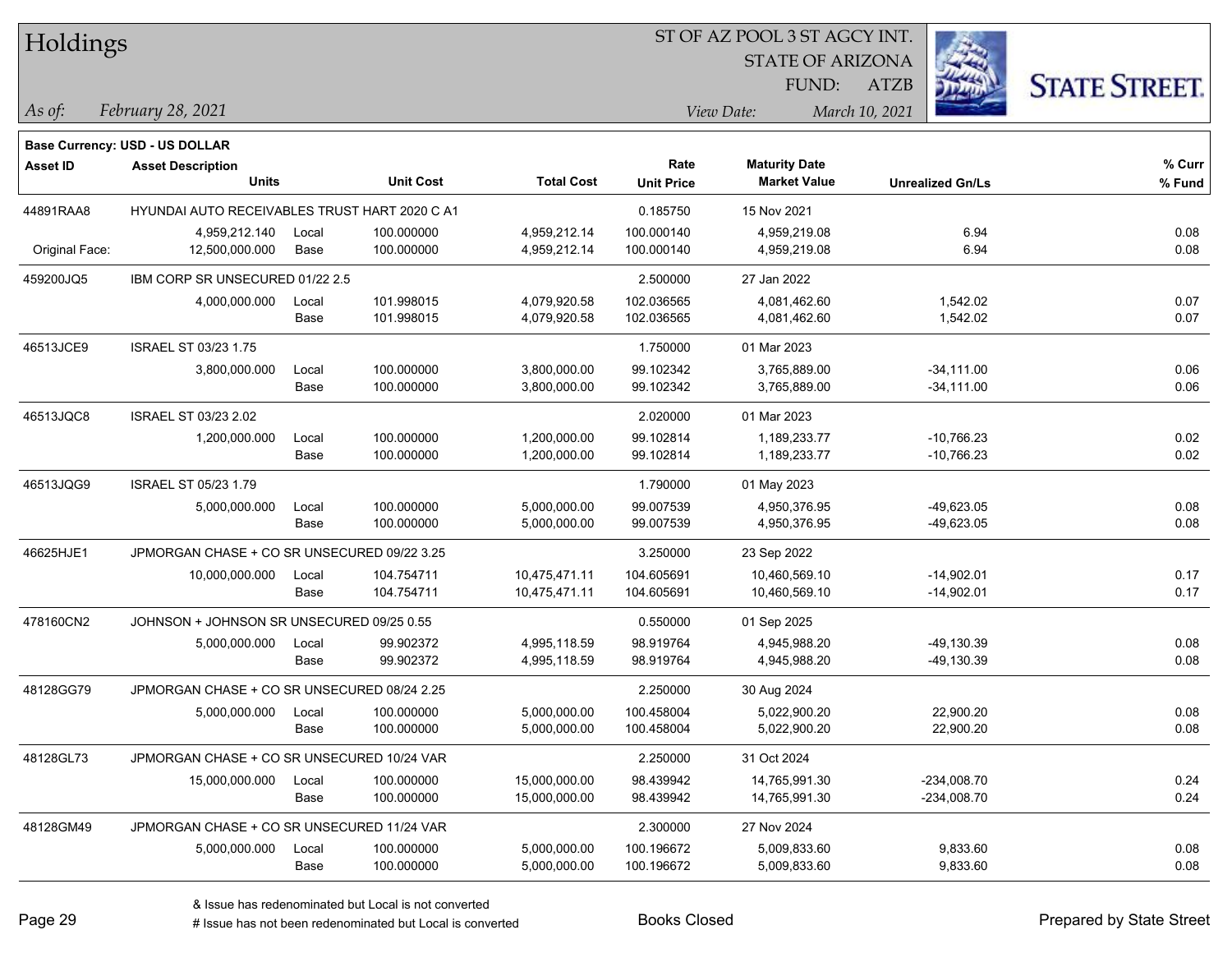| Holdings        |                                                 |       |                  |                   | ST OF AZ POOL 3 ST AGCY INT. |                         |                         |                      |
|-----------------|-------------------------------------------------|-------|------------------|-------------------|------------------------------|-------------------------|-------------------------|----------------------|
|                 |                                                 |       |                  |                   |                              | <b>STATE OF ARIZONA</b> |                         |                      |
|                 |                                                 |       |                  |                   |                              | FUND:                   | <b>ATZB</b>             | <b>STATE STREET.</b> |
| As of:          | February 28, 2021                               |       |                  |                   |                              | View Date:              | March 10, 2021          |                      |
|                 | <b>Base Currency: USD - US DOLLAR</b>           |       |                  |                   |                              |                         |                         |                      |
| <b>Asset ID</b> | <b>Asset Description</b>                        |       |                  |                   | Rate                         | <b>Maturity Date</b>    |                         | % Curr               |
|                 | <b>Units</b>                                    |       | <b>Unit Cost</b> | <b>Total Cost</b> | <b>Unit Price</b>            | <b>Market Value</b>     | <b>Unrealized Gn/Ls</b> | % Fund               |
| 48128GN97       | JPMORGAN CHASE + CO SR UNSECURED 12/24 VAR      |       |                  |                   | 2.300000                     | 23 Dec 2024             |                         |                      |
|                 | 10,000,000.000                                  | Local | 100.000000       | 10,000,000.00     | 100.425877                   | 10,042,587.70           | 42,587.70               | 0.16                 |
|                 |                                                 | Base  | 100.000000       | 10,000,000.00     | 100.425877                   | 10,042,587.70           | 42,587.70               | 0.16                 |
| 48128GV56       | JPMORGAN CHASE + CO SR UNSECURED 08/25 0.8      |       |                  |                   | 0.800000                     | 18 Aug 2025             |                         |                      |
|                 | 5,000,000.000                                   | Local | 100.000000       | 5,000,000.00      | 97.382256                    | 4,869,112.80            | $-130,887.20$           | 0.08                 |
|                 |                                                 | Base  | 100.000000       | 5,000,000.00      | 97.382256                    | 4,869,112.80            | -130,887.20             | 0.08                 |
| 49327M2Z6       | KEY BANK NA SR UNSECURED 03/23 1.25             |       |                  |                   | 1.250000                     | 10 Mar 2023             |                         |                      |
|                 | 3,000,000.000                                   | Local | 99.968280        | 2,999,048.41      | 101.808743                   | 3,054,262.29            | 55,213.88               | 0.05                 |
|                 |                                                 | Base  | 99.968280        | 2,999,048.41      | 101.808743                   | 3,054,262.29            | 55,213.88               | 0.05                 |
| 49327M3A0       | KEY BANK NA SR UNSECURED 01/24 VAR              |       |                  |                   | 0.423000                     | 03 Jan 2024             |                         |                      |
|                 | 5,000,000.000                                   | Local | 100.000000       | 5,000,000.00      | 100.203265                   | 5,010,163.25            | 10,163.25               | 0.08                 |
|                 |                                                 | Base  | 100.000000       | 5,000,000.00      | 100.203265                   | 5,010,163.25            | 10,163.25               | 0.08                 |
| 50117PAC3       | KUBOTA CREDIT OWNER TRUST KCOT 2018 1A A3 144A  |       |                  |                   | 3.100000                     | 15 Aug 2022             |                         |                      |
|                 | 4,700,033.090                                   | Local | 99.896094        | 4,695,149.46      | 100.893470                   | 4,742,026.48            | 46,877.02               | 0.08                 |
| Original Face:  | 12,640,000.000                                  | Base  | 99.896094        | 4,695,149.46      | 100.893470                   | 4,742,026.48            | 46,877.02               | 0.08                 |
| 571900BB4       | MARRIOTT INTERNATIONAL SR UNSECURED 04/24 3.6   |       |                  |                   | 3.600000                     | 15 Apr 2024             |                         |                      |
|                 | 3,000,000.000                                   | Local | 99.707066        | 2,991,211.99      | 106.825357                   | 3,204,760.71            | 213,548.72              | 0.05                 |
|                 |                                                 | Base  | 99.707066        | 2,991,211.99      | 106.825357                   | 3,204,760.71            | 213,548.72              | 0.05                 |
| 571903AM5       | MARRIOTT INTERNATIONAL SR UNSECURED 10/21 3.125 |       |                  |                   | 3.125000                     | 15 Oct 2021             |                         |                      |
|                 | 3,493,000.000                                   | Local | 100.411716       | 3,507,381.24      | 101.082168                   | 3,530,800.13            | 23,418.89               | 0.06                 |
|                 |                                                 | Base  | 100.411716       | 3,507,381.24      | 101.082168                   | 3,530,800.13            | 23,418.89               | 0.06                 |
| 579780AR8       | MCCORMICK + CO SR UNSECURED 02/26 0.9           |       |                  |                   | 0.900000                     | 15 Feb 2026             |                         |                      |
|                 | 5,000,000.000                                   | Local | 99.738641        | 4,986,932.07      | 98.082984                    | 4,904,149.20            | -82,782.87              | 0.08                 |
|                 |                                                 | Base  | 99.738641        | 4,986,932.07      | 98.082984                    | 4,904,149.20            | $-82,782.87$            | 0.08                 |
| 58013MFE9       | MCDONALD S CORP SR UNSECURED 04/23 3.35         |       |                  |                   | 3.350000                     | 01 Apr 2023             |                         |                      |
|                 | 3,250,000.000                                   | Local | 105.573577       | 3,431,141.24      | 105.806811                   | 3,438,721.36            | 7,580.12                | 0.06                 |
|                 |                                                 | Base  | 105.573577       | 3,431,141.24      | 105.806811                   | 3,438,721.36            | 7,580.12                | 0.06                 |
| 58769QAB7       | MERCEDES BENZ AUTO LEASE TRUST MBALT 2019 B A2  |       |                  |                   | 2.010000                     | 15 Dec 2021             |                         |                      |
|                 | 465,297.750                                     | Local | 99.997455        | 465,285.91        | 100.149500                   | 465,993.37              | 707.46                  | 0.01                 |
| Original Face:  | 2,750,000.000                                   | Base  | 99.997455        | 465,285.91        | 100.149500                   | 465,993.37              | 707.46                  | 0.01                 |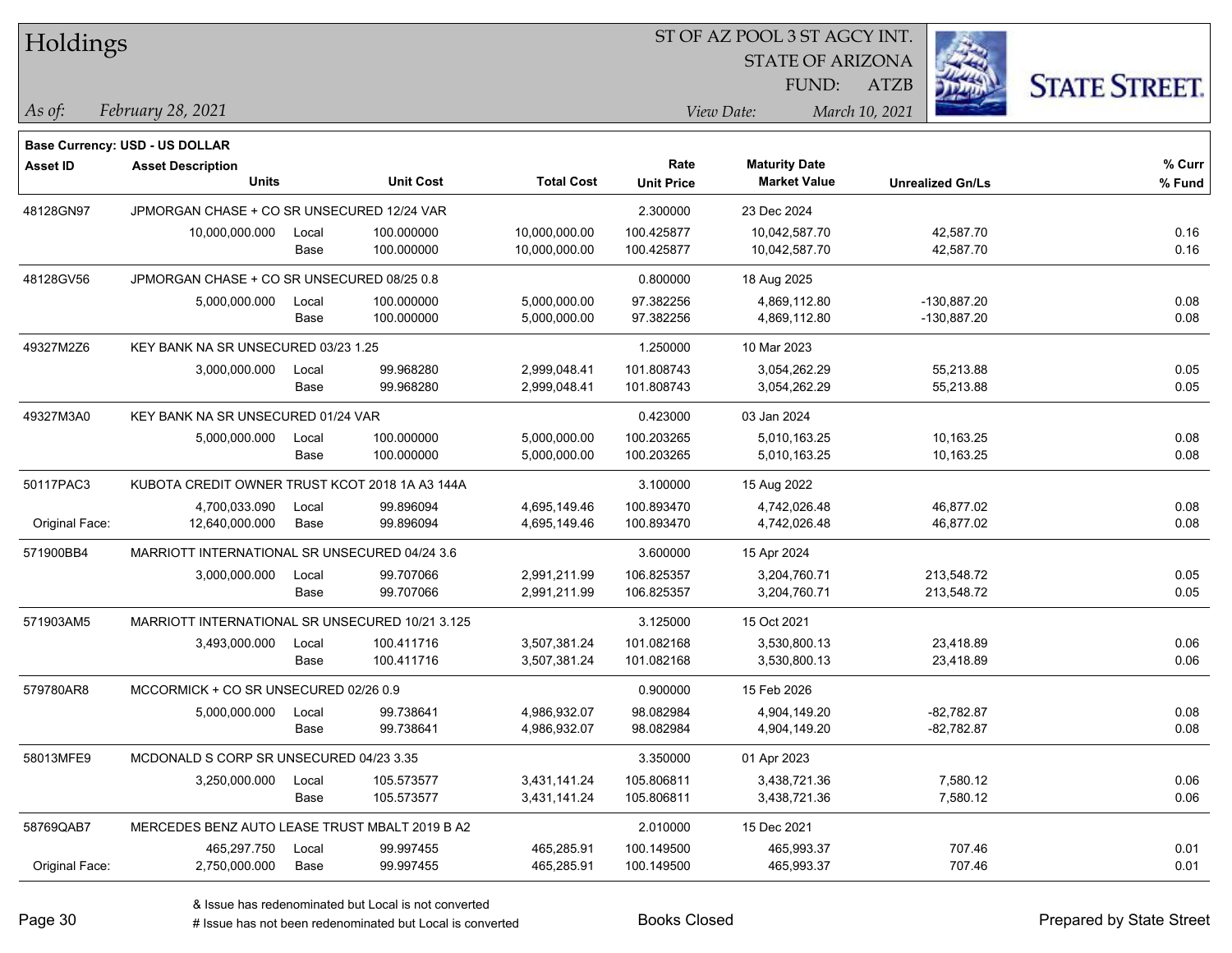| Holdings        |                                                    |                                                  |                                                        |                   | 51 OF AZ POOL 3 51 AGCY INT. |                         |                         |                      |  |  |
|-----------------|----------------------------------------------------|--------------------------------------------------|--------------------------------------------------------|-------------------|------------------------------|-------------------------|-------------------------|----------------------|--|--|
|                 |                                                    |                                                  |                                                        |                   |                              | <b>STATE OF ARIZONA</b> |                         |                      |  |  |
|                 |                                                    |                                                  |                                                        |                   |                              | FUND:                   | ATZB                    | <b>STATE STREET.</b> |  |  |
| As of:          | February 28, 2021                                  |                                                  |                                                        |                   |                              | View Date:              | March 10, 2021          |                      |  |  |
|                 | <b>Base Currency: USD - US DOLLAR</b>              |                                                  |                                                        |                   |                              |                         |                         |                      |  |  |
| <b>Asset ID</b> | <b>Asset Description</b>                           |                                                  |                                                        |                   | Rate                         | <b>Maturity Date</b>    |                         | % Curr               |  |  |
|                 | <b>Units</b>                                       |                                                  | <b>Unit Cost</b>                                       | <b>Total Cost</b> | <b>Unit Price</b>            | <b>Market Value</b>     | <b>Unrealized Gn/Ls</b> | % Fund               |  |  |
| 594918BP8       | MICROSOFT CORP SR UNSECURED 08/21 1.55             |                                                  |                                                        |                   | 1.550000                     | 08 Aug 2021             |                         |                      |  |  |
|                 | 50,000,000.000                                     | Local                                            | 99.992595                                              | 49,996,297.36     | 100.517686                   | 50,258,843.00           | 262,545.64              | 0.81                 |  |  |
|                 |                                                    | Base                                             | 99.992595                                              | 49,996,297.36     | 100.517686                   | 50,258,843.00           | 262,545.64              | 0.81                 |  |  |
| 594918BW3       | MICROSOFT CORP SR UNSECURED 02/22 2.4              |                                                  |                                                        |                   | 2.400000                     | 06 Feb 2022             |                         |                      |  |  |
|                 | 10,354,000.000                                     | Local                                            | 100.515016                                             | 10,407,324.76     | 101.834270                   | 10,543,920.32           | 136,595.56              | 0.17                 |  |  |
|                 |                                                    | Base                                             | 100.515016                                             | 10,407,324.76     | 101.834270                   | 10,543,920.32           | 136,595.56              | 0.17                 |  |  |
| 60920LAE4       |                                                    |                                                  | MONDELEZ INTL HLDINGS NE COMPANY GUAR 144A 09/22 2.125 |                   | 2.125000                     | 19 Sep 2022             |                         |                      |  |  |
|                 | 1,341,000.000                                      | Local                                            | 102.655722                                             | 1,376,613.23      | 102.674582                   | 1,376,866.14            | 252.91                  | 0.02                 |  |  |
|                 |                                                    | Base                                             | 102.655722                                             | 1,376,613.23      | 102.674582                   | 1,376,866.14            | 252.91                  | 0.02                 |  |  |
| 637432NM3       | NATIONAL RURAL UTIL COOP COLLATERAL T 04/22 2.4    |                                                  |                                                        |                   | 2.400000                     | 25 Apr 2022             |                         |                      |  |  |
|                 | 8,867,000.000                                      | Local                                            | 101.920432                                             | 9,037,284.67      | 102.200395                   | 9,062,109.02            | 24,824.35               | 0.15                 |  |  |
|                 |                                                    | Base                                             | 101.920432                                             | 9,037,284.67      | 102.200395                   | 9,062,109.02            | 24,824.35               | 0.15                 |  |  |
| 63743HEQ1       | NATIONAL RURAL UTIL COOP SR UNSECURED 09/22 2.3    |                                                  |                                                        |                   | 2.300000                     | 15 Sep 2022             |                         |                      |  |  |
|                 | 1,000,000.000                                      | Local                                            | 102.771853                                             | 1,027,718.53      | 102.771292                   | 1,027,712.92            | $-5.61$                 | 0.02                 |  |  |
|                 |                                                    | Base                                             | 102.771853                                             | 1,027,718.53      | 102.771292                   | 1,027,712.92            | $-5.61$                 | 0.02                 |  |  |
| 63743HET5       |                                                    | NATIONAL RURAL UTIL COOP SR UNSECURED 01/22 1.75 |                                                        |                   |                              | 21 Jan 2022             |                         |                      |  |  |
|                 | 4,533,000.000                                      | Local                                            | 101.364502                                             | 4,594,852.88      | 101.259961                   | 4,590,114.03            | $-4,738.85$             | 0.07                 |  |  |
|                 |                                                    | Base                                             | 101.364502                                             | 4,594,852.88      | 101.259961                   | 4,590,114.03            | $-4,738.85$             | 0.07                 |  |  |
| 63743HEU2       | NATIONAL RURAL UTIL COOP SR UNSECURED 02/24 0.35   |                                                  |                                                        |                   | 0.350000                     | 08 Feb 2024             |                         |                      |  |  |
|                 | 10,000,000.000                                     | Local                                            | 99.932323                                              | 9,993,232.33      | 99.730266                    | 9,973,026.60            | $-20,205.73$            | 0.16                 |  |  |
|                 |                                                    | Base                                             | 99.932323                                              | 9,993,232.33      | 99.730266                    | 9,973,026.60            | $-20,205.73$            | 0.16                 |  |  |
| 63743HEW8       | NATIONAL RURAL UTIL COOP SR UNSECURED 06/26 1      |                                                  |                                                        |                   | 1.000000                     | 15 Jun 2026             |                         |                      |  |  |
|                 | 15,000,000.000                                     | Local                                            | 99.743674                                              | 14,961,551.13     | 98.830465                    | 14,824,569.75           | -136,981.38             | 0.24                 |  |  |
|                 |                                                    | Base                                             | 99.743674                                              | 14,961,551.13     | 98.830465                    | 14,824,569.75           | $-136,981.38$           | 0.24                 |  |  |
| 637639AC9       | NATIONAL SECS CLEARING SR UNSECURED 144A 12/23 0.4 |                                                  |                                                        |                   | 0.400000                     | 07 Dec 2023             |                         |                      |  |  |
|                 | 5,000,000.000                                      | Local                                            | 99.884859                                              | 4,994,242.96      | 100.208102                   | 5,010,405.10            | 16,162.14               | 0.08                 |  |  |
|                 |                                                    | Base                                             | 99.884859                                              | 4,994,242.96      | 100.208102                   | 5,010,405.10            | 16,162.14               | 0.08                 |  |  |
| 641062AQ7       | NESTLE HOLDINGS INC COMPANY GUAR 144A 01/24 0.375  |                                                  |                                                        |                   | 0.375000                     | 15 Jan 2024             |                         |                      |  |  |
|                 | 15,000,000.000                                     | Local                                            | 99.792071                                              | 14,968,810.60     | 99.586030                    | 14,937,904.50           | $-30,906.10$            | 0.24                 |  |  |
|                 |                                                    | Base                                             | 99.792071                                              | 14,968,810.60     | 99.586030                    | 14,937,904.50           | $-30,906.10$            | 0.24                 |  |  |

 $\overline{\text{SUSP}}$ 

# Issue has not been redenominated but Local is converted Books Closed Prepared by State Street

٦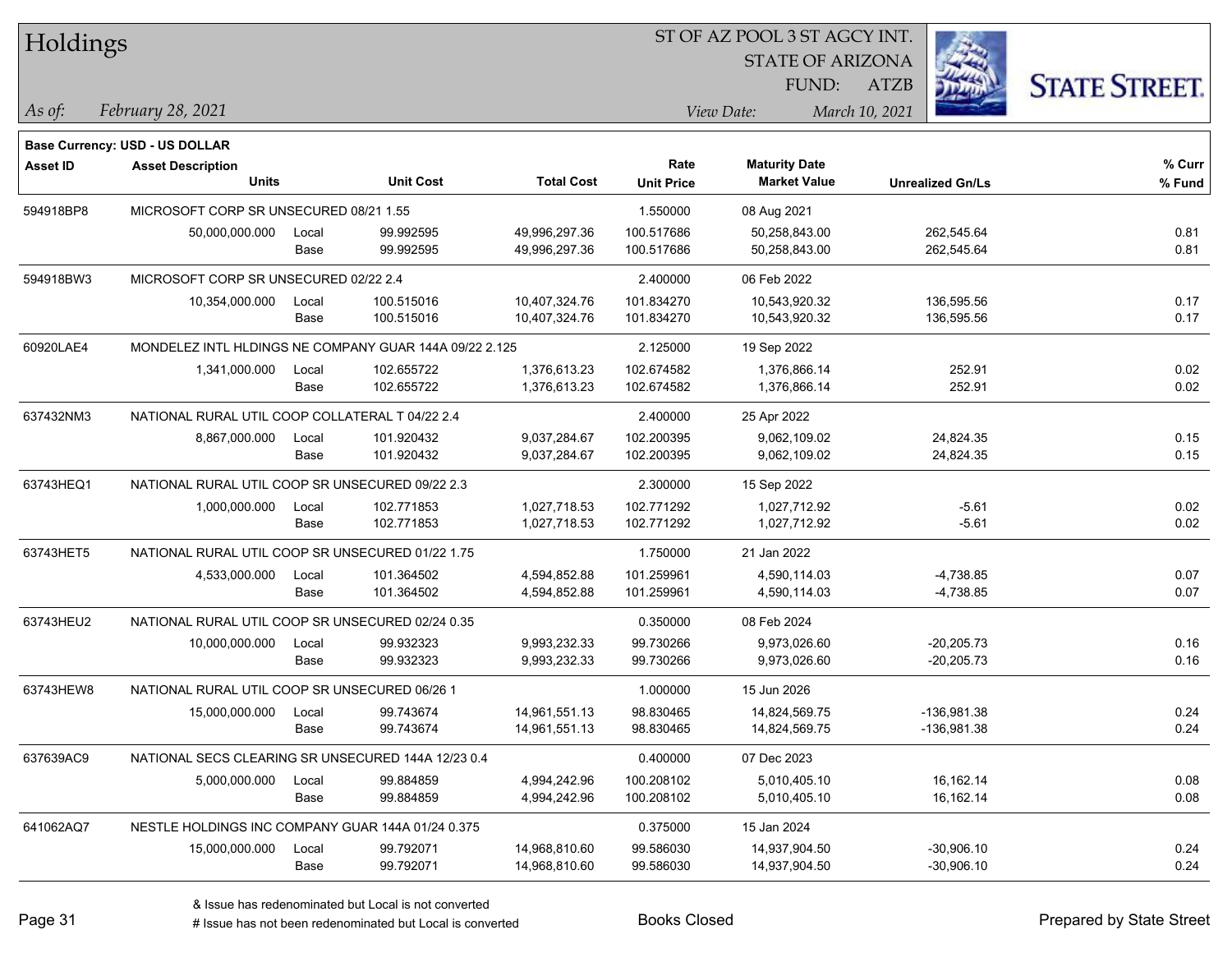| Holdings        |                                                      |       |                  |                   |                   | ST OF AZ POOL 3 ST AGCY INT. |                         |                      |  |
|-----------------|------------------------------------------------------|-------|------------------|-------------------|-------------------|------------------------------|-------------------------|----------------------|--|
|                 |                                                      |       |                  |                   |                   | <b>STATE OF ARIZONA</b>      |                         |                      |  |
|                 |                                                      |       |                  |                   |                   | FUND:                        | ATZB                    | <b>STATE STREET.</b> |  |
| $\vert$ As of:  | February 28, 2021                                    |       |                  |                   |                   | View Date:                   | March 10, 2021          |                      |  |
|                 |                                                      |       |                  |                   |                   |                              |                         |                      |  |
|                 | Base Currency: USD - US DOLLAR                       |       |                  |                   | Rate              | <b>Maturity Date</b>         |                         | % Curr               |  |
| <b>Asset ID</b> | <b>Asset Description</b><br><b>Units</b>             |       | <b>Unit Cost</b> | <b>Total Cost</b> | <b>Unit Price</b> | <b>Market Value</b>          | <b>Unrealized Gn/Ls</b> | % Fund               |  |
| 64952WCE1       | NEW YORK LIFE GLOBAL FDG SR SECURED 144A 04/21 2     |       |                  |                   | 2.000000          | 13 Apr 2021                  |                         |                      |  |
|                 | 3,000,000.000                                        | Local | 99.996538        | 2,999,896.14      | 100.207532        | 3,006,225.96                 | 6,329.82                | 0.05                 |  |
|                 |                                                      | Base  | 99.996538        | 2,999,896.14      | 100.207532        | 3,006,225.96                 | 6,329.82                | 0.05                 |  |
| 654740AN9       | NISSAN MOTOR ACCEPTANCE SR UNSECURED 144A 03/21 2.55 |       |                  |                   | 2.550000          | 08 Mar 2021                  |                         |                      |  |
|                 | 10,000,000.000                                       | Local | 99.999536        | 9,999,953.58      | 100.034112        | 10,003,411.20                | 3,457.62                | 0.16                 |  |
|                 |                                                      | Base  | 99.999536        | 9,999,953.58      | 100.034112        | 10,003,411.20                | 3,457.62                | 0.16                 |  |
| 655844BJ6       | NORFOLK SOUTHERN CORP SR UNSECURED 04/22 3           |       |                  |                   | 3.000000          | 01 Apr 2022                  |                         |                      |  |
|                 | 3,140,000.000                                        | Local | 100.967519       | 3,170,380.09      | 102.250040        | 3,210,651.26                 | 40,271.17               | 0.05                 |  |
|                 |                                                      | Base  | 100.967519       | 3,170,380.09      | 102.250040        | 3,210,651.26                 | 40,271.17               | 0.05                 |  |
| 665859AP9       | NORTHERN TRUST CORP SUBORDINATED 10/25 3.95          |       |                  |                   | 3.950000          | 30 Oct 2025                  |                         |                      |  |
|                 | 4,455,000.000                                        | Local | 114.894435       | 5,118,547.08      | 112.872409        | 5,028,465.82                 | $-90,081.26$            | 0.08                 |  |
|                 |                                                      | Base  | 114.894435       | 5,118,547.08      | 112.872409        | 5,028,465.82                 | $-90,081.26$            | 0.08                 |  |
| 68389XBL8       | ORACLE CORP SR UNSECURED 09/23 2.4                   |       |                  |                   | 2.400000          | 15 Sep 2023                  |                         |                      |  |
|                 | 6,700,000.000                                        | Local | 104.707695       | 7,015,415.55      | 104.831947        | 7,023,740.45                 | 8,324.90                | 0.11                 |  |
|                 |                                                      | Base  | 104.707695       | 7,015,415.55      | 104.831947        | 7,023,740.45                 | 8,324.90                | 0.11                 |  |
| 713448EY0       | PEPSICO INC SR UNSECURED 05/23 0.75                  |       |                  |                   | 0.750000          | 01 May 2023                  |                         |                      |  |
|                 | 4,888,000.000                                        | Local | 100.923537       | 4,933,142.48      | 100.922627        | 4,933,098.01                 | -44.47                  | 0.08                 |  |
|                 |                                                      | Base  | 100.923537       | 4,933,142.48      | 100.922627        | 4,933,098.01                 | $-44.47$                | 0.08                 |  |
| 713448FB9       | PEPSICO INC SR UNSECURED 10/23 0.4                   |       |                  |                   | 0.400000          | 07 Oct 2023                  |                         |                      |  |
|                 | 5,000,000.000                                        | Local | 99.950548        | 4,997,527.40      | 100.331588        | 5,016,579.40                 | 19,052.00               | 0.08                 |  |
|                 |                                                      | Base  | 99.950548        | 4,997,527.40      | 100.331588        | 5,016,579.40                 | 19,052.00               | 0.08                 |  |
| 717081DM2       | PFIZER INC SR UNSECURED 05/24 3.4                    |       |                  |                   | 3.400000          | 15 May 2024                  |                         |                      |  |
|                 | 4,753,000.000                                        | Local | 109.161197       | 5,188,431.69      | 109.015582        | 5,181,510.61                 | $-6,921.08$             | 0.08                 |  |
|                 |                                                      | Base  | 109.161197       | 5,188,431.69      | 109.015582        | 5,181,510.61                 | $-6,921.08$             | 0.08                 |  |
| 717081ER0       | PFIZER INC SR UNSECURED 03/22 2.8                    |       |                  |                   | 2.800000          | 11 Mar 2022                  |                         |                      |  |
|                 | 3,000,000.000                                        | Local | 99.997947        | 2,999,938.41      | 102.658086        | 3,079,742.58                 | 79,804.17               | 0.05                 |  |
|                 |                                                      | Base  | 99.997947        | 2,999,938.41      | 102.658086        | 3,079,742.58                 | 79,804.17               | 0.05                 |  |
| 718546AX2       | PHILLIPS 66 COMPANY GUAR 02/24 VAR                   |       |                  |                   | 0.813750          | 15 Feb 2024                  |                         |                      |  |
|                 | 15,000,000.000                                       | Local | 100.000000       | 15,000,000.00     | 100.238112        | 15,035,716.80                | 35,716.80               | 0.24                 |  |
|                 |                                                      | Base  | 100.000000       | 15,000,000.00     | 100.238112        | 15,035,716.80                | 35,716.80               | 0.24                 |  |

٦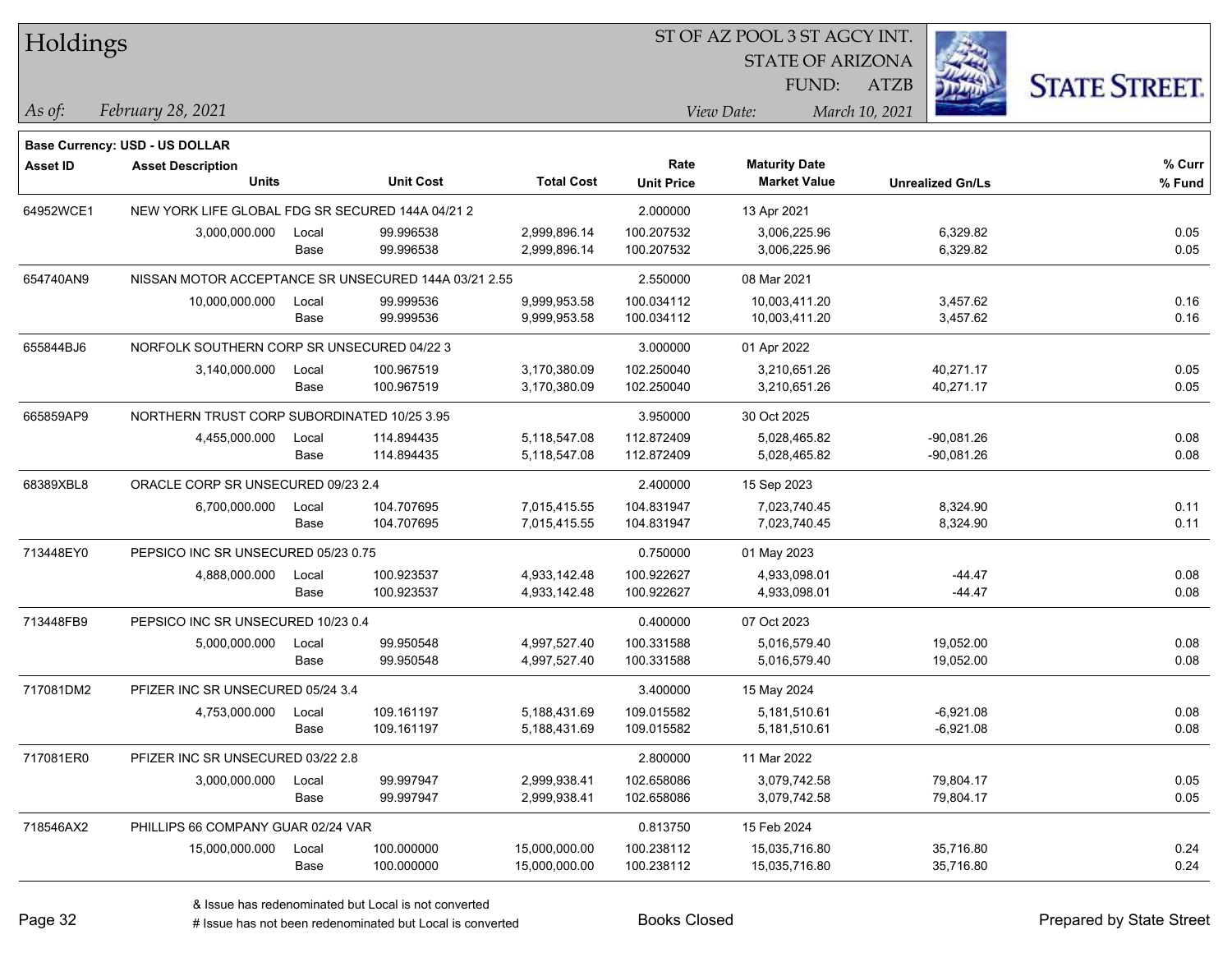| Holdings        |                                                 |                                             |                  |                   |                   | 51 OF AZ POOL 3 51 AGCY INT. |                         |                      |
|-----------------|-------------------------------------------------|---------------------------------------------|------------------|-------------------|-------------------|------------------------------|-------------------------|----------------------|
|                 |                                                 |                                             |                  |                   |                   | <b>STATE OF ARIZONA</b>      |                         |                      |
|                 |                                                 |                                             |                  |                   |                   | FUND:                        | ATZB                    | <b>STATE STREET.</b> |
| $ $ As of:      | February 28, 2021                               |                                             |                  |                   |                   | View Date:                   | March 10, 2021          |                      |
|                 | <b>Base Currency: USD - US DOLLAR</b>           |                                             |                  |                   |                   |                              |                         |                      |
| <b>Asset ID</b> | <b>Asset Description</b>                        |                                             |                  |                   | Rate              | <b>Maturity Date</b>         |                         | % Curr               |
|                 | <b>Units</b>                                    |                                             | <b>Unit Cost</b> | <b>Total Cost</b> | <b>Unit Price</b> | <b>Market Value</b>          | <b>Unrealized Gn/Ls</b> | % Fund               |
| 723484AH4       | PINNACLE WEST CAPITAL SR UNSECURED 06/25 1.3    |                                             |                  |                   | 1.300000          | 15 Jun 2025                  |                         |                      |
|                 | 12,000,000.000                                  | Local                                       | 99.991433        | 11,998,972.00     | 100.242311        | 12,029,077.32                | 30,105.32               | 0.19                 |
|                 |                                                 | Base                                        | 99.991433        | 11,998,972.00     | 100.242311        | 12,029,077.32                | 30,105.32               | 0.19                 |
| 74005PBA1       | LINDE INC/CT COMPANY GUAR 02/22 2.45            |                                             |                  |                   | 2.450000          | 15 Feb 2022                  |                         |                      |
|                 | 3,000,000.000                                   | Local                                       | 100.619040       | 3,018,571.21      | 101.533740        | 3,046,012.20                 | 27,440.99               | 0.05                 |
|                 |                                                 | Base                                        | 100.619040       | 3,018,571.21      | 101.533740        | 3,046,012.20                 | 27,440.99               | 0.05                 |
| 742718FL8       | PROCTER + GAMBLE CO/THE SR UNSECURED 10/25 0.55 |                                             |                  |                   | 0.550000          | 29 Oct 2025                  |                         |                      |
|                 | 15,000,000.000                                  | Local                                       | 99.848912        | 14,977,336.86     | 98.539469         | 14,780,920.35                | $-196,416.51$           | 0.24                 |
|                 |                                                 | Base                                        | 99.848912        | 14,977,336.86     | 98.539469         | 14,780,920.35                | $-196,416.51$           | 0.24                 |
| 78014RAP5       | ROYAL BANK OF CANADA SR UNSECURED 09/21 VAR     |                                             |                  |                   | 0.588630          | 21 Sep 2021                  |                         |                      |
|                 | 10,000,000.000                                  | Local                                       | 99.963873        | 9,996,387.25      | 100.155990        | 10,015,599.00                | 19,211.75               | 0.16                 |
|                 |                                                 | Base                                        | 99.963873        | 9,996,387.25      | 100.155990        | 10,015,599.00                | 19,211.75               | 0.16                 |
| 78014RAQ3       | ROYAL BANK OF CANADA SR UNSECURED 10/21 VAR     |                                             |                  |                   | 3.000000          | 22 Oct 2021                  |                         |                      |
|                 | 10,000,000.000                                  | Local                                       | 100.000000       | 10,000,000.00     | 101.599445        | 10,159,944.50                | 159,944.50              | 0.16                 |
|                 |                                                 | Base                                        | 100.000000       | 10,000,000.00     | 101.599445        | 10,159,944.50                | 159,944.50              | 0.16                 |
| 78014RBX7       |                                                 | ROYAL BANK OF CANADA SR UNSECURED 01/25 VAR |                  |                   |                   | 30 Jan 2025                  |                         |                      |
|                 | 10,000,000.000                                  | Local                                       | 100.000000       | 10,000,000.00     | 99.878653         | 9,987,865.30                 | $-12,134.70$            | 0.16                 |
|                 |                                                 | Base                                        | 100.000000       | 10,000,000.00     | 99.878653         | 9,987,865.30                 | $-12,134.70$            | 0.16                 |
| 78014RCM0       | ROYAL BANK OF CANADA SR UNSECURED 03/25 VAR     |                                             |                  |                   | 1.500000          | 27 Mar 2025                  |                         |                      |
|                 | 10,000,000.000                                  | Local                                       | 100.000000       | 10,000,000.00     | 101.868000        | 10,186,800.00                | 186,800.00              | 0.16                 |
|                 |                                                 | Base                                        | 100.000000       | 10,000,000.00     | 101.868000        | 10,186,800.00                | 186,800.00              | 0.16                 |
| 78014RDC1       | ROYAL BANK OF CANADA SR UNSECURED 10/25 VAR     |                                             |                  |                   | 0.625000          | 09 Oct 2025                  |                         |                      |
|                 | 5,000,000.000                                   | Local                                       | 100.000000       | 5,000,000.00      | 98.500000         | 4,925,000.00                 | $-75,000.00$            | 0.08                 |
|                 |                                                 | Base                                        | 100.000000       | 5,000,000.00      | 98.500000         | 4,925,000.00                 | $-75,000.00$            | 0.08                 |
| 78015K7L2       | ROYAL BANK OF CANADA SR UNSECURED 01/24 0.425   |                                             |                  |                   | 0.425000          | 19 Jan 2024                  |                         |                      |
|                 | 15,000,000.000                                  | Local                                       | 99.997112        | 14,999,566.85     | 99.623000         | 14,943,450.00                | $-56, 116.85$           | 0.24                 |
|                 |                                                 | Base                                        | 99.997112        | 14,999,566.85     | 99.623000         | 14,943,450.00                | -56,116.85              | 0.24                 |
| 78446YAA1       | SLM STUDENT LOAN TRUST SLMA 2012 2 A            |                                             |                  |                   | 0.817630          | 25 Jan 2029                  |                         |                      |
|                 | 845,644.890                                     | Local                                       | 100.000000       | 845,644.89        | 96.943410         | 819,796.99                   | $-25,847.90$            | 0.01                 |
| Original Face:  | 2,838,688.000                                   | Base                                        | 100.000000       | 845,644.89        | 96.943410         | 819,796.99                   | $-25,847.90$            | 0.01                 |

ST OF A Z POOL 2 ST ACCV INT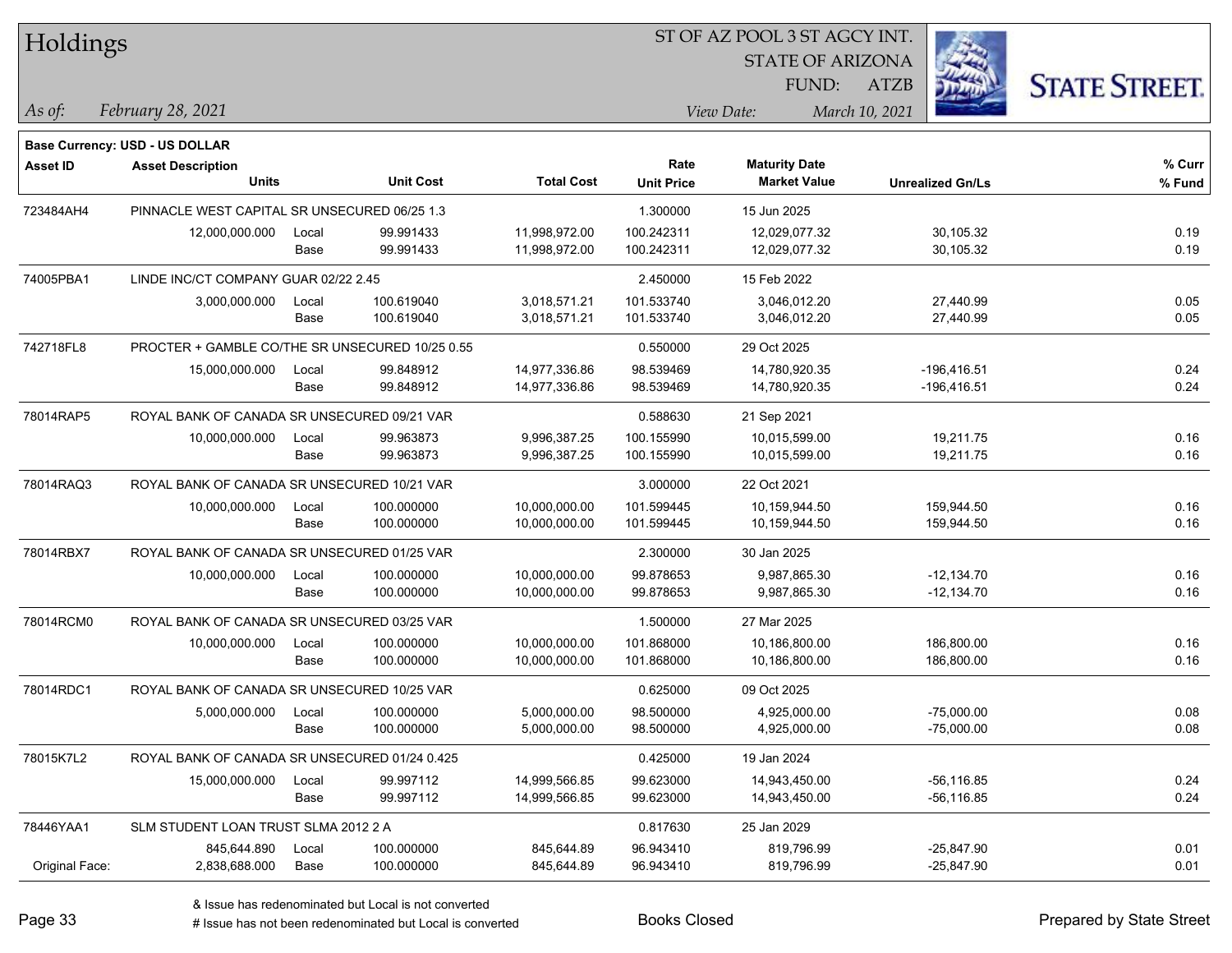| Holdings        |                                                  |       |                  |                   |                   | ST OF AZ POOL 3 ST AGCY INT. |                         |                      |
|-----------------|--------------------------------------------------|-------|------------------|-------------------|-------------------|------------------------------|-------------------------|----------------------|
|                 |                                                  |       |                  |                   |                   | <b>STATE OF ARIZONA</b>      |                         |                      |
|                 |                                                  |       |                  |                   |                   | FUND:                        | ATZB                    | <b>STATE STREET.</b> |
| As of:          | February 28, 2021                                |       |                  |                   |                   | View Date:                   | March 10, 2021          |                      |
|                 | <b>Base Currency: USD - US DOLLAR</b>            |       |                  |                   |                   |                              |                         |                      |
| <b>Asset ID</b> | <b>Asset Description</b>                         |       |                  |                   | Rate              | <b>Maturity Date</b>         |                         | % Curr               |
|                 | <b>Units</b>                                     |       | <b>Unit Cost</b> | <b>Total Cost</b> | <b>Unit Price</b> | <b>Market Value</b>          | <b>Unrealized Gn/Ls</b> | % Fund               |
| 863667BA8       | STRYKER CORP SR UNSECURED 06/25 1.15             |       |                  |                   | 1.150000          | 15 Jun 2025                  |                         |                      |
|                 | 5,000,000.000                                    | Local | 99.800983        | 4,990,049.17      | 100.176540        | 5,008,827.00                 | 18,777.83               | 0.08                 |
|                 |                                                  | Base  | 99.800983        | 4,990,049.17      | 100.176540        | 5,008,827.00                 | 18,777.83               | 0.08                 |
| 86787EBE6       | TRUIST BANK SR UNSECURED 05/22 2.8               |       |                  |                   | 2.800000          | 17 May 2022                  |                         |                      |
|                 | 10,000,000.000                                   | Local | 99.979433        | 9,997,943.25      | 102.823326        | 10,282,332.60                | 284,389.35              | 0.17                 |
|                 |                                                  | Base  | 99.979433        | 9,997,943.25      | 102.823326        | 10,282,332.60                | 284,389.35              | 0.17                 |
| 87612EBD7       | TARGET CORP SR UNSECURED 07/24 3.5               |       |                  |                   | 3.500000          | 01 Jul 2024                  |                         |                      |
|                 | 3,678,000.000                                    | Local | 110.144426       | 4,051,112.00      | 109.684679        | 4,034,202.49                 | $-16,909.51$            | 0.07                 |
|                 |                                                  | Base  | 110.144426       | 4,051,112.00      | 109.684679        | 4,034,202.49                 | $-16,909.51$            | 0.07                 |
| 88579YAX9       | 3M COMPANY SR UNSECURED 03/23 2.25               |       |                  |                   | 2.250000          | 15 Mar 2023                  |                         |                      |
|                 | 1,500,000.000                                    | Local | 103.568635       | 1,553,529.52      | 103.946345        | 1,559,195.18                 | 5,665.66                | 0.03                 |
|                 |                                                  | Base  | 103.568635       | 1,553,529.52      | 103.946345        | 1,559,195.18                 | 5,665.66                | 0.03                 |
| 89114Q3J5       | TORONTO DOMINION BANK SR UNSECURED 07/22 VAR     |       |                  |                   | 0.572380          | 22 Jul 2022                  |                         |                      |
|                 | 5,000,000.000                                    | Local | 100.000000       | 5,000,000.00      | 100.163324        | 5,008,166.20                 | 8,166.20                | 0.08                 |
|                 |                                                  | Base  | 100.000000       | 5,000,000.00      | 100.163324        | 5,008,166.20                 | 8,166.20                | 0.08                 |
| 89114Q5A2       | TORONTO DOMINION BANK SR UNSECURED 08/24 VAR     |       |                  |                   | 2.450000          | 14 Aug 2024                  |                         |                      |
|                 | 10,000,000.000                                   | Local | 100.000000       | 10,000,000.00     | 102.399600        | 10,239,960.00                | 239,960.00              | 0.17                 |
|                 |                                                  | Base  | 100.000000       | 10,000,000.00     | 102.399600        | 10,239,960.00                | 239,960.00              | 0.17                 |
| 89233MAB9       | TOYOTA AUTO RECEIVABLES OWNER TAOT 2019 D A2     |       |                  |                   | 1.920000          | 15 Jul 2022                  |                         |                      |
|                 | 2,951,752.520                                    | Local | 99.995218        | 2,951,611.36      | 100.425470        | 2,964,311.34                 | 12,699.98               | 0.05                 |
| Original Face:  | 8,000,000.000                                    | Base  | 99.995218        | 2,951,611.36      | 100.425470        | 2,964,311.34                 | 12,699.98               | 0.05                 |
| 89236TEX9       | TOYOTA MOTOR CREDIT CORP SR UNSECURED 04/21 VAR  |       |                  |                   | 0.415250          | 26 Apr 2021                  |                         |                      |
|                 | 5,000,000.000                                    | Local | 99.986152        | 4,999,307.61      | 99.990853         | 4,999,542.65                 | 235.04                  | 0.08                 |
|                 |                                                  | Base  | 99.986152        | 4,999,307.61      | 99.990853         | 4,999,542.65                 | 235.04                  | 0.08                 |
| 89236TFX8       | TOYOTA MOTOR CREDIT CORP SR UNSECURED 04/22 2.65 |       |                  |                   | 2.650000          | 12 Apr 2022                  |                         |                      |
|                 | 13,000,000.000                                   | Local | 99.976605        | 12,996,958.64     | 102.597871        | 13,337,723.23                | 340,764.59              | 0.21                 |
|                 |                                                  | Base  | 99.976605        | 12,996,958.64     | 102.597871        | 13,337,723.23                | 340,764.59              | 0.21                 |
| 89236TGS8       | TOYOTA MOTOR CREDIT CORP SR UNSECURED 08/21 VAR  |       |                  |                   | 0.318750          | 13 Aug 2021                  |                         |                      |
|                 | 2,000,000.000                                    | Local | 100.000000       | 2,000,000.00      | 100.037307        | 2,000,746.14                 | 746.14                  | 0.03                 |
|                 |                                                  | Base  | 100.000000       | 2,000,000.00      | 100.037307        | 2,000,746.14                 | 746.14                  | 0.03                 |

# Issue has not been redenominated but Local is converted Books Closed Prepared by State Street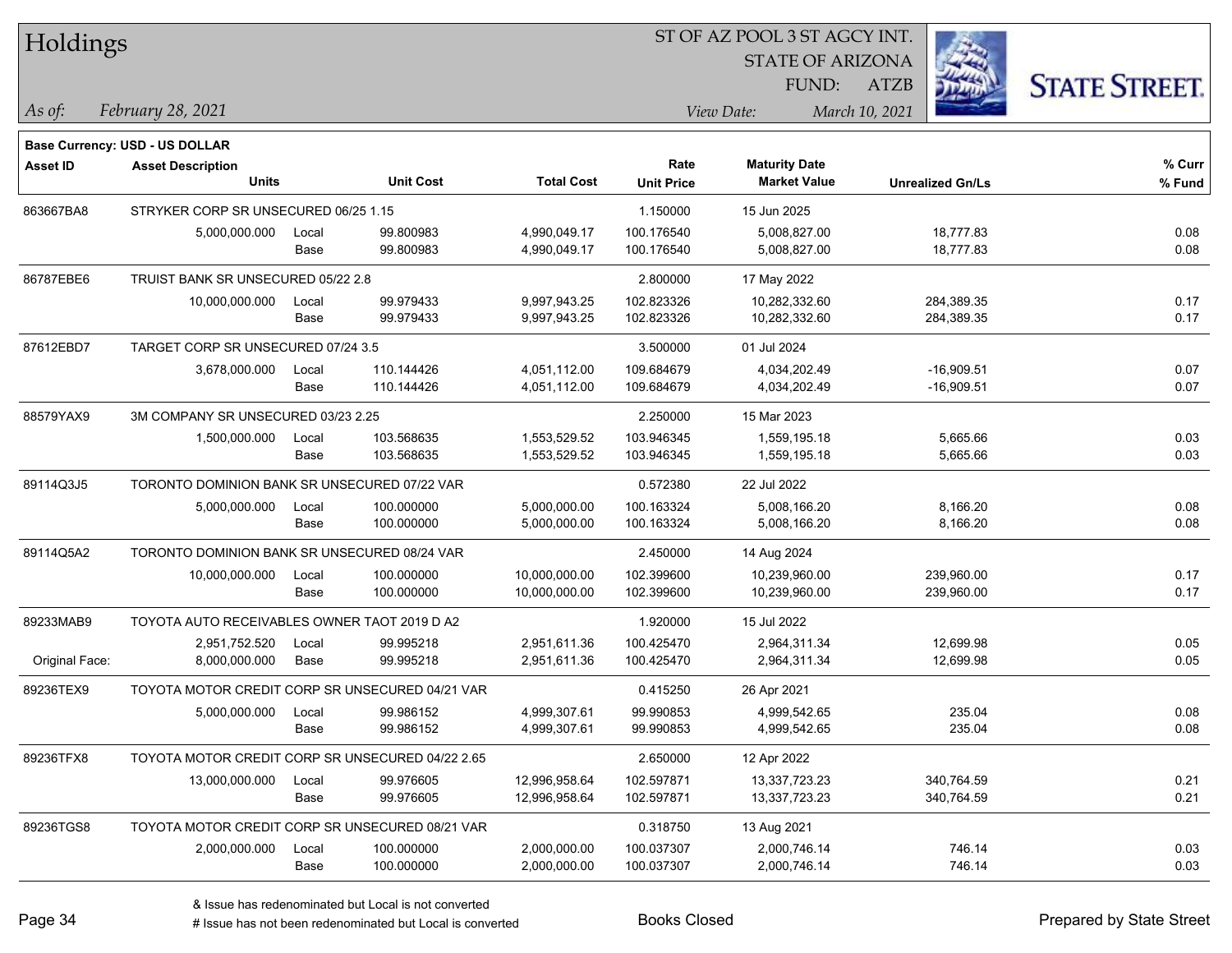| Holdings        |                                                  |                                              |                  |                   |                   | ST OF AZ POOL 3 ST AGCY INT. |                         |                      |  |
|-----------------|--------------------------------------------------|----------------------------------------------|------------------|-------------------|-------------------|------------------------------|-------------------------|----------------------|--|
|                 |                                                  |                                              |                  |                   |                   | <b>STATE OF ARIZONA</b>      |                         |                      |  |
|                 |                                                  |                                              |                  |                   |                   | FUND:                        | <b>ATZB</b>             | <b>STATE STREET.</b> |  |
| As of:          | February 28, 2021                                |                                              |                  |                   |                   | View Date:                   | March 10, 2021          |                      |  |
|                 | Base Currency: USD - US DOLLAR                   |                                              |                  |                   |                   |                              |                         |                      |  |
| <b>Asset ID</b> | <b>Asset Description</b>                         |                                              |                  |                   | Rate              | <b>Maturity Date</b>         |                         | % Curr               |  |
|                 | <b>Units</b>                                     |                                              | <b>Unit Cost</b> | <b>Total Cost</b> | <b>Unit Price</b> | <b>Market Value</b>          | <b>Unrealized Gn/Ls</b> | % Fund               |  |
| 89236TGT6       | TOYOTA MOTOR CREDIT CORP SR UNSECURED 02/25 1.8  |                                              |                  |                   | 1.800000          | 13 Feb 2025                  |                         |                      |  |
|                 | 10,000,000.000                                   | Local                                        | 99.947009        | 9,994,700.87      | 103.118527        | 10,311,852.70                | 317, 151.83             | 0.17                 |  |
|                 |                                                  | Base                                         | 99.947009        | 9,994,700.87      | 103.118527        | 10,311,852.70                | 317, 151.83             | 0.17                 |  |
| 89236THH1       | TOYOTA MOTOR CREDIT CORP SR UNSECURED 09/25 0.62 |                                              |                  |                   | 0.620000          | 16 Sep 2025                  |                         |                      |  |
|                 | 5,000,000.000                                    | Local                                        | 100.000000       | 5,000,000.00      | 97.890962         | 4,894,548.10                 | $-105,451.90$           | 0.08                 |  |
|                 |                                                  | Base                                         | 100.000000       | 5,000,000.00      | 97.890962         | 4,894,548.10                 | $-105,451.90$           | 0.08                 |  |
| 89236THM0       | TOYOTA MOTOR CREDIT CORP SR UNSECURED 10/22 0.35 |                                              |                  |                   | 0.350000          | 14 Oct 2022                  |                         |                      |  |
|                 | 10,000,000.000                                   | Local                                        | 99.927626        | 9,992,762.64      | 100.181708        | 10,018,170.80                | 25,408.16               | 0.16                 |  |
|                 |                                                  | Base                                         | 99.927626        | 9,992,762.64      | 100.181708        | 10,018,170.80                | 25,408.16               | 0.16                 |  |
| 89236THQ1       | TOYOTA MOTOR CREDIT CORP SR UNSECURED 10/25 0.65 |                                              |                  |                   | 0.650000          | 09 Oct 2025                  |                         |                      |  |
|                 | 5,000,000.000                                    | Local                                        | 100.000000       | 5,000,000.00      | 97.742915         | 4,887,145.75                 | $-112,854.25$           | 0.08                 |  |
|                 |                                                  | Base                                         | 100.000000       | 5,000,000.00      | 97.742915         | 4,887,145.75                 | $-112,854.25$           | 0.08                 |  |
| 89236THS7       | TOYOTA MOTOR CREDIT CORP SR UNSECURED 06/22 VAR  |                                              |                  |                   | 0.320000          | 13 Jun 2022                  |                         |                      |  |
|                 | 10,000,000.000                                   | Local                                        | 100.000000       | 10,000,000.00     | 100.220990        | 10,022,099.00                | 22,099.00               | 0.16                 |  |
|                 |                                                  | Base                                         | 100.000000       | 10,000,000.00     | 100.220990        | 10,022,099.00                | 22,099.00               | 0.16                 |  |
| 89236XAA4       |                                                  | TOYOTA AUTO RECEIVABLES OWNER TAOT 2020 D A1 |                  |                   |                   | 15 Oct 2021                  |                         |                      |  |
|                 | 1,817,609.060                                    | Local                                        | 100.000000       | 1,817,609.06      | 99.999150         | 1,817,593.61                 | $-15.45$                | 0.03                 |  |
| Original Face:  | 15,000,000.000                                   | Base                                         | 100.000000       | 1,817,609.06      | 99.999150         | 1,817,593.61                 | $-15.45$                | 0.03                 |  |
| 89788JAA7       | TRUIST BANK SR UNSECURED 03/25 1.5               |                                              |                  |                   | 1.500000          | 10 Mar 2025                  |                         |                      |  |
|                 | 2,000,000.000                                    | Local                                        | 99.834880        | 1,996,697.59      | 102.320753        | 2,046,415.06                 | 49,717.47               | 0.03                 |  |
|                 |                                                  | Base                                         | 99.834880        | 1,996,697.59      | 102.320753        | 2,046,415.06                 | 49,717.47               | 0.03                 |  |
| 90327QD30       | USAA CAPITAL CORP SR UNSECURED 144A 06/21 2.625  |                                              |                  |                   | 2.625000          | 01 Jun 2021                  |                         |                      |  |
|                 | 13,810,000.000                                   | Local                                        | 100.247122       | 13,844,127.54     | 100.600416        | 13,892,917.45                | 48,789.91               | 0.22                 |  |
|                 |                                                  | Base                                         | 100.247122       | 13,844,127.54     | 100.600416        | 13,892,917.45                | 48,789.91               | 0.22                 |  |
| 90331HNV1       | US BANK NA CINCINNATI SR UNSECURED 07/23 3.4     |                                              |                  |                   | 3.400000          | 24 Jul 2023                  |                         |                      |  |
|                 | 2,775,000.000                                    | Local                                        | 106.752786       | 2,962,389.81      | 106.958477        | 2,968,097.74                 | 5,707.93                | 0.05                 |  |
|                 |                                                  | Base                                         | 106.752786       | 2,962,389.81      | 106.958477        | 2,968,097.74                 | 5,707.93                | 0.05                 |  |
| 904764BF3       | UNILEVER CAPITAL CORP COMPANY GUAR 03/22 3       |                                              |                  |                   | 3.000000          | 07 Mar 2022                  |                         |                      |  |
|                 | 10,000,000.000                                   | Local                                        | 101.357928       | 10,135,792.80     | 102.768003        | 10,276,800.30                | 141,007.50              | 0.17                 |  |
|                 |                                                  | Base                                         | 101.357928       | 10,135,792.80     | 102.768003        | 10,276,800.30                | 141,007.50              | 0.17                 |  |

 $\overline{\phantom{0}}$ 

# Issue has not been redenominated but Local is converted Books Closed Prepared by State Street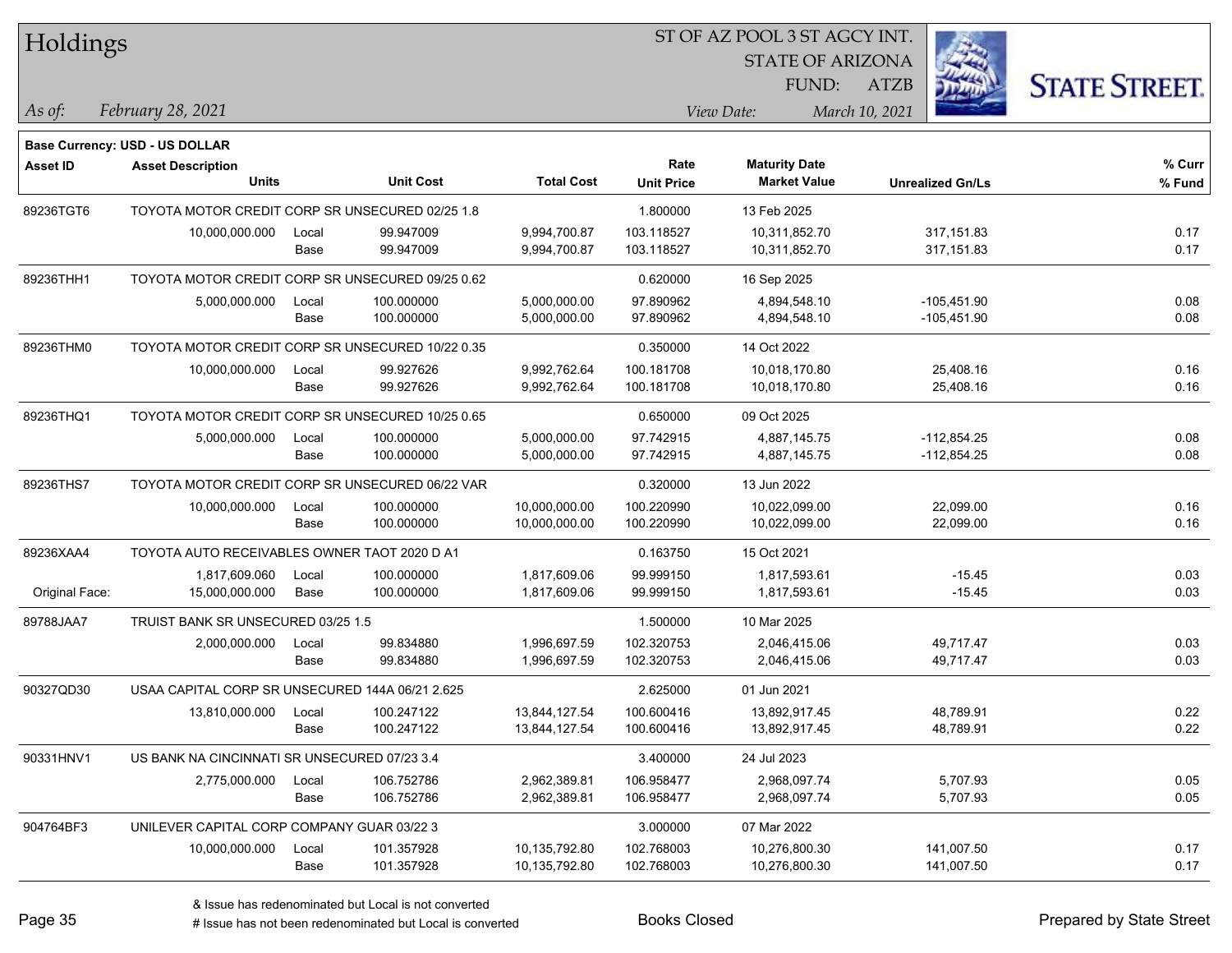| Holdings |  |
|----------|--|
|----------|--|

STATE OF ARIZONA FUND:

ATZB



*February 28, 2021 As of: View Date: March 10, 2021*

**Base Currency: USD - US DOLLAR**

| <b>Asset ID</b> | <b>Asset Description</b>                       |       |                  |                   | Rate              | <b>Maturity Date</b> |                         | % Curr |
|-----------------|------------------------------------------------|-------|------------------|-------------------|-------------------|----------------------|-------------------------|--------|
|                 | <b>Units</b>                                   |       | <b>Unit Cost</b> | <b>Total Cost</b> | <b>Unit Price</b> | <b>Market Value</b>  | <b>Unrealized Gn/Ls</b> | % Fund |
| 904764BJ5       | UNILEVER CAPITAL CORP COMPANY GUAR 09/23 0.375 |       |                  |                   | 0.375000          | 14 Sep 2023          |                         |        |
|                 | 3,000,000.000                                  | Local | 99.891638        | 2,996,749.15      | 100.346102        | 3,010,383.06         | 13,633.91               | 0.05   |
|                 |                                                | Base  | 99.891638        | 2,996,749.15      | 100.346102        | 3,010,383.06         | 13,633.91               | 0.05   |
| 91159HHX1       | US BANCORP SR UNSECURED 07/24 2.4              |       |                  |                   | 2.400000          | 30 Jul 2024          |                         |        |
|                 | 2,000,000.000                                  | Local | 99.933148        | 1,998,662.95      | 106.028821        | 2,120,576.42         | 121,913.47              | 0.03   |
|                 |                                                | Base  | 99.933148        | 1,998,662.95      | 106.028821        | 2,120,576.42         | 121,913.47              | 0.03   |
| 9127965G0       | TREASURY BILL 12/21 0.00000                    |       |                  |                   | 0.010000          | 02 Dec 2021          |                         |        |
|                 | 40,000,000.000                                 | Local | 99.917200        | 39,966,880.00     | 99.948825         | 39,979,530.00        | 12,650.00               | 0.64   |
|                 |                                                | Base  | 99.917200        | 39,966,880.00     | 99.948825         | 39,979,530.00        | 12,650.00               | 0.64   |
| 912796B24       | TREASURY BILL 06/21 0.00000                    |       |                  |                   | 0.010000          | 10 Jun 2021          |                         |        |
|                 | 40,000,000.000                                 | Local | 99.974469        | 39,989,787.68     | 99.987375         | 39,994,950.00        | 5,162.32                | 0.64   |
|                 |                                                | Base  | 99.974469        | 39,989,787.68     | 99.987375         | 39,994,950.00        | 5,162.32                | 0.64   |
| 912796B32       | TREASURY BILL 06/21 0.00000                    |       |                  |                   | 0.010000          | 24 Jun 2021          |                         |        |
|                 | 40,000,000.000                                 | Local | 99.970930        | 39,988,372.11     | 99.984028         | 39,993,611.20        | 5,239.09                | 0.64   |
|                 |                                                | Base  | 99.970930        | 39,988,372.11     | 99.984028         | 39,993,611.20        | 5,239.09                | 0.64   |
| 912796C23       | TREASURY BILL 03/21 0.00000                    |       |                  |                   |                   | 02 Mar 2021          |                         |        |
|                 | 40,000,000.000                                 | Local | 99.999700        | 39,999,880.11     | 99.999924         | 39,999,969.60        | 89.49                   | 0.64   |
|                 |                                                | Base  | 99.999700        | 39,999,880.11     | 99.999924         | 39,999,969.60        | 89.49                   | 0.64   |
| 912828F96       | US TREASURY N/B 10/21 2                        |       |                  |                   | 2.000000          | 31 Oct 2021          |                         |        |
|                 | 40,000,000.000                                 | Local | 101.264292       | 40,505,716.91     | 101.289062        | 40,515,624.80        | 9,907.89                | 0.65   |
|                 |                                                | Base  | 101.264292       | 40,505,716.91     | 101.289062        | 40,515,624.80        | 9,907.89                | 0.65   |
| 912828P87       | US TREASURY N/B 02/21 1.125                    |       |                  |                   | 1.125000          | 28 Feb 2021          |                         |        |
|                 | 5,000,000.000                                  | Local | 100.000000       | 4,999,999.99      | 100.000000        | 5,000,000.00         | 0.01                    | 0.08   |
|                 |                                                | Base  | 100.000000       | 4,999,999.99      | 100.000000        | 5,000,000.00         | 0.01                    | 0.08   |
| 912828XV7       | US TREASURY N/B 06/19 1.25                     |       |                  |                   | 1.250000          | 30 Jun 2019          |                         |        |
|                 | 0.000                                          | Local | 0.000000         | $-0.03$           | 0.000000          | 0.00                 | 0.03                    | 0.00   |
|                 |                                                | Base  | 0.000000         | $-0.03$           | 0.000000          | 0.00                 | 0.03                    | 0.00   |
| 91282CBQ3       | US TREASURY N/B 02/26 0.5                      |       |                  |                   | 0.500000          | 28 Feb 2026          |                         |        |
|                 | 10,000,000.000                                 | Local | 98.773438        | 9,877,343.75      | 98.646600         | 9,864,660.00         | $-12,683.75$            | 0.16   |
|                 |                                                | Base  | 98.773438        | 9,877,343.75      | 98.646600         | 9,864,660.00         | $-12,683.75$            | 0.16   |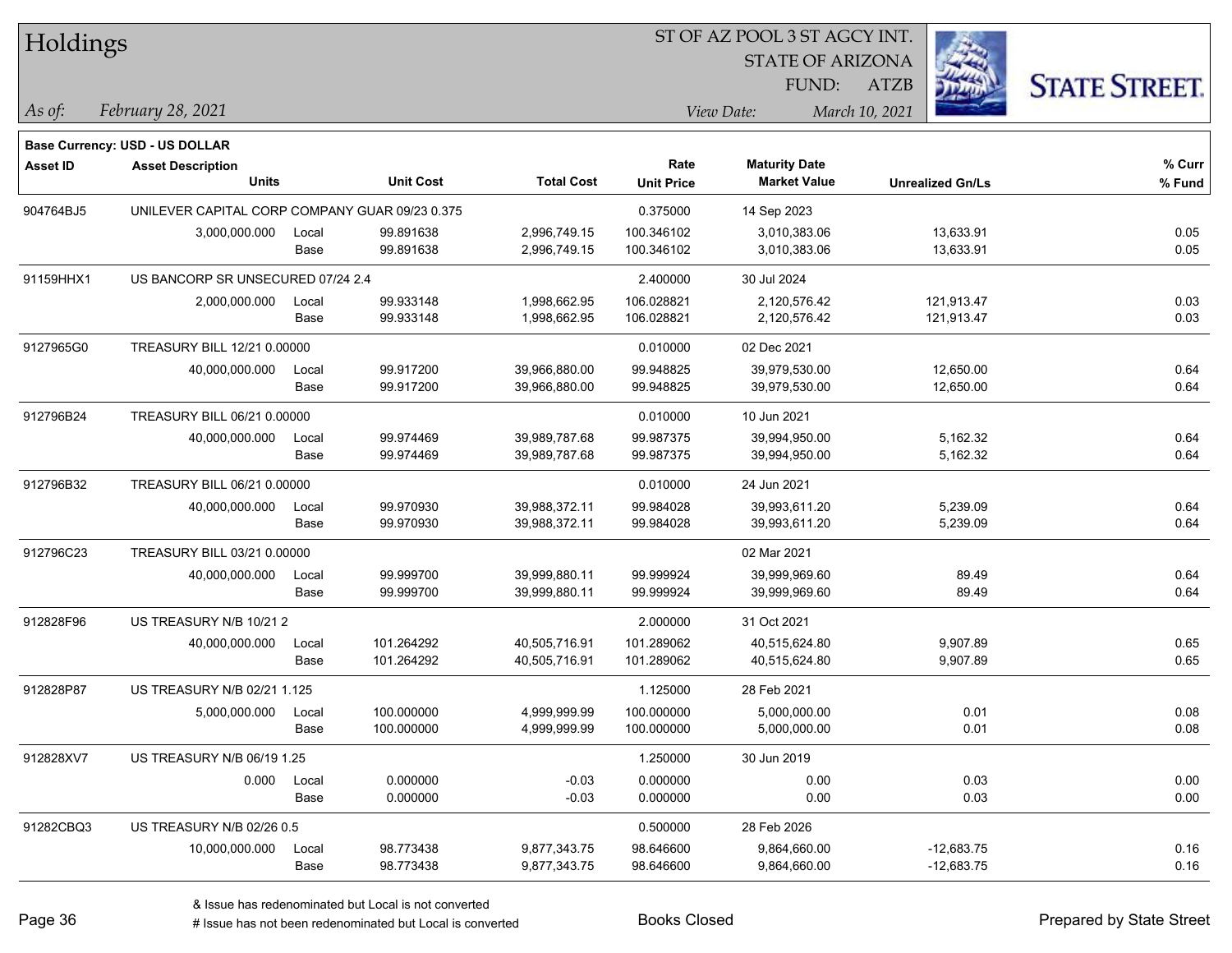| Holdings        |                                                        |       |                  |                   |                   | ST OF AZ POOL 3 ST AGCY INT. |                         |                      |  |  |
|-----------------|--------------------------------------------------------|-------|------------------|-------------------|-------------------|------------------------------|-------------------------|----------------------|--|--|
|                 |                                                        |       |                  |                   |                   | <b>STATE OF ARIZONA</b>      |                         |                      |  |  |
|                 |                                                        |       |                  |                   |                   | FUND:                        | <b>ATZB</b>             | <b>STATE STREET.</b> |  |  |
| As of:          | February 28, 2021                                      |       |                  |                   |                   | View Date:                   | March 10, 2021          |                      |  |  |
|                 | Base Currency: USD - US DOLLAR                         |       |                  |                   |                   |                              |                         |                      |  |  |
| <b>Asset ID</b> | <b>Asset Description</b>                               |       |                  |                   | Rate              | <b>Maturity Date</b>         |                         | $%$ Curr             |  |  |
|                 | <b>Units</b>                                           |       | <b>Unit Cost</b> | <b>Total Cost</b> | <b>Unit Price</b> | <b>Market Value</b>          | <b>Unrealized Gn/Ls</b> | % Fund               |  |  |
| 91324PDG4       | UNITEDHEALTH GROUP INC SR UNSECURED 06/21 VAR          |       |                  |                   | 0.476500          | 15 Jun 2021                  |                         |                      |  |  |
|                 | 3,000,000.000                                          | Local | 100.000000       | 3,000,000.00      | 100.070761        | 3,002,122.83                 | 2,122.83                | 0.05                 |  |  |
|                 |                                                        | Base  | 100.000000       | 3,000,000.00      | 100.070761        | 3,002,122.83                 | 2,122.83                | 0.05                 |  |  |
| 91324PDH2       | UNITEDHEALTH GROUP INC SR UNSECURED 06/21 3.15         |       |                  |                   | 3.150000          | 15 Jun 2021                  |                         |                      |  |  |
|                 | 3,000,000.000                                          | Local | 99.994758        | 2,999,842.74      | 100.831059        | 3,024,931.77                 | 25,089.03               | 0.05                 |  |  |
|                 |                                                        | Base  | 99.994758        | 2,999,842.74      | 100.831059        | 3,024,931.77                 | 25,089.03               | 0.05                 |  |  |
| 91324PDM1       | UNITEDHEALTH GROUP INC SR UNSECURED 02/24 3.5          |       |                  |                   | 3.500000          | 15 Feb 2024                  |                         |                      |  |  |
|                 | 10,000,000.000                                         | Local | 108.473885       | 10,847,388.48     | 108.524454        | 10,852,445.40                | 5,056.92                | 0.17                 |  |  |
|                 |                                                        | Base  | 108.473885       | 10,847,388.48     | 108.524454        | 10,852,445.40                | 5,056.92                | 0.17                 |  |  |
| 92343VBR4       | VERIZON COMMUNICATIONS SR UNSECURED 09/23 5.15         |       |                  |                   | 5.150000          | 15 Sep 2023                  |                         |                      |  |  |
|                 | 2,018,000.000                                          | Local | 111.843350       | 2,256,998.81      | 111.538173        | 2,250,840.33                 | $-6,158.48$             | 0.04                 |  |  |
|                 |                                                        | Base  | 111.843350       | 2,256,998.81      | 111.538173        | 2,250,840.33                 | $-6,158.48$             | 0.04                 |  |  |
| 92347YAA2       | VERIZON OWNER TRUST VZOT 2019 A A1A                    |       |                  |                   | 2.930000          | 20 Sep 2023                  |                         |                      |  |  |
|                 | 8,000,000.000                                          | Local | 99.988705        | 7,999,096.37      | 101.594690        | 8,127,575.20                 | 128,478.83              | 0.13                 |  |  |
| Original Face:  | 8,000,000.000                                          | Base  | 99.988705        | 7,999,096.37      | 101.594690        | 8,127,575.20                 | 128,478.83              | 0.13                 |  |  |
| 92348CAA9       | VERIZON OWNER TRUST VZOT 2020 C A                      |       |                  |                   | 0.410000          | 21 Apr 2025                  |                         |                      |  |  |
|                 | 20,000,000.000                                         | Local | 99.984954        | 19,996,990.83     | 100.208600        | 20,041,720.00                | 44,729.17               | 0.32                 |  |  |
| Original Face:  | 20,000,000.000                                         | Base  | 99.984954        | 19,996,990.83     | 100.208600        | 20,041,720.00                | 44,729.17               | 0.32                 |  |  |
| 92348TAA2       | VERIZON OWNER TRUST VZOT 2020 A A1A                    |       |                  |                   | 1.850000          | 22 Jul 2024                  |                         |                      |  |  |
|                 | 5,500,000.000                                          | Local | 99.991132        | 5,499,512.24      | 102.188310        | 5,620,357.05                 | 120,844.81              | 0.09                 |  |  |
| Original Face:  | 5,500,000.000                                          | Base  | 99.991132        | 5,499,512.24      | 102.188310        | 5,620,357.05                 | 120,844.81              | 0.09                 |  |  |
| 92348XAA3       | VERIZON OWNER TRUST VZOT 2018 A A1A                    |       |                  |                   | 3.230000          | 20 Apr 2023                  |                         |                      |  |  |
|                 | 2,928,405.720                                          | Local | 99.999264        | 2,928,384.16      | 101.236230        | 2,964,607.55                 | 36,223.39               | 0.05                 |  |  |
| Original Face:  | 5,000,000.000                                          | Base  | 99.999264        | 2,928,384.16      | 101.236230        | 2,964,607.55                 | 36,223.39               | 0.05                 |  |  |
| 928668BG6       | VOLKSWAGEN GROUP AMERICA COMPANY GUAR 144A 11/22 0.75  |       |                  |                   | 0.750000          | 23 Nov 2022                  |                         |                      |  |  |
|                 | 5,000,000.000                                          | Local | 99.957520        | 4,997,875.99      | 100.410019        | 5,020,500.95                 | 22,624.96               | 0.08                 |  |  |
|                 |                                                        | Base  | 99.957520        | 4,997,875.99      | 100.410019        | 5,020,500.95                 | 22,624.96               | 0.08                 |  |  |
| 928668BJ0       | VOLKSWAGEN GROUP AMERICA COMPANY GUAR 144A 11/23 0.875 |       |                  |                   | 0.875000          | 22 Nov 2023                  |                         |                      |  |  |
|                 | 5,000,000.000                                          | Local | 99.863312        | 4,993,165.60      | 100.489494        | 5,024,474.70                 | 31,309.10               | 0.08                 |  |  |
|                 |                                                        | Base  | 99.863312        | 4,993,165.60      | 100.489494        | 5,024,474.70                 | 31,309.10               | 0.08                 |  |  |

 $\overline{\phantom{0}}$ 

# Issue has not been redenominated but Local is converted Books Closed Prepared by State Street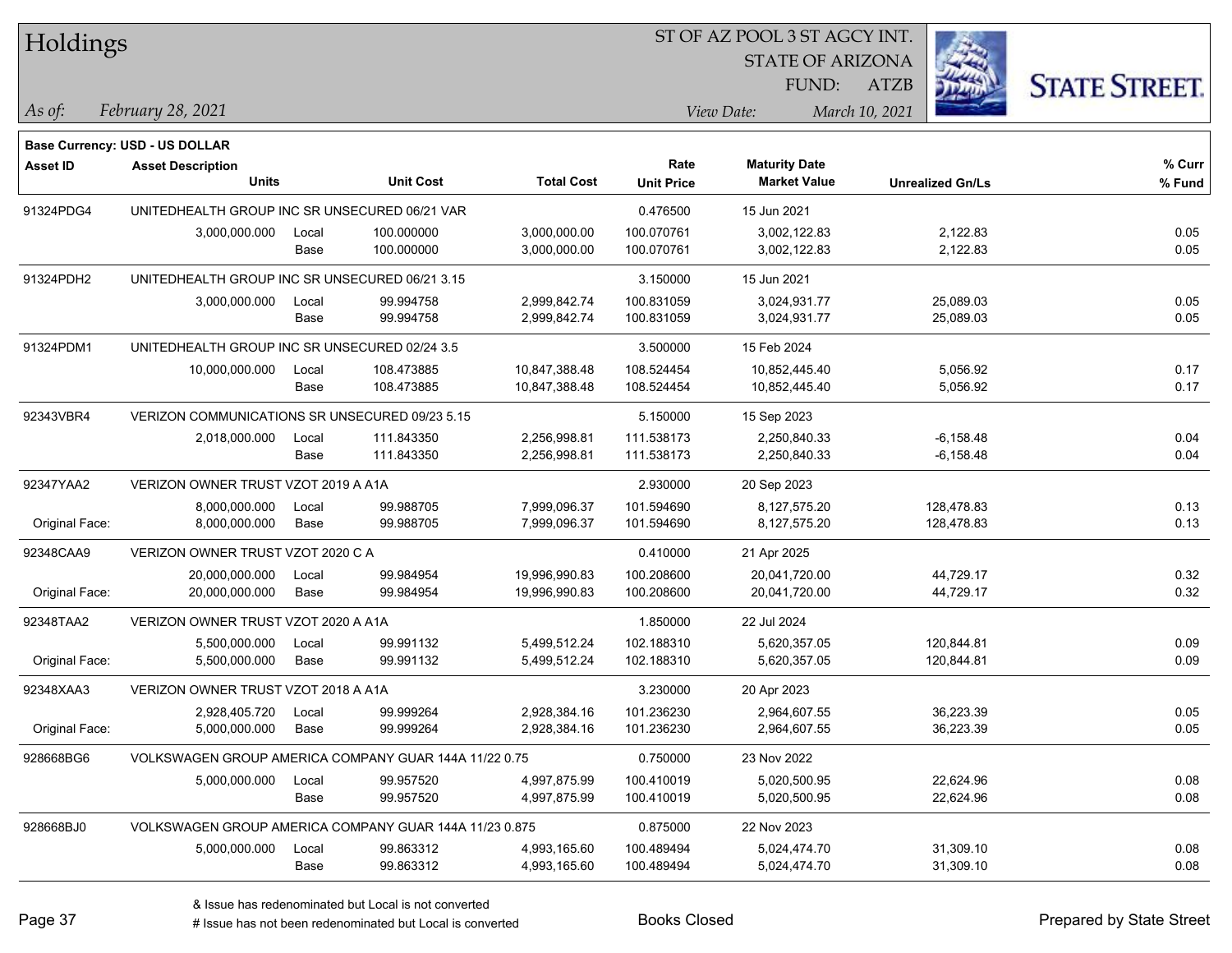| Holdings        |                                               |               |                          |                                |                           | <b>STATE OF ARIZONA</b><br>FUND:            | <b>ATZB</b>                  | <b>STATE STREET.</b> |
|-----------------|-----------------------------------------------|---------------|--------------------------|--------------------------------|---------------------------|---------------------------------------------|------------------------------|----------------------|
| As of:          | February 28, 2021                             |               |                          |                                |                           | View Date:                                  | March 10, 2021               |                      |
|                 | Base Currency: USD - US DOLLAR                |               |                          |                                |                           |                                             |                              |                      |
| <b>Asset ID</b> | <b>Asset Description</b><br><b>Units</b>      |               | <b>Unit Cost</b>         | <b>Total Cost</b>              | Rate<br><b>Unit Price</b> | <b>Maturity Date</b><br><b>Market Value</b> | <b>Unrealized Gn/Ls</b>      | % Curr<br>% Fund     |
| 931142DP5       | WALMART INC SR UNSECURED 04/24 3.3            |               |                          |                                | 3.300000                  | 22 Apr 2024                                 |                              |                      |
|                 | 1,000,000.000                                 | Local<br>Base | 108.203751<br>108.203751 | 1,082,037.51<br>1,082,037.51   | 107.965858<br>107.965858  | 1,079,658.58<br>1,079,658.58                | $-2,378.93$<br>$-2,378.93$   | 0.02<br>0.02         |
| 931142EK5       | WALMART INC SR UNSECURED 06/23 3.4            |               |                          |                                | 3.400000                  | 26 Jun 2023                                 |                              |                      |
|                 | 20,000,000.000                                | Local<br>Base | 106.920937<br>106.920937 | 21,384,187.44<br>21,384,187.44 | 106.793341<br>106.793341  | 21,358,668.20<br>21,358,668.20              | $-25,519.24$<br>$-25,519.24$ | 0.34<br>0.34         |
| 931142EL3       | WALMART INC SR UNSECURED 07/24 2.85           |               |                          |                                | 2.850000                  | 08 Jul 2024                                 |                              |                      |
|                 | 4,886,000.000                                 | Local<br>Base | 103.040703<br>103.040703 | 5,034,568.73<br>5,034,568.73   | 107.540907<br>107.540907  | 5,254,448.72<br>5,254,448.72                | 219,879.99<br>219,879.99     | 0.08<br>0.08         |
| 931422AH2       | WALGREEN CO COMPANY GUAR 09/22 3.1            |               |                          |                                | 3.100000                  | 15 Sep 2022                                 |                              |                      |
|                 | 6,682,000.000                                 | Local<br>Base | 103.812889<br>103.812889 | 6,936,777.25<br>6,936,777.25   | 104.005989<br>104.005989  | 6,949,680.18<br>6,949,680.18                | 12,902.93<br>12,902.93       | 0.11<br>0.11         |
| 94106LAY5       | WASTE MANAGEMENT INC COMPANY GUAR 09/22 2.9   |               |                          |                                | 2.900000                  | 15 Sep 2022                                 |                              |                      |
|                 | 1,625,000.000                                 | Local<br>Base | 102.861215<br>102.861215 | 1,671,494.74<br>1,671,494.74   | 103.267628<br>103.267628  | 1,678,098.96<br>1,678,098.96                | 6,604.22<br>6,604.22         | 0.03<br>0.03         |
| 94106LBL2       | WASTE MANAGEMENT INC COMPANY GUAR 11/25 0.75  |               |                          |                                | 0.750000                  | 15 Nov 2025                                 |                              |                      |
|                 | 5,000,000.000                                 | Local<br>Base | 99.838919<br>99.838919   | 4,991,945.93<br>4,991,945.93   | 98.080744<br>98.080744    | 4,904,037.20<br>4,904,037.20                | $-87,908.73$<br>$-87,908.73$ | 0.08<br>0.08         |
| 94974BEV8       | WELLS FARGO + COMPANY SR UNSECURED 04/21 4.6  |               |                          |                                | 4.600000                  | 01 Apr 2021                                 |                              |                      |
|                 | 2,500,000.000                                 | Local<br>Base | 100.391486<br>100.391486 | 2,509,787.14<br>2,509,787.14   | 100.354000<br>100.354000  | 2,508,850.00<br>2,508,850.00                | $-937.14$<br>$-937.14$       | 0.04<br>0.04         |
| 94988J5T0       | WELLS FARGO BANK NA SR UNSECURED 10/21 3.625  |               |                          |                                | 3.625000                  | 22 Oct 2021                                 |                              |                      |
|                 | 18,291,000.000                                | Local<br>Base | 101.360552<br>101.360552 | 18,539,858.62<br>18,539,858.62 | 101.859536<br>101.859536  | 18,631,127.73<br>18,631,127.73              | 91,269.11<br>91,269.11       | 0.30<br>0.30         |
| 94988J6A0       | WELLS FARGO BANK NA SR UNSECURED 09/22 VAR    |               |                          |                                | 2.082000                  | 09 Sep 2022                                 |                              |                      |
|                 | 10,000,000.000                                | Local<br>Base | 100.795907<br>100.795907 | 10,079,590.70<br>10,079,590.70 | 100.911574<br>100.911574  | 10,091,157.40<br>10,091,157.40              | 11,566.70<br>11,566.70       | 0.16<br>0.16         |
| 95000U2C6       | WELLS FARGO + COMPANY SR UNSECURED 01/24 3.75 |               |                          |                                | 3.750000                  | 24 Jan 2024                                 |                              |                      |
|                 | 5,000,000.000                                 | Local<br>Base | 99.895028<br>99.895028   | 4,994,751.39<br>4,994,751.39   | 108.570941<br>108.570941  | 5,428,547.05<br>5,428,547.05                | 433,795.66<br>433,795.66     | 0.09<br>0.09         |

**SINGS** 

 $TT.1.1$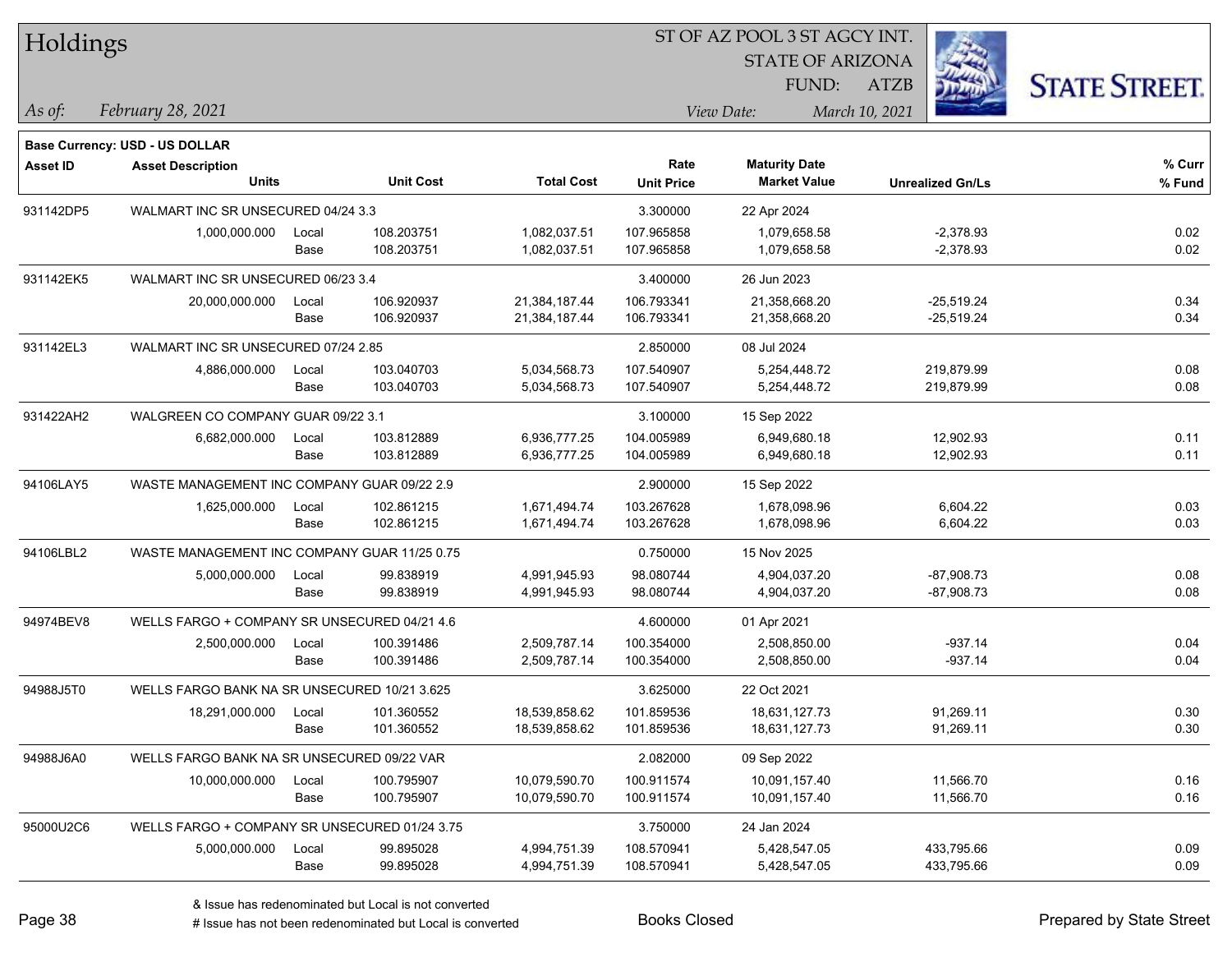| Holdings               |                                                |       |                  |                   |                   | ST OF AZ POOL 3 ST AGCY INT. |                |                         |                      |
|------------------------|------------------------------------------------|-------|------------------|-------------------|-------------------|------------------------------|----------------|-------------------------|----------------------|
|                        |                                                |       |                  |                   |                   | <b>STATE OF ARIZONA</b>      |                |                         |                      |
|                        |                                                |       |                  |                   |                   | FUND:                        | ATZB           |                         | <b>STATE STREET.</b> |
| As of:                 | February 28, 2021                              |       |                  |                   |                   | View Date:                   | March 10, 2021 |                         |                      |
|                        | Base Currency: USD - US DOLLAR                 |       |                  |                   |                   |                              |                |                         |                      |
| <b>Asset ID</b>        | <b>Asset Description</b>                       |       |                  |                   | Rate              | <b>Maturity Date</b>         |                |                         | % Curr               |
|                        | <b>Units</b>                                   |       | <b>Unit Cost</b> | <b>Total Cost</b> | <b>Unit Price</b> | <b>Market Value</b>          |                | <b>Unrealized Gn/Ls</b> | % Fund               |
| 95001DA75              | WELLS FARGO + COMPANY SR UNSECURED 06/22 1     |       |                  |                   | 1.000000          | 17 Jun 2022                  |                |                         |                      |
|                        | 3,000,000.000                                  | Local | 100.000000       | 3,000,000.00      | 99.490943         | 2,984,728.29                 |                | $-15,271.71$            | 0.05                 |
|                        |                                                | Base  | 100.000000       | 3,000,000.00      | 99.490943         | 2,984,728.29                 |                | $-15,271.71$            | 0.05                 |
| 98164EAA3              | WORLD OMNI AUTO RECEIVABLES TR WOART 2021 A A1 |       |                  |                   | 0.138570          | 15 Feb 2022                  |                |                         |                      |
|                        | 6,000,000.000                                  | Local | 100.000000       | 6,000,000.00      | 100.017030        | 6,001,021.80                 |                | 1,021.80                | 0.10                 |
| Original Face:         | 6,000,000.000                                  | Base  | 100.000000       | 6,000,000.00      | 100.017030        | 6,001,021.80                 |                | 1,021.80                | 0.10                 |
| <b>US DOLLAR Total</b> |                                                |       |                  |                   |                   |                              |                |                         |                      |
|                        | 2,009,977,772.460                              | Local |                  | 2,021,892,412.77  |                   | 2,028,570,262.35             |                | 6,677,849.58            | 32.69                |
| Original Face:         | 576,651,960.000                                | Base  |                  | 2,021,892,412.77  |                   | 2,028,570,262.35             |                | 6,677,849.58            | 32.69                |
|                        | <b>FIXED INCOME Total</b>                      |       |                  |                   |                   |                              |                |                         |                      |
|                        | 2,009,977,772.460                              | Base  |                  | 2,021,892,412.77  |                   | 2,028,570,262.35             |                | 6,677,849.58            | 32.69                |
| Original Face:         | 576,651,960.000                                |       |                  |                   |                   |                              |                |                         |                      |
|                        |                                                |       |                  |                   |                   |                              |                |                         |                      |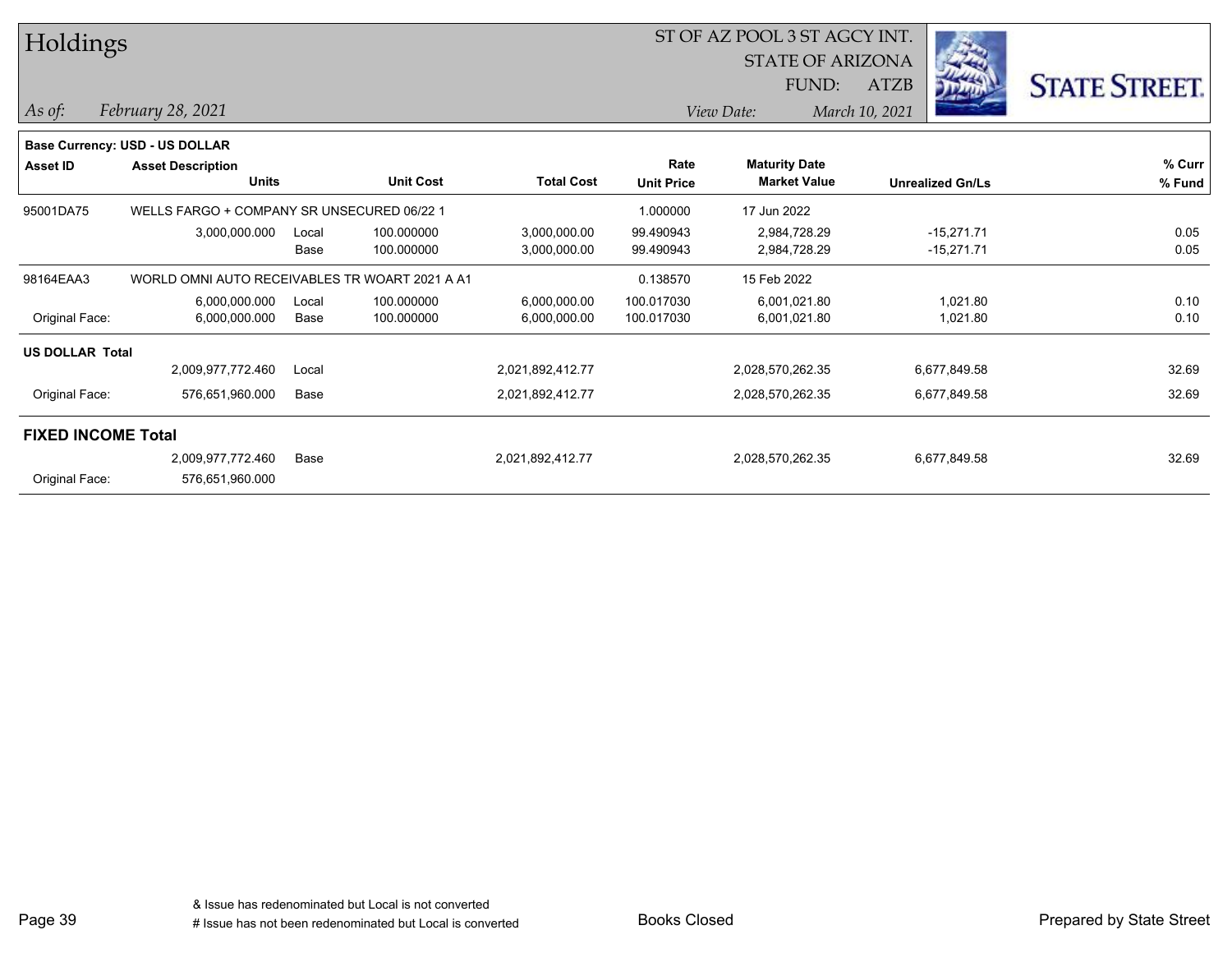| Holdings          |                                          |      | ST OF AZ POOL 3 ST AGCY INT.<br><b>STATE OF ARIZONA</b> |                   |                           |                                             |                         |              |                      |
|-------------------|------------------------------------------|------|---------------------------------------------------------|-------------------|---------------------------|---------------------------------------------|-------------------------|--------------|----------------------|
|                   |                                          |      |                                                         |                   |                           | FUND:                                       | <b>ATZB</b>             |              | <b>STATE STREET.</b> |
| $ $ As of:        | February 28, 2021                        |      |                                                         |                   |                           | View Date:                                  | March 10, 2021          |              |                      |
|                   | <b>Base Currency: USD - US DOLLAR</b>    |      |                                                         |                   |                           |                                             |                         |              |                      |
| Asset ID          | <b>Asset Description</b><br><b>Units</b> |      | <b>Unit Cost</b>                                        | <b>Total Cost</b> | Rate<br><b>Unit Price</b> | <b>Maturity Date</b><br><b>Market Value</b> | <b>Unrealized Gn/Ls</b> |              | % Curr<br>% Fund     |
| <b>FUND Total</b> |                                          |      |                                                         |                   |                           |                                             |                         |              |                      |
|                   | 6,186,416,921.840                        | Base |                                                         | 6,197,746,080.97  |                           | 6,204,684,503.49                            |                         | 6,938,422.52 | 100.00               |
| Original Face:    | 576,651,960.000                          |      |                                                         |                   |                           |                                             |                         |              |                      |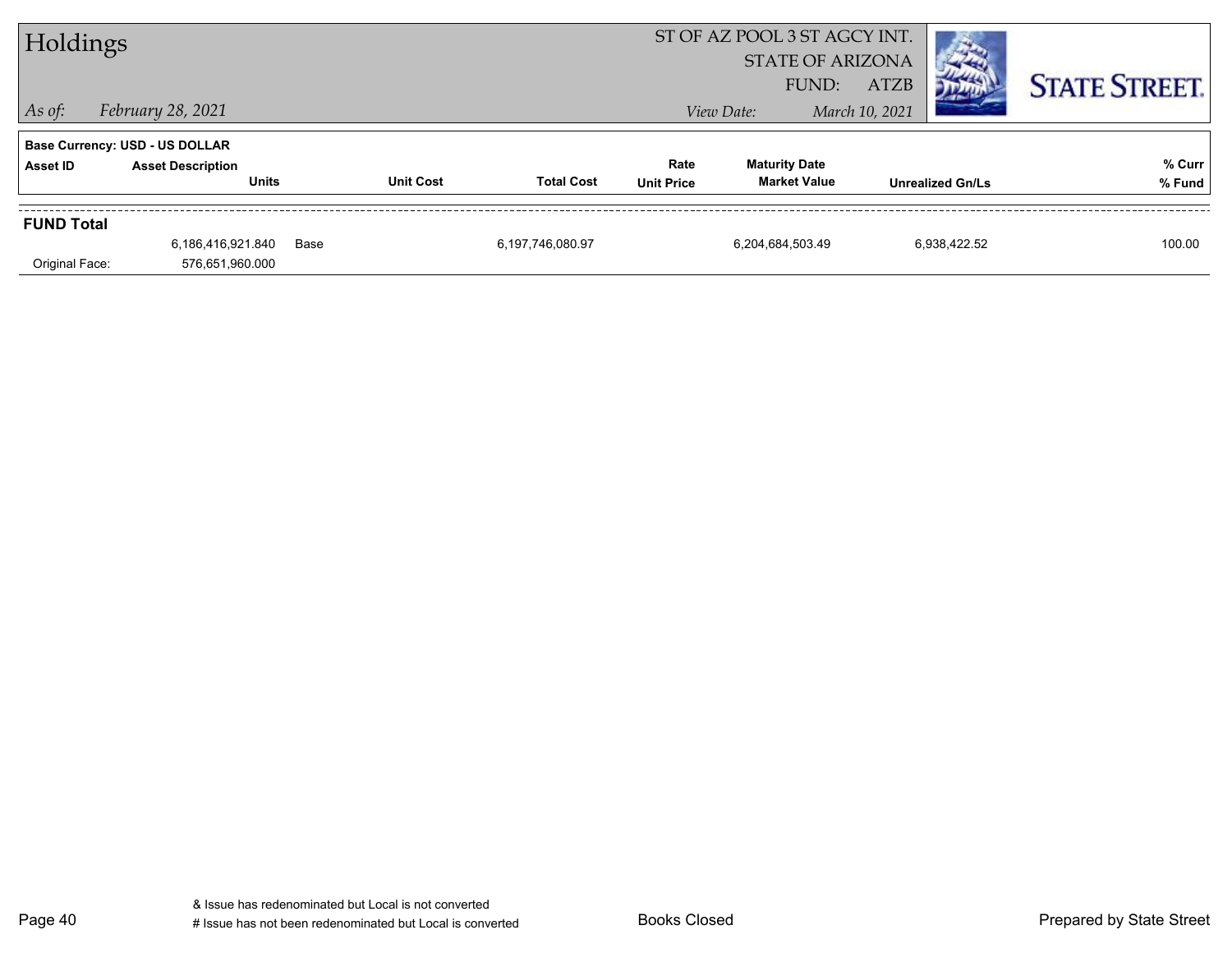# Holdings

# Currency Summary

*As of: February 28, 2021*

# ST OF AZ POOL 3 ST AGCY INT.

STATE OF ARIZONA

FUND: ATZB



*View Date:March 10, 2021*

| <b>Dase Ourlelley.00D - 00 DOLLAR</b> |                   |       |                   |                     | % Currency |                         |                          |                           |
|---------------------------------------|-------------------|-------|-------------------|---------------------|------------|-------------------------|--------------------------|---------------------------|
|                                       | <b>Units</b>      |       | <b>Total Cost</b> | <b>Market Value</b> | % Fund     | <b>Unreal Sec Gn/Ls</b> | <b>Unreal Curr Gn/Ls</b> | <b>Total Unreal Gn/Ls</b> |
| <b>US DOLLAR</b>                      |                   |       |                   |                     |            |                         | Exchange Rate:           | 1.000000                  |
| <b>CASH</b>                           |                   |       |                   |                     |            |                         |                          |                           |
|                                       | 30,000.020        | Local | 30,000.02         | 30,000.02           | 0.00       | 0.00                    |                          | 0.00                      |
|                                       |                   | Base  | 30,000.02         | 30,000.02           | 0.00       | 0.00                    | 0.00                     | 0.00                      |
| <b>CASH EQUIVALENT</b>                |                   |       |                   |                     |            |                         |                          |                           |
|                                       | 4,176,409,149.360 | Local | 4,175,823,668.18  | 4,176,084,241.12    | 67.31      | 260,572.94              |                          | 260,572.94                |
|                                       |                   | Base  | 4,175,823,668.18  | 4,176,084,241.12    | 67.31      | 260,572.94              | 0.00                     | 260,572.94                |
| <b>FIXED INCOME</b>                   |                   |       |                   |                     |            |                         |                          |                           |
|                                       | 2,009,977,772.460 | Local | 2,021,892,412.77  | 2,028,570,262.35    | 32.69      | 6,677,849.58            |                          | 6,677,849.58              |
| Original Face:                        | 576,651,960.000   | Base  | 2,021,892,412.77  | 2,028,570,262.35    | 32.69      | 6,677,849.58            | 0.00                     | 6,677,849.58              |
| <b>US DOLLAR Total</b>                |                   |       |                   |                     |            |                         |                          |                           |
|                                       | 6,186,416,921.840 | Local | 6,197,746,080.97  | 6,204,684,503.49    | 100.00     | 6,938,422.52            |                          | 6,938,422.52              |
| Original Face:                        | 576,651,960.000   | Base  | 6,197,746,080.97  | 6,204,684,503.49    | 100.00     | 6,938,422.52            | 0.00                     | 6,938,422.52              |
| <b>FUND Total</b>                     |                   |       |                   |                     |            |                         |                          |                           |
|                                       | 6,186,416,921.840 | Base  | 6,197,746,080.97  | 6,204,684,503.49    | 100.00     | 6,938,422.52            | 0.00                     | 6,938,422.52              |
| Original Face:                        | 576,651,960.000   |       |                   |                     |            |                         |                          |                           |
|                                       |                   |       |                   |                     |            |                         |                          |                           |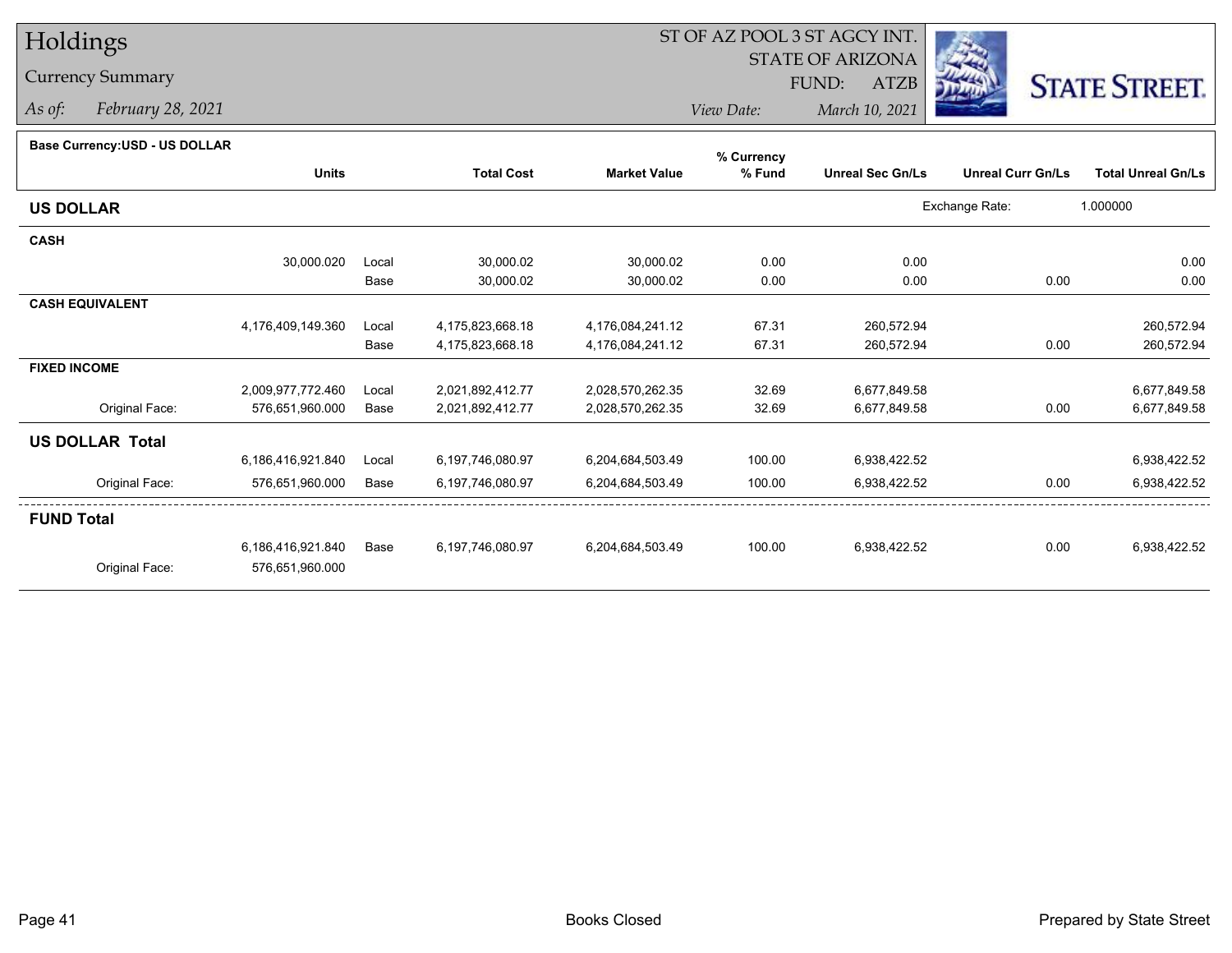| Holdings          |                                       |                   |                     |            | ST OF AZ POOL 3 ST AGCY INT. |                          |                           |
|-------------------|---------------------------------------|-------------------|---------------------|------------|------------------------------|--------------------------|---------------------------|
|                   | <b>Asset Summary</b>                  |                   |                     |            | <b>STATE OF ARIZONA</b>      |                          |                           |
|                   |                                       |                   |                     |            | FUND:<br><b>ATZB</b>         |                          | <b>STATE STREET.</b>      |
| As of:            | February 28, 2021                     |                   |                     | View Date: | March 10, 2021               |                          |                           |
|                   | <b>Base Currency: USD - US DOLLAR</b> |                   |                     |            |                              |                          |                           |
|                   | <b>Units</b>                          | <b>Total Cost</b> | <b>Market Value</b> | % Fund     | <b>Unreal Sec Gn/Ls</b>      | <b>Unreal Curr Gn/Ls</b> | <b>Total Unreal Gn/Ls</b> |
| <b>CASH</b>       |                                       |                   |                     |            |                              |                          |                           |
| <b>US DOLLAR</b>  |                                       |                   |                     |            |                              |                          |                           |
|                   | 30,000.020                            | 30,000.02         | 30,000.02           | 0.00       | 0.00                         | 0.00                     | 0.00                      |
| <b>CASH Total</b> |                                       |                   |                     |            |                              |                          |                           |
|                   | 30,000.020                            | 30,000.02         | 30,000.02           | 0.00       | 0.00                         | 0.00                     | 0.00                      |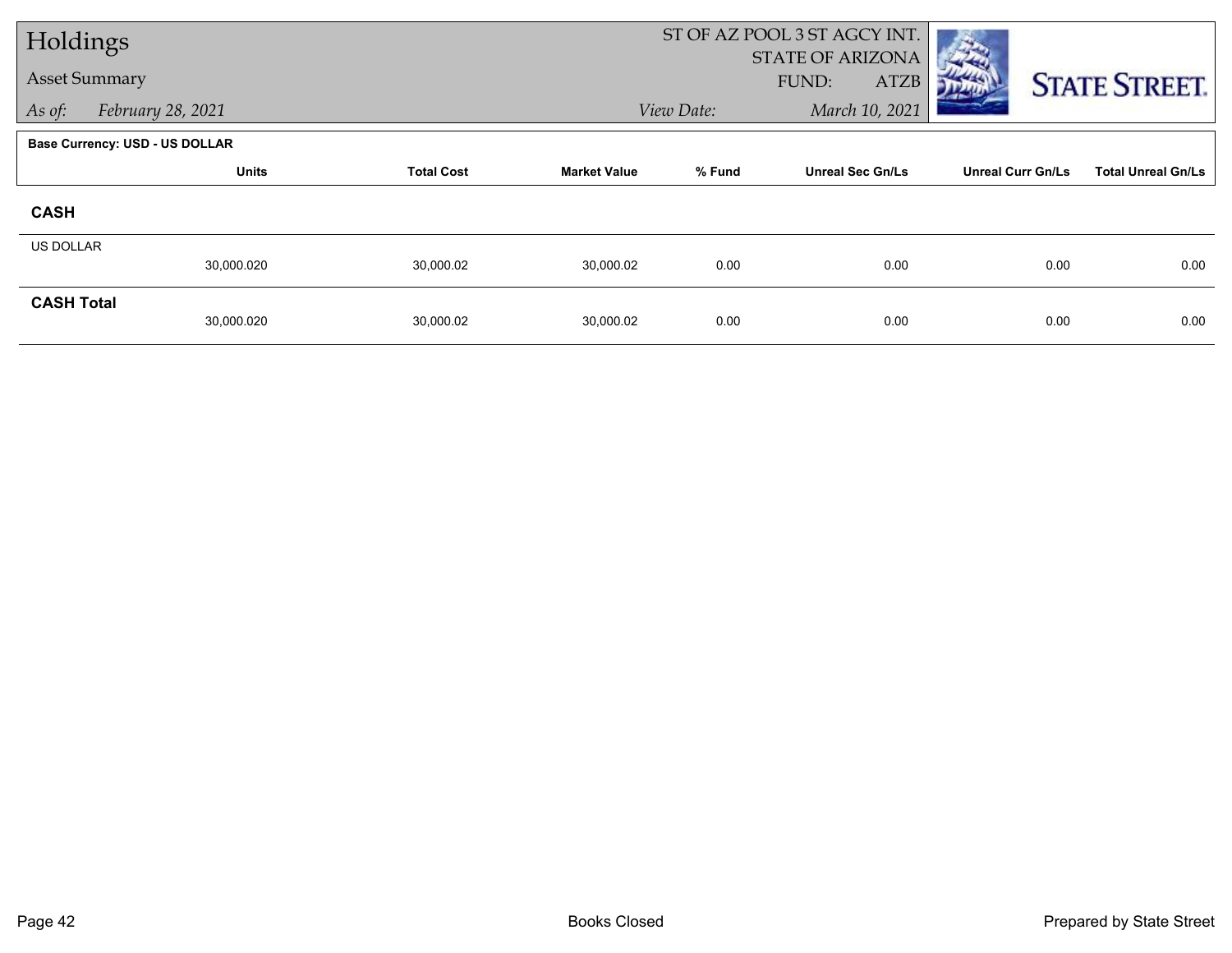| Holdings  |                                       |                   |                     | ST OF AZ POOL 3 ST AGCY INT. |                         |                          |                           |
|-----------|---------------------------------------|-------------------|---------------------|------------------------------|-------------------------|--------------------------|---------------------------|
|           |                                       |                   |                     |                              | <b>STATE OF ARIZONA</b> |                          |                           |
|           | <b>Asset Summary</b>                  |                   |                     |                              | FUND:<br><b>ATZB</b>    |                          | <b>STATE STREET.</b>      |
| As of:    | February 28, 2021                     |                   |                     | View Date:                   | March 10, 2021          |                          |                           |
|           | <b>Base Currency: USD - US DOLLAR</b> |                   |                     |                              |                         |                          |                           |
|           | <b>Units</b>                          | <b>Total Cost</b> | <b>Market Value</b> | % Fund                       | <b>Unreal Sec Gn/Ls</b> | <b>Unreal Curr Gn/Ls</b> | <b>Total Unreal Gn/Ls</b> |
|           | <b>CASH EQUIVALENT</b>                |                   |                     |                              |                         |                          |                           |
| US DOLLAR |                                       |                   |                     |                              |                         |                          |                           |
|           | 4,176,409,149.360                     | 4,175,823,668.18  | 4,176,084,241.12    | 67.31                        | 260,572.94              | 0.00                     | 260,572.94                |
|           | <b>CASH EQUIVALENT Total</b>          |                   |                     |                              |                         |                          |                           |
|           | 4,176,409,149.360                     | 4,175,823,668.18  | 4,176,084,241.12    | 67.31                        | 260,572.94              | 0.00                     | 260,572.94                |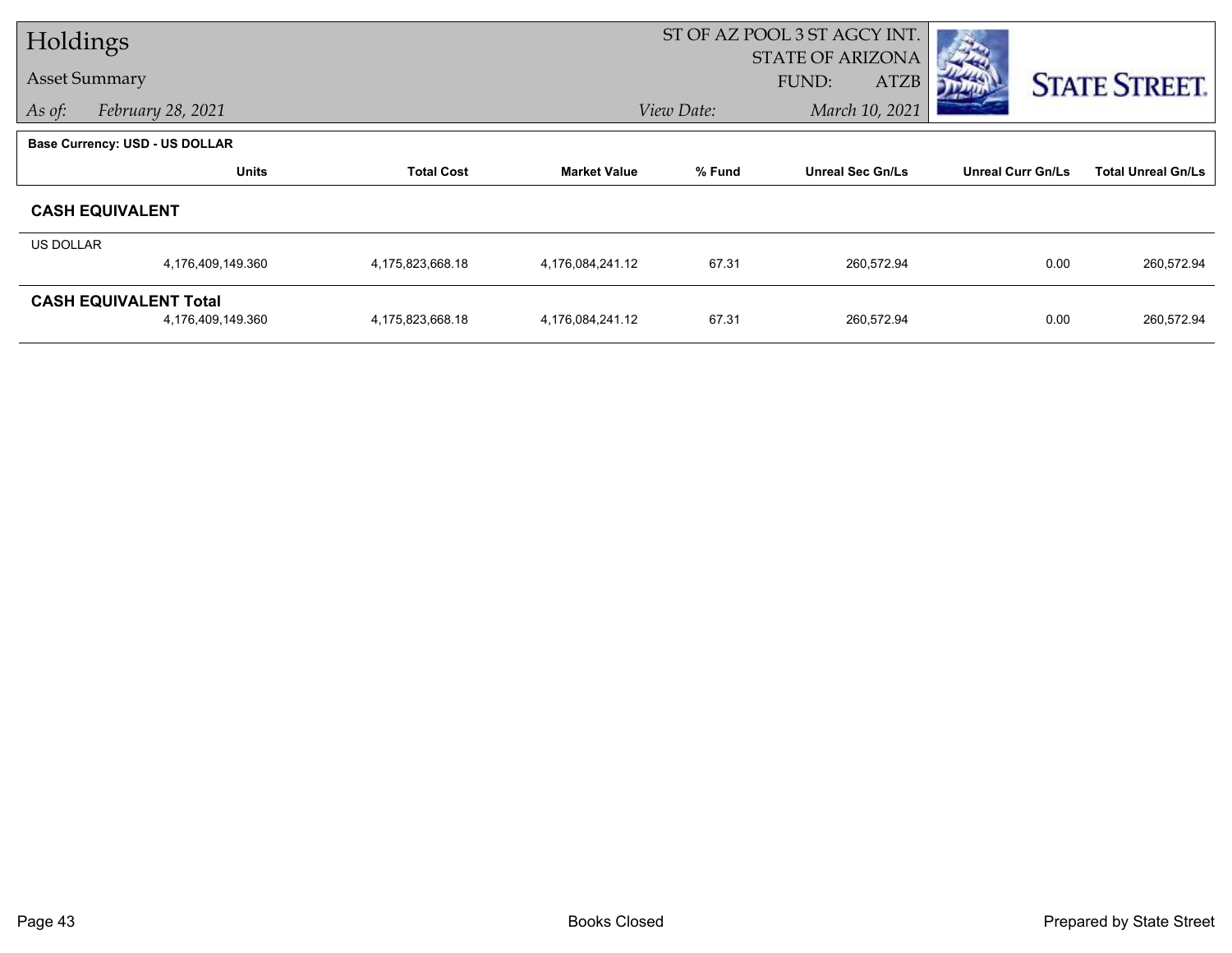| Holdings             |                                       |                   |                     | ST OF AZ POOL 3 ST AGCY INT. |                         |                          |                           |
|----------------------|---------------------------------------|-------------------|---------------------|------------------------------|-------------------------|--------------------------|---------------------------|
|                      |                                       |                   |                     |                              | <b>STATE OF ARIZONA</b> |                          |                           |
| <b>Asset Summary</b> |                                       |                   |                     |                              | <b>ATZB</b><br>FUND:    |                          | <b>STATE STREET.</b>      |
| As of:               | February 28, 2021                     |                   |                     | View Date:                   | March 10, 2021          |                          |                           |
|                      | <b>Base Currency: USD - US DOLLAR</b> |                   |                     |                              |                         |                          |                           |
|                      | <b>Units</b>                          | <b>Total Cost</b> | <b>Market Value</b> | % Fund                       | <b>Unreal Sec Gn/Ls</b> | <b>Unreal Curr Gn/Ls</b> | <b>Total Unreal Gn/Ls</b> |
|                      | <b>FIXED INCOME</b>                   |                   |                     |                              |                         |                          |                           |
| <b>US DOLLAR</b>     |                                       |                   |                     |                              |                         |                          |                           |
|                      | 2,009,977,772.460                     | 2,021,892,412.77  | 2,028,570,262.35    | 32.69                        | 6,677,849.58            | 0.00                     | 6,677,849.58              |
|                      | <b>FIXED INCOME Total</b>             |                   |                     |                              |                         |                          |                           |
|                      | 2,009,977,772.460                     | 2,021,892,412.77  | 2,028,570,262.35    | 32.69                        | 6,677,849.58            | 0.00                     | 6,677,849.58              |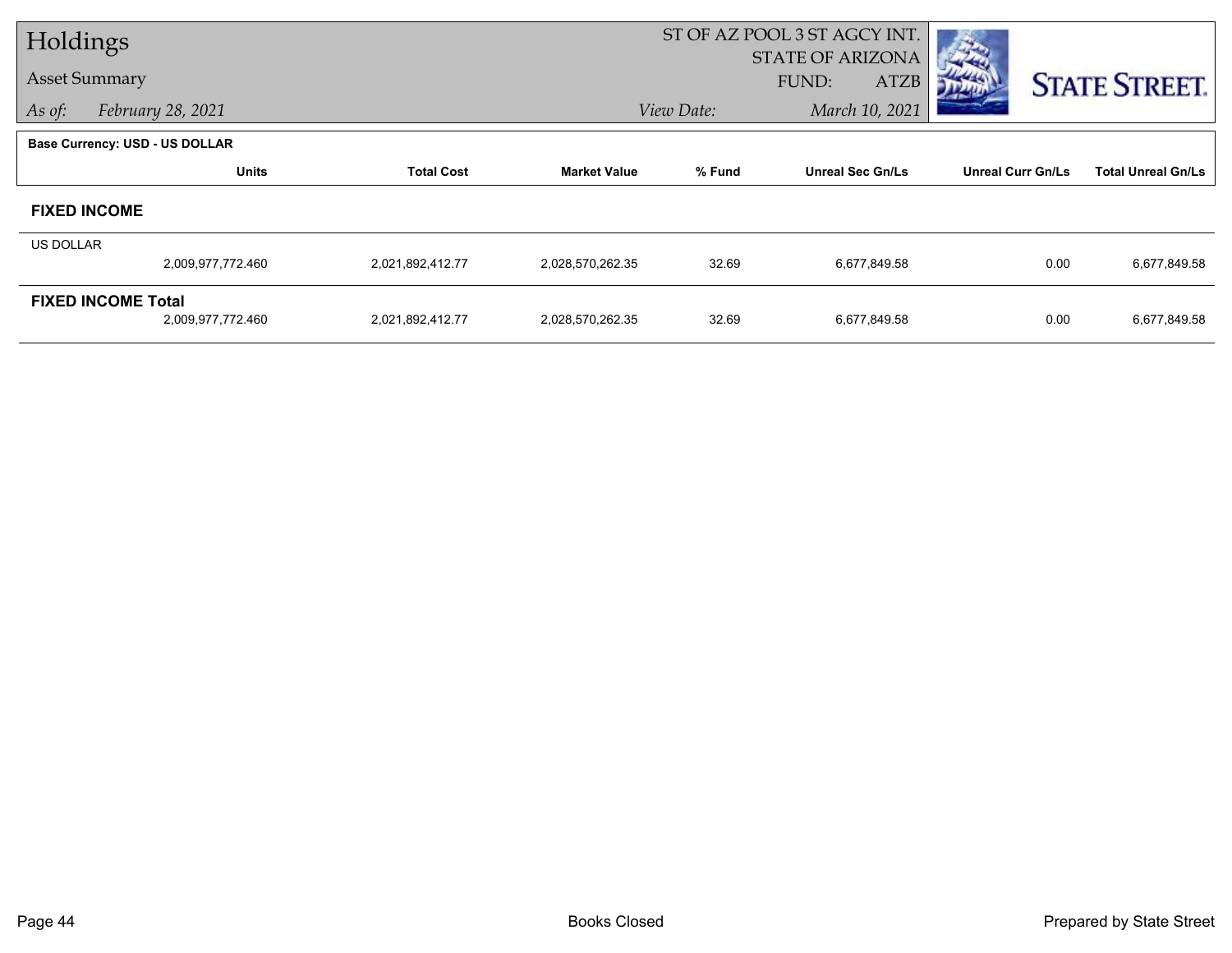| Holdings          |                                |                   |                     | ST OF AZ POOL 3 ST AGCY INT. |                         |                          |                           |  |
|-------------------|--------------------------------|-------------------|---------------------|------------------------------|-------------------------|--------------------------|---------------------------|--|
|                   |                                |                   |                     | <b>STATE OF ARIZONA</b>      |                         |                          |                           |  |
|                   | <b>Asset Summary</b>           |                   |                     | <b>ATZB</b><br>FUND:         |                         |                          | <b>STATE STREET.</b>      |  |
| As of:            | February 28, 2021              |                   |                     | View Date:                   | March 10, 2021          |                          |                           |  |
|                   | Base Currency: USD - US DOLLAR |                   |                     |                              |                         |                          |                           |  |
|                   | <b>Units</b>                   | <b>Total Cost</b> | <b>Market Value</b> | % Fund                       | <b>Unreal Sec Gn/Ls</b> | <b>Unreal Curr Gn/Ls</b> | <b>Total Unreal Gn/Ls</b> |  |
| <b>FUND Total</b> |                                |                   |                     |                              |                         |                          |                           |  |
|                   | 6,186,416,921.840              | 6,197,746,080.97  | 6,204,684,503.49    | 100.00                       | 6.938.422.52            | 0.00                     | 6,938,422.52              |  |